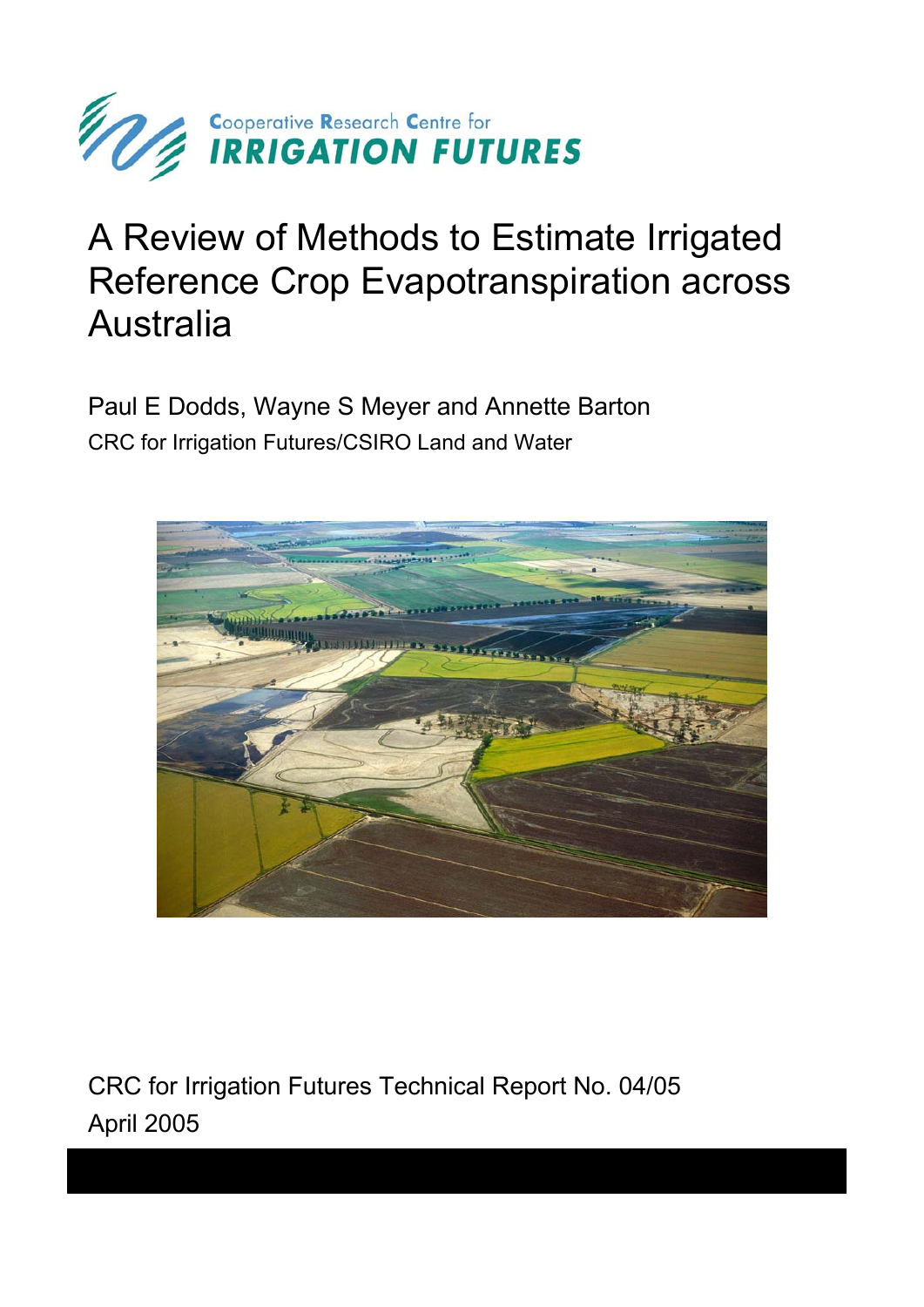# **Copyright and Disclaimer**

© 2005 CRC for Irrigation Futures. To the extent permitted by law, all rights are reserved and no part of this publication covered by copyright may be reproduced or copied in any form or by any means except with the written permission of CRC for Irrigation Futures.

### **Important Disclaimer:**

CRC for Irrigation Futures advises that the information contained in this publication comprises general statements based on scientific research. The reader is advised and needs to be aware that such information may be incomplete or unable to be used in any specific situation. No reliance or actions must therefore be made on that information without seeking prior expert professional, scientific and technical advice. To the extent permitted by law, CRC for Irrigation Futures (including its employees and consultants) excludes all liability to any person for any consequences, including but not limited to all losses, damages, costs, expenses and any other compensation, arising directly or indirectly from using this publication (in part or in whole) and any information or material contained in it.

#### **Cover Photograph:**

From CSIRO Land and Water Image Gallery: www.clw.csiro.au/ImageGallery/

File: PDB00303\_003.jpg

Description: Aerial view of cropping and irrigation practices in the Murrumbidgee Irrigation Area, Griffith, NSW. 1991.

Photographer: Willem van Aken

© 2005 CSIRO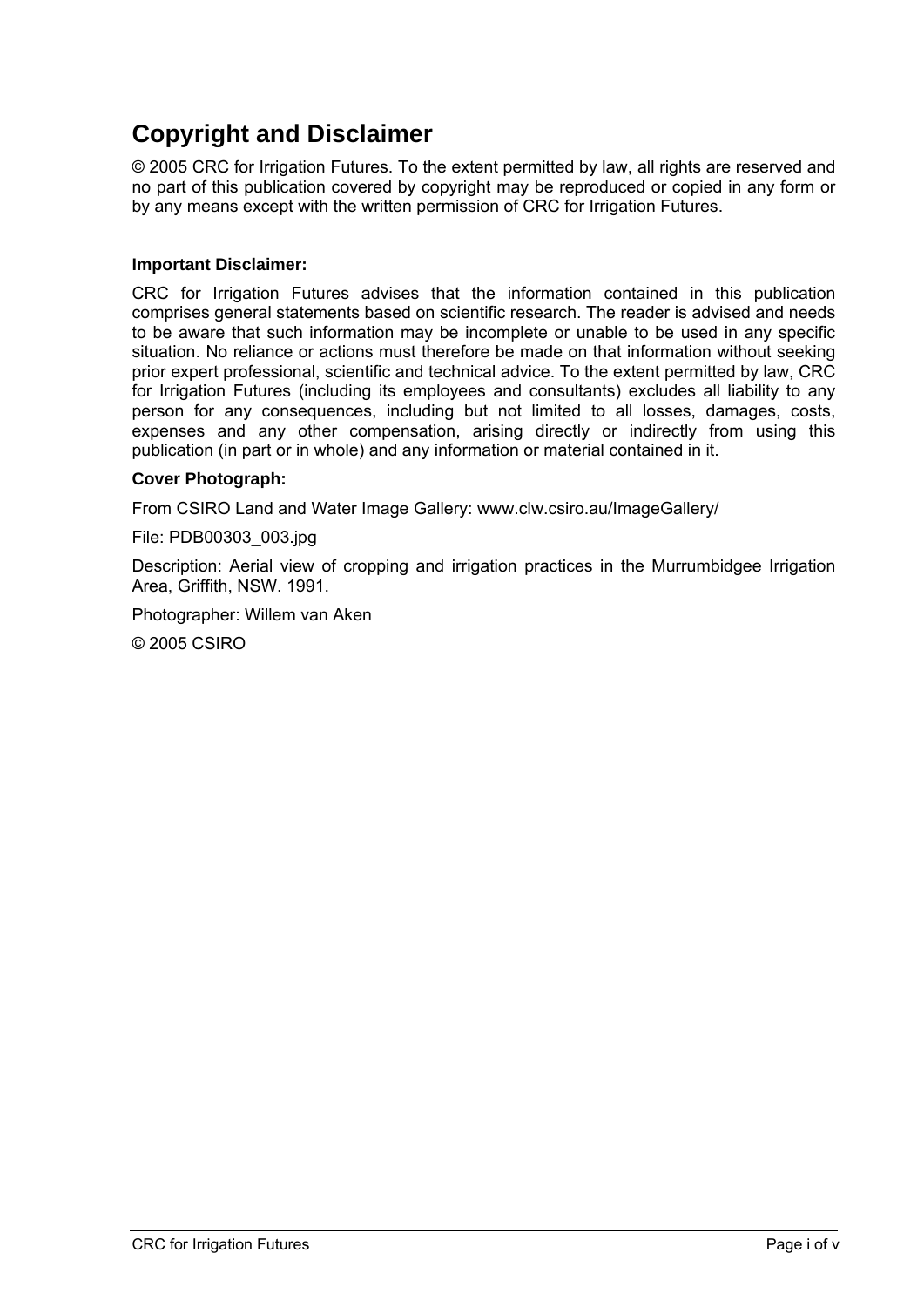**Review of Methods to Estimate Irrigated Reference Crop Evapotranspiration across Australia.** 

**Paul E Dodds, Wayne S Meyer and Annette Barton** 

**CRC for Irrigation Futures / CSIRO Land and Water** 

**CRC for Irrigation Futures Technical Report No. 04/05 April 2005**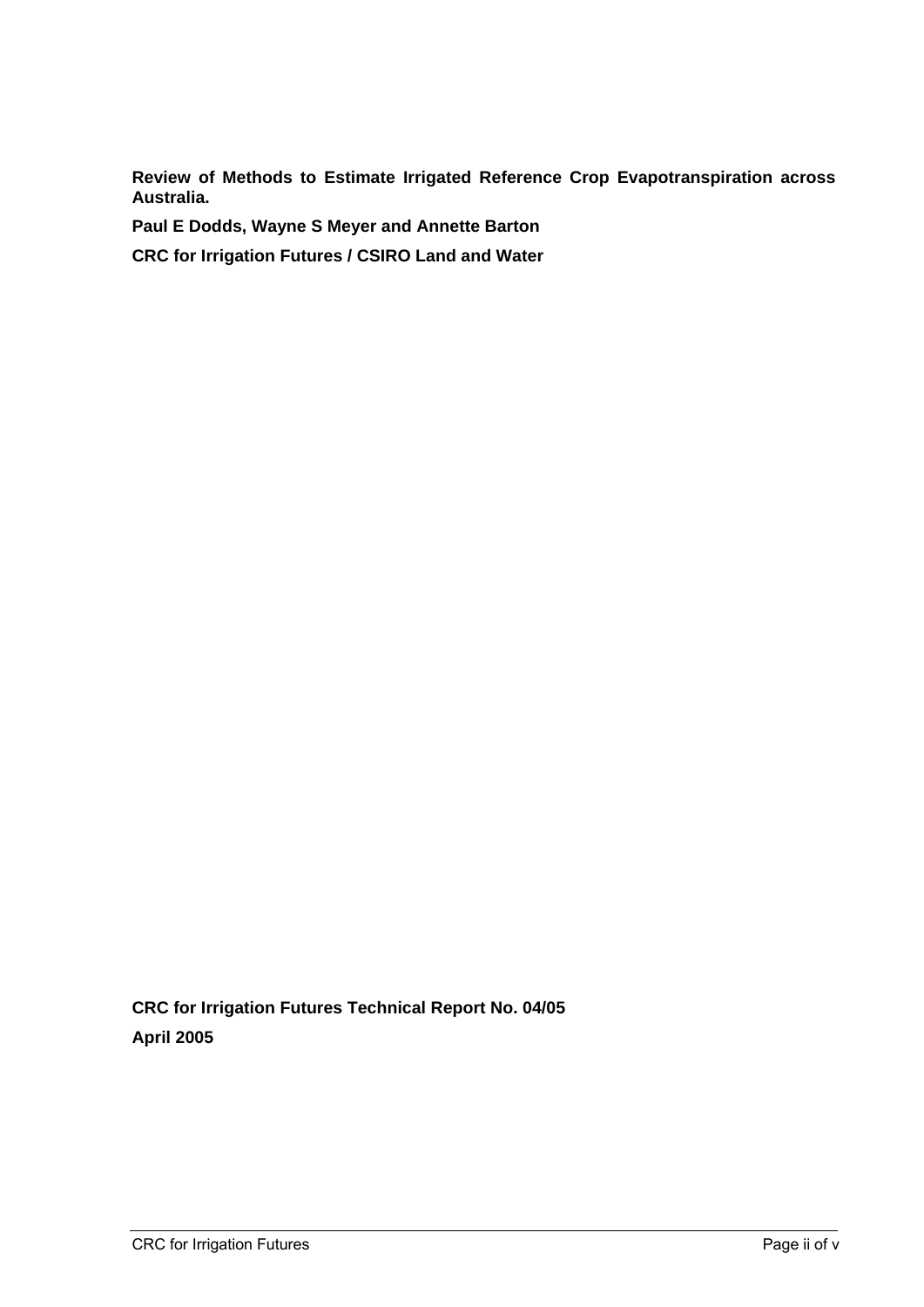# **Executive Summary**

The National Evapotranspiration Project being undertaken by the Cooperative Research Centre for Irrigation Futures (CRC IF) aims to identify an appropriate model for the calculation of reference crop evapotranspiration which can be adopted as an Australian standard. The purpose of this report is to review the measurement and calculation methods that could be used to provide daily estimates of reference crop evapotranspiration especially appropriate to irrigated crops. For context, we have set out the derivations of the most commonly used calculation methods and in so doing have highlighted the strengths and weaknesses of various approaches. The primary reason for doing this is to develop a systematic and quantitative assessment of the appropriateness of a standardised estimation of reference evapotranspiration ( $ET_0$ ). Having a standardised form of  $ET_0$ available will then enable compilation of regional crop coefficients, which together, allow estimates of actual crop evapotranspiration  $(ET_c)$  to be made. The outcomes of this project will have application in the estimation of daily water requirements for agricultural crops grown in different climatic regions across Australia.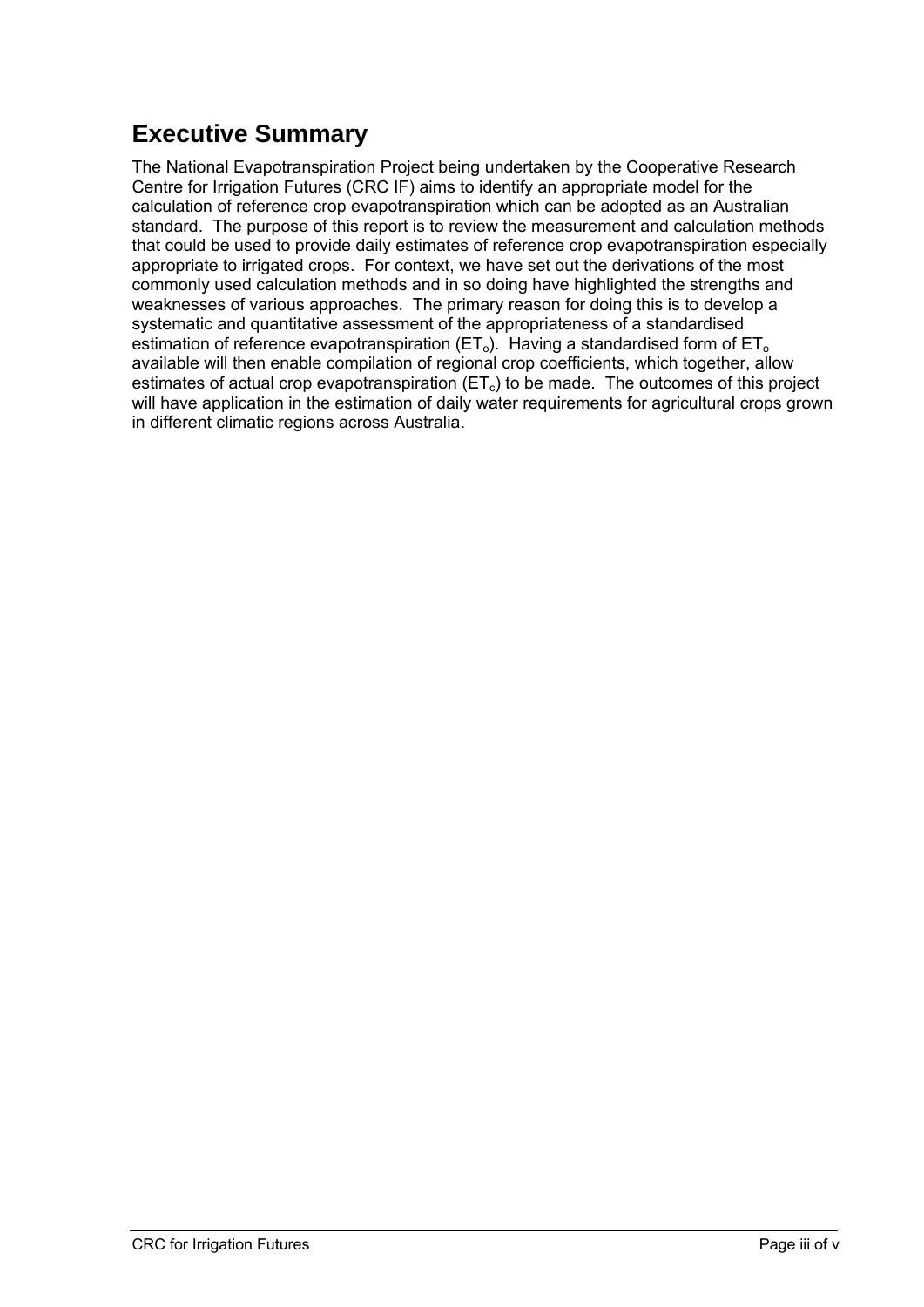# **Table of Contents**

|              | <b>Copyright and Disclaimer</b><br>j                 |                                                                              |                |
|--------------|------------------------------------------------------|------------------------------------------------------------------------------|----------------|
|              |                                                      | <b>Executive Summary</b>                                                     | iii            |
|              |                                                      | <b>Introduction</b>                                                          | 1              |
| 1            | Overview of evapotranspiration from crops            |                                                                              |                |
|              | 1.1                                                  | The physics of evaporation                                                   | $\overline{2}$ |
|              | 1.2                                                  | Plant evaporation                                                            | 3              |
|              | 1.3                                                  | Weather                                                                      | 4              |
|              |                                                      | 1.3.1 Radiant energy                                                         | 4              |
|              |                                                      | 1.3.2 Temperature                                                            | 4              |
|              |                                                      | 1.3.3 Humidity                                                               | 4              |
|              |                                                      | 1.3.4 Sensible heat advection                                                | 4              |
|              |                                                      | 1.3.5 Wind                                                                   | 5              |
|              | 1.4                                                  | Method and frequency of irrigation                                           | 5              |
|              | 1.5                                                  | Definition of reference evapotranspiration                                   | 5              |
|              | 1.6                                                  | Crop coefficients and crop evapotranspiration                                | 6              |
| $\mathbf{2}$ | <b>Modelling evapotranspiration across Australia</b> |                                                                              |                |
|              | 2.1                                                  | Input data for evapotranspiration calculations                               | 7              |
|              | 2.2                                                  | Australian measurements of evapotranspiration                                | 8              |
|              | 2.3                                                  | Evapotranspiration models                                                    | 8              |
| 3            | <b>Evaporation pans</b>                              |                                                                              | 10             |
| 4            |                                                      | Formulae for evapotranspiration calculations                                 | 11             |
|              | 4.1                                                  | Dalton mass transfer equation                                                | 11             |
|              | 4.2                                                  | Energy balance equation                                                      | 11             |
|              | 4.3                                                  | Calculation of the net radiation term                                        | 12             |
|              |                                                      | 4.3.1 Net shortwave radiation                                                | 12             |
|              |                                                      | 4.3.2 Net longwave radiation                                                 | 12             |
|              |                                                      | 4.3.3 Effective net emissivity                                               | 13             |
|              |                                                      | 4.3.4 Calculation of the total shortwave radiation on a clear day            | 14             |
|              |                                                      | 4.3.5 Calculation of net longwave radiation using extraterrestrial radiation | 14             |
|              | 4.4                                                  | Calculation of the ground heat flux term                                     | 14             |
|              | 4.5                                                  | Saturation vapour pressure curve                                             | 14             |
| 5            | <b>Penman Combination Equation</b>                   |                                                                              |                |
|              | 5.1                                                  | Derivation of the Penman combination equation                                | 16             |
|              | 5.2                                                  | Data requirements                                                            | 17             |
|              | 5.3                                                  | Wind function                                                                | 18             |
| 6            |                                                      | Kohler and Parmele Penman Variation                                          | 19             |
|              | 6.1                                                  | Derivation of the Kohler and Parmele equation                                | 19             |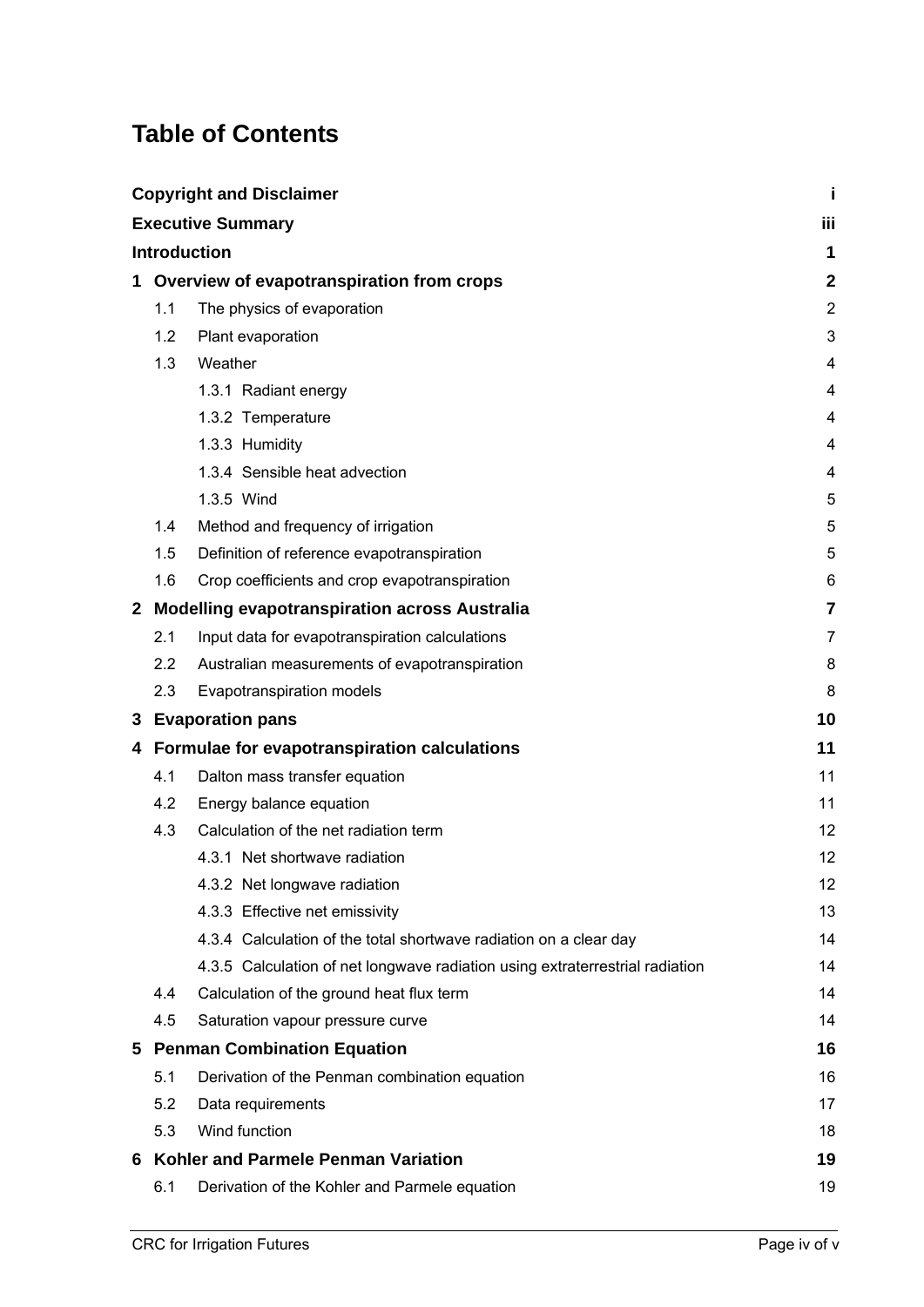|                                                                              | 6.2                               | Data requirements                                                                      | 20 |  |
|------------------------------------------------------------------------------|-----------------------------------|----------------------------------------------------------------------------------------|----|--|
| 7                                                                            |                                   | <b>Morton iterative Penman variation</b><br>21                                         |    |  |
|                                                                              | 7.1                               | Data requirements                                                                      | 22 |  |
|                                                                              | 8 Penman-Monteith equation        |                                                                                        |    |  |
|                                                                              | 8.1                               | Derivation of the Penman-Monteith equation                                             | 23 |  |
|                                                                              |                                   | 8.1.1 Calculation of evaporation from a wet surface                                    | 23 |  |
|                                                                              |                                   | 8.1.2 Calculation of evapotranspiration from a plant canopy                            | 24 |  |
|                                                                              | 8.2                               | Data requirements                                                                      | 25 |  |
| 9                                                                            |                                   | <b>FAO56 Penman-Monteith equation</b>                                                  | 26 |  |
|                                                                              | 9.1                               | Derivation of the FAO Penman-Monteith equation                                         | 26 |  |
|                                                                              |                                   | 9.1.1 Calculation of the aerodynamic resistance term                                   | 26 |  |
|                                                                              |                                   | 9.1.2 Calculation of the surface resistance term                                       | 27 |  |
|                                                                              |                                   | 9.1.3 FAO Penman-Monteith equation                                                     | 27 |  |
|                                                                              |                                   | 9.1.4 Comparison of the FAO Penman-Monteith and Penman equations                       | 28 |  |
|                                                                              |                                   | 9.1.5 Calculation of evapotranspiration from wet leaves                                | 28 |  |
|                                                                              | 9.2                               | Data requirements                                                                      | 29 |  |
|                                                                              |                                   | 10 Wind functions for Penman-type equations                                            | 30 |  |
|                                                                              | 10.1                              | Penman type of wind function                                                           | 30 |  |
|                                                                              |                                   | 10.2 FAO 56 wind function                                                              | 31 |  |
|                                                                              | 10.3                              | Morton vapour transfer coefficient                                                     | 31 |  |
|                                                                              |                                   | 10.3.1 Calculating the atmospheric pressure term                                       | 32 |  |
|                                                                              |                                   | 10.4 Wind functions, vapour transfer and advection                                     | 33 |  |
| 11 Priestley-Taylor equation<br>34                                           |                                   |                                                                                        |    |  |
|                                                                              | 11.1                              | Meyer variation                                                                        | 34 |  |
|                                                                              |                                   | 11.2 Morton variation                                                                  | 35 |  |
|                                                                              |                                   | 11.3 Data requirements                                                                 | 36 |  |
| 12 Framework for crop evapotranspiration calculations across Australia<br>37 |                                   |                                                                                        |    |  |
|                                                                              | 12.1                              | Review of the input data                                                               | 37 |  |
|                                                                              |                                   | 12.2 Review of the methodologies                                                       | 37 |  |
|                                                                              |                                   | 12.3 Spatial and temporal considerations                                               | 38 |  |
|                                                                              |                                   | 12.4 Proposal for validation of reference ET and estimating matching crop coefficients | 39 |  |
|                                                                              |                                   | 12.4.1 Validating and extending reference ET                                           | 39 |  |
|                                                                              |                                   | 12.4.2 Estimating matching crop coefficients                                           | 40 |  |
|                                                                              | <b>13 Conclusions</b><br>41       |                                                                                        |    |  |
|                                                                              | 42<br><b>Glossary</b>             |                                                                                        |    |  |
|                                                                              | <b>References</b><br>45           |                                                                                        |    |  |
|                                                                              | 47<br>Appendix A: The Bowen ratio |                                                                                        |    |  |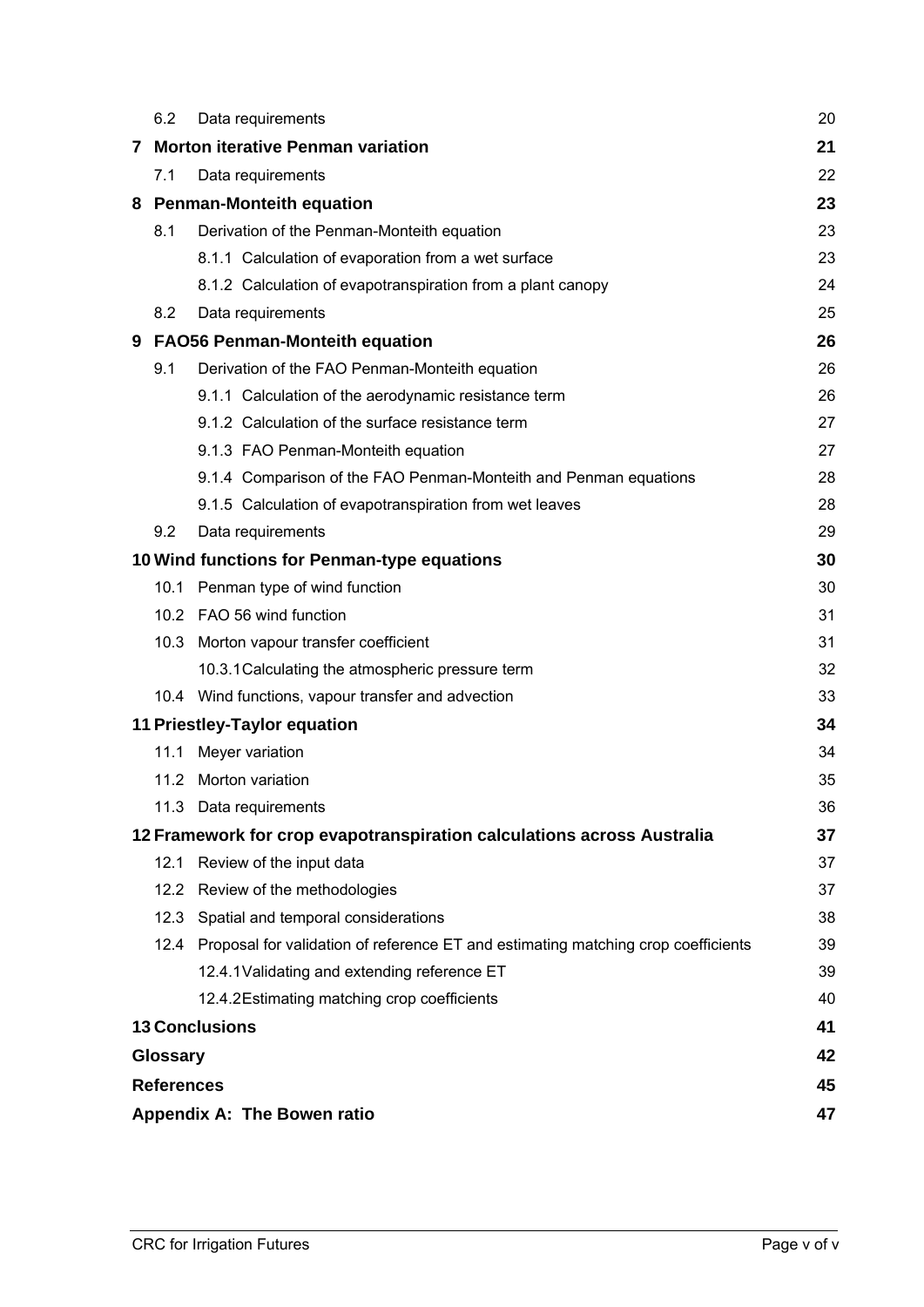# **Introduction**

Evapotranspiration is the collective term used to describe evaporation of water from a plantsoil system. Water will evaporate into the surrounding air from the soil surface, from plant surfaces and from stomatal pore surfaces. Plants require water for structural purposes and physiological functioning but the majority of water is expended in the dissipation of radiant energy through transpiration and evaporation of water, to prevent overheating.

Around 67% of controlled water consumption in Australia is used for irrigation purposes. Improved efficiencies in the use of water in the agricultural sector has long been targeted by state and federal governments, however recent water shortages across the Murray-Darling basin is giving added impetus to the endeavour to reduce water extraction from the river systems.

Evapotranspiration measurement has an important role in the estimation of irrigated crop water requirement. Currently in Australia a number of methods are employed for calculating crop evapotranspiration (*ETC*) and there is a pressing need to implement a national standard to facilitate estimation, comparison and management of crop water use. The present lack of consistency has resulted in an unnecessary level of confusion and is a major limitation to the credibility and confidence of calculated estimates of water use. The identification and adoption of a standard ET method would provide a benchmark for the planning and management of irrigation systems, and an accounting measure for political negotiations.

Identification of an appropriate model for calculating reference evapotranspiration across Australia is one of the aims of the "National ET project" being undertaken by the Cooperative Research Centre for Irrigation Futures (CRC IF). As well, crop coefficients for a series of Australian agro-climatic regions will be compiled to enable calculation of crop evapotranspiration. The outcomes of this project will have application in the estimation of daily water requirements for agricultural crops – particularly irrigated crops – grown in different climatic regions across Australia.

The aim of this report is to review the methods extant for estimating irrigated reference crop evapotranspiration. A derivation for each methodology is presented, and the assumptions and limitations are highlighted.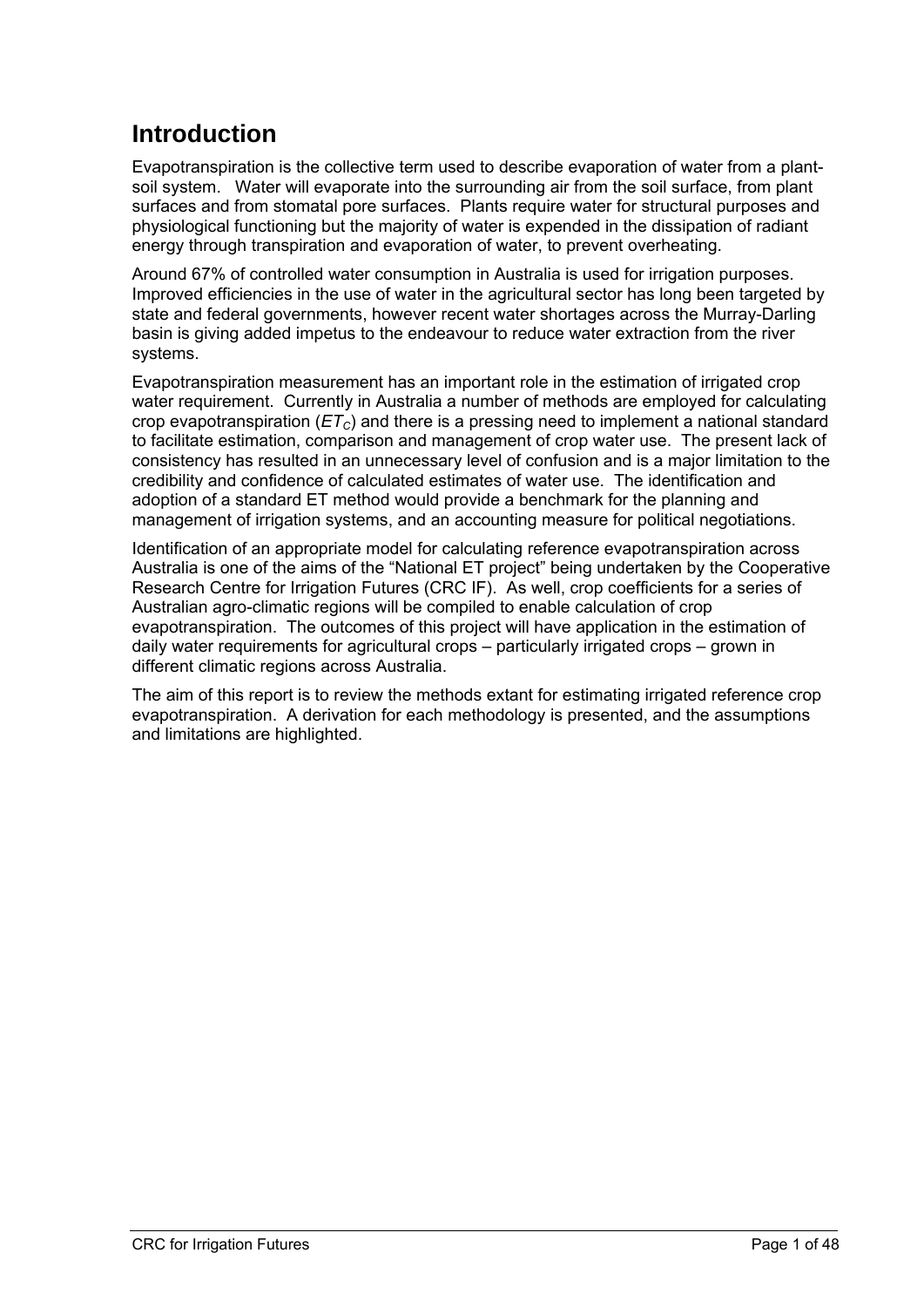# **1 Overview of evapotranspiration from crops**

Evaporation is an important component of the water cycle, where liquid water on the surface of the Earth vaporises into the atmosphere. This occurs from large water bodies such as oceans, lakes and rivers, as well as from plants and the soil. The term 'evapotranspiration' refers to the combined processes of transpiration and evaporation from vegetation and the surrounding soil.

Plant growth and productivity are directly related to the availability of water (Rosenberg *et al.*, 1983). Only about 1% of the water taken up by plants is actually involved in metabolic activity; most of the water is vaporised into the air, cooling the plant and preventing overheating. Since large quantities of energy are required to change phase from liquid to vapour (2.45MJ/kg for  $H_2O$  at 20 $^{\circ}$ C), transpiration is a very effective means for the dissipation of heat.

Where the water available to crops is limited, growth can be impaired and yields reduced. In low rainfall areas, crops are often irrigated to achieve greater productivity. In such regions, the water available for irrigation is often limited, so it is important to be able to predict how much water is potentially required. Estimating the water requirements by estimating evapotranspiration provides quantification for planning and operational purposes. The rate of evapotranspiration depends on a number of interlinked factors, including but not limited to:

- the physiological and morphological nature of the crop;
- local and regional climate:
- soil properties:
- local topography; and
- regional land use.

The effects of many of these factors are difficult to measure. For this reason the estimation of evapotranspiration is a semi-empirical science, with predictions being made using a small subset of these variables.

When modelling evapotranspiration, it is important to understand the assumptions and limitations of the method being used. Use of a method should ideally be justified, as a method giving valid estimates in one region may not necessarily do the same in another, particularly if empirical fitting has been used.

This section describes the process of evapotranspiration and discusses the contributing factors. The aim is to highlight the complexities of the process and aid understanding of the predictive methods discussed in later sections.

Much of this section is derived from Rosenberg *et al.* (1983), and it is recommended that this text be consulted in the first instance for additional information.

# **1.1 The physics of evaporation**

Brutsaert (1982) discusses the microscopic origin and thermodynamics of evaporation. Below is a brief qualitative introduction to the subject.

Evaporation is the process of a liquid changing into a gas. Consider an adiabatic system (one in which there is no heat exchange) containing *dry* air at a temperature *T*. Suppose a source of liquid water is added to the system which is in contact with the air. As air molecules impinge on the liquid water molecules, some of the liquid molecules will gain enough energy to vaporise. The rate of vaporisation will depend on the average speed and hence the temperature of the air molecules. As vaporisation occurs, the sensible heat of the air is being converted to latent heat, so the air will cool.

Some of the vapour molecules in the air will condense into the liquid, and this rate of condensation will increase as the water vapour pressure increases. Eventually the rate of condensation will equal the rate of evaporation, and a dynamic equilibrium will have been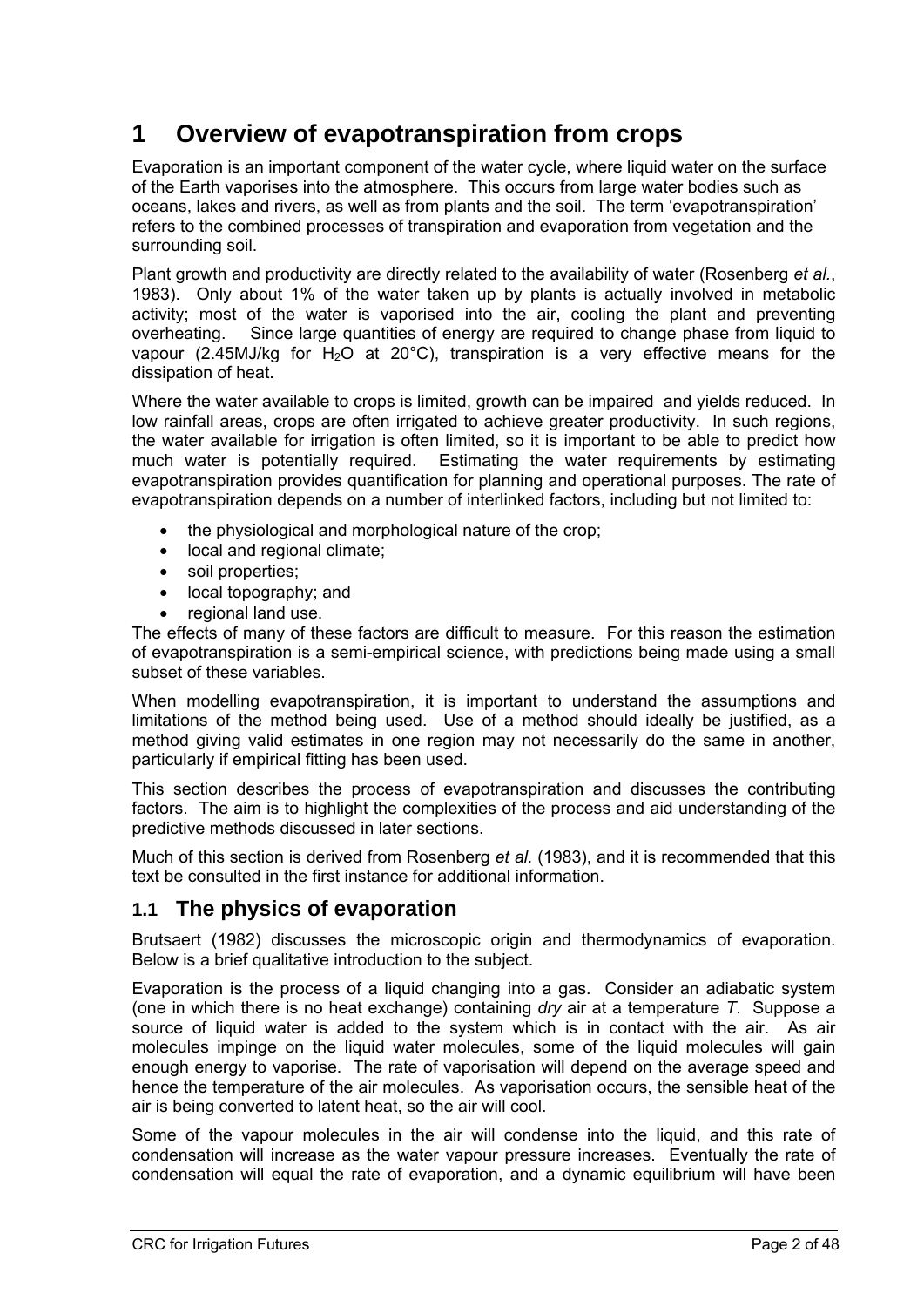reached. At this point the air is said to be saturated, and the vapour pressure is called the saturation vapour pressure for the particular air temperature.

The net rate of evaporation depends on the temperature of the air and the water (for evaporation) and the vapour pressure in the air (for condensation).

If the temperature of the air is increased, the rate of evaporation will increase and a new dynamic equilibrium will eventually form with a higher saturation vapour pressure.

Hence for soil-plant surfaces, the rate of evaporation depends on the temperatures of the evaporating surface and the air, and the vapour pressure of the air.

### **1.2 Plant evaporation**

Most of the water that evaporates from plant surfaces has passed through the plant. The water enters through the roots, passes through the vascular tissue to the leaves or other organs, and exits into the surrounding air primarily via stomates (but sometimes also through the cuticle). Evaporation of water that has passed through the plant is called transpiration. Since it is difficult to distinguish this water vapour from that caused by direct evaporation from soils, it is convenient to use the term evapotranspiration to describe the overall process.

The rate of water vapour loss from a crop and the underlying soil depends on: the physical and physiological properties of the crop; the relative heat flux to the crop and the soil; and the water content of the soil. The 'Leaf Area Index' (LAI) of a crop is used to define the effective surface area for water loss from the crop and the amount of shading of the ground surface below. LAI is defined as the ratio of the leaf area to the ground area; when the LAI is  $> 3$ then transpiration dominates evapotranspiration, because most of the incoming radiant energy is captured by the crop canopy and the ground surface is almost fully shaded. For more sparse crop canopies (LAI is < 3) a greater portion of incoming radiant energy reaches the ground surface and, if this is often wet, then soil evaporation will be a greater proportion of the total evaporation.

The physiological nature of the plant and the availability of water in the soil play an important role in evapotranspiration. For maximum evapotranspiration to occur, the plant must behave passively, acting as a wick for the transport of water from soil to air. This does not happen in all circumstances; sometimes the rate at which the plant sources water from the roots, or transports it through the vascular tissue, can limit evapotranspiration. The stomates ultimately control the rate of transpiration, and their resistance is affected by environmental factors including leaf temperature, light, leaf water potential and possibly vapour pressure deficit, and by the physiology associated with  $CO<sub>2</sub>$  uptake.

The interconnected nature of water vapour loss (transpiration,  $\lambda E$ ) and CO<sub>2</sub> uptake ( $F_c$ ) for photosynthesis through the stomates is described by the coupled expressions:

$$
\lambda E = \left[\frac{\rho C_p}{\gamma} \left(e_{sat}(T_s) - e_o\right)\right] / r_{st} \tag{1.1}
$$

And

 $F_c = (c_i - c_a)/r_c$  1.2

where  $T_s$ ,  $e_o$  and  $c_a$  are the temperature, vapour pressure and  $CO_2$  concentration near the leaf surface, and  $c_i$  is the internal  $CO<sub>2</sub>$  concentration. The stomatal resistance to  $CO<sub>2</sub>$ transfer is  $r_c$  and water vapour is  $r_{st}$ .

Maintenance of stomatal aperture to achieve maximum  $CO<sub>2</sub>$  uptake and minimal water loss, all within an optimum growth temperature range, requires a very sensitive and responsive system. If it was possible to either measure or estimate the critical influences of stomatal function, effective over a whole canopy, it would be possible to anticipate transpiration rates.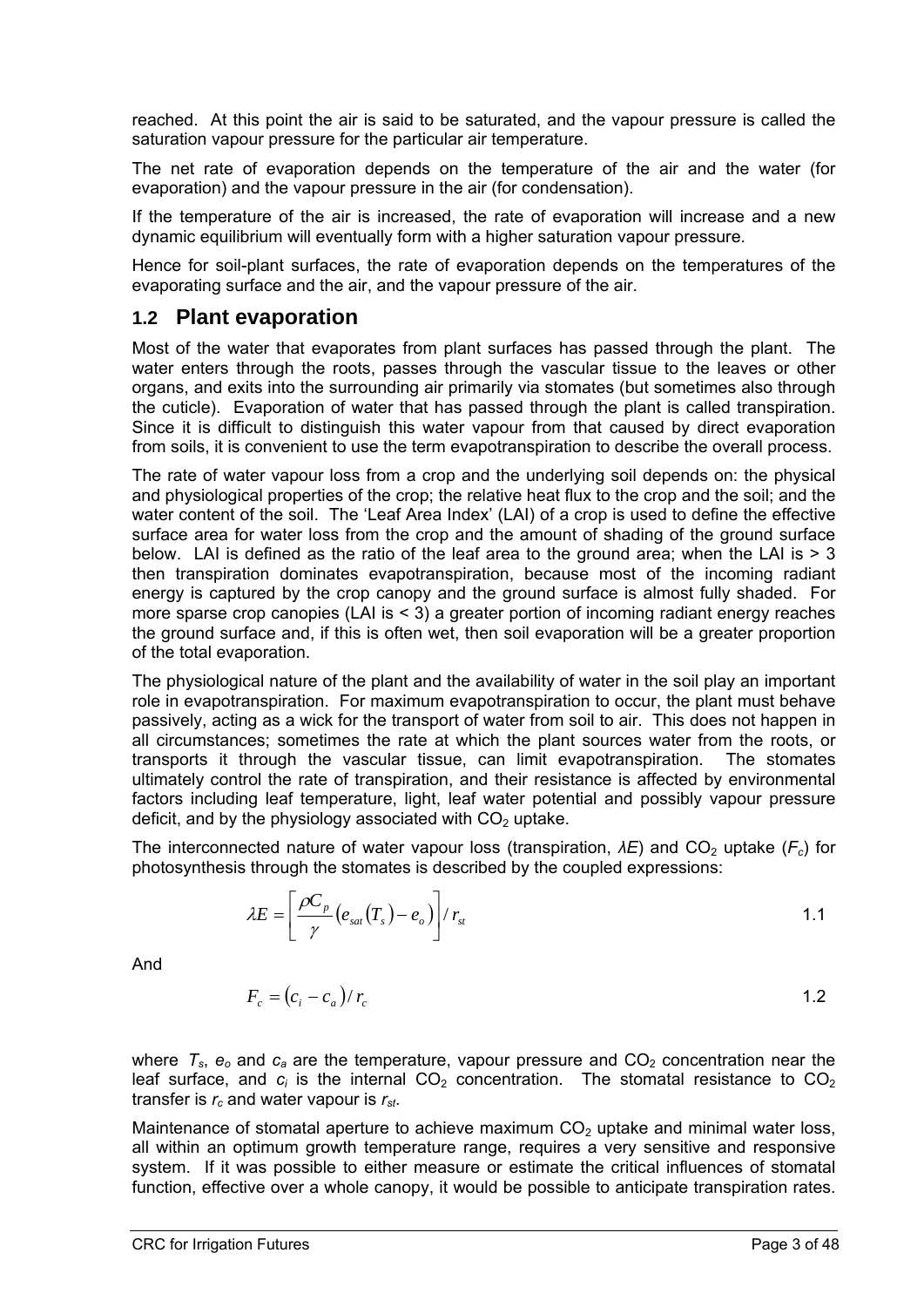However, this is not yet achievable and so an aggregate expression of resistances in the transpiration flow path are attempted.

The resistance of the plant and soil to evapotranspiration is sometimes described in terms of the 'surface resistance' and the 'aerodynamic resistance':

"The surface resistance … describes the resistance of vapour flow through stomata openings, total leaf area and soil surface. The aerodynamic resistance … describes the resistance from the vegetation upward and involves friction from air flowing over vegetative surfaces." (Allen et al, 1998)

Evaporation can occur from water on the leaves which does not travel through the plant (i.e. intercepted water from rain or irrigation). Although this water still cools the plant, its release is not controlled by the plant. It is likely that the rate of evapotranspiration will increase when there is water lying on the leaves, and it could be higher even than free water evaporation because the leaf surface area can be greater than the ground surface area. Wallace (1994) notes that the evaporation rate can more than double when the leaves are wet, although this will very much depend on the type of crop and the weather conditions.

To summarise, there are three contributions to evapotranspiration from the soil-plant system:

- 1. transpiration through the stomates;
- 2. evaporation from the soil;
- 3. evaporation of water on the plant leaves.

### **1.3 Weather**

Evapotranspiration is dependent on weather. Precipitation, solar radiation, temperature, humidity, and wind all contribute to the rate of evapotranspiration. The huge quantities of energy consumed in evapotranspiration are supplied almost entirely from two sources: radiant energy and the energy associated with air movement. Both sources of energy are traceable to solar radiation.

#### **1.3.1 Radiant energy**

Radiant energy in both direct and diffuse forms, includes short-wave solar radiation and longwave thermal radiation. Short wave radiation arriving in the Earth's atmosphere can be reflected or absorbed by both clouds and the ground. These in turn emit long-wave radiation according to Stefan's Law. A fraction of solar radiation is also absorbed by atmospheric components such as water vapour, liquid water, dust and pollutants. The presence of cloud results in most radiant energy being diffuse rather than direct.

### **1.3.2 Temperature**

The temperature of both the air and the evaporating surface has a major influence on the rate of evapotranspiration. Temperature is particularly important because of its bearing on other meteorological variables such as saturation vapour pressure and outgoing long-wave radiation – which are critical to the rate of evapotranspiration.

### **1.3.3 Humidity**

In general, evapotranspiration increases in response to an increasing difference between the vapour pressure at the evaporating surface and the vapour pressure of the air. Hence, as the absolute humidity of the air decreases, or air temperature increases, there is an increase in evapotranspiration. The Dalton mass transfer equation, discussed in Section 4.1, is based on this theory.

### **1.3.4 Sensible heat advection**

Advection is the "process of transport of an atmospheric property solely by the mass motion of the atmosphere …" (*Glossary of Meteorology*, quoted in Rosenberg *et al*., 1983). In the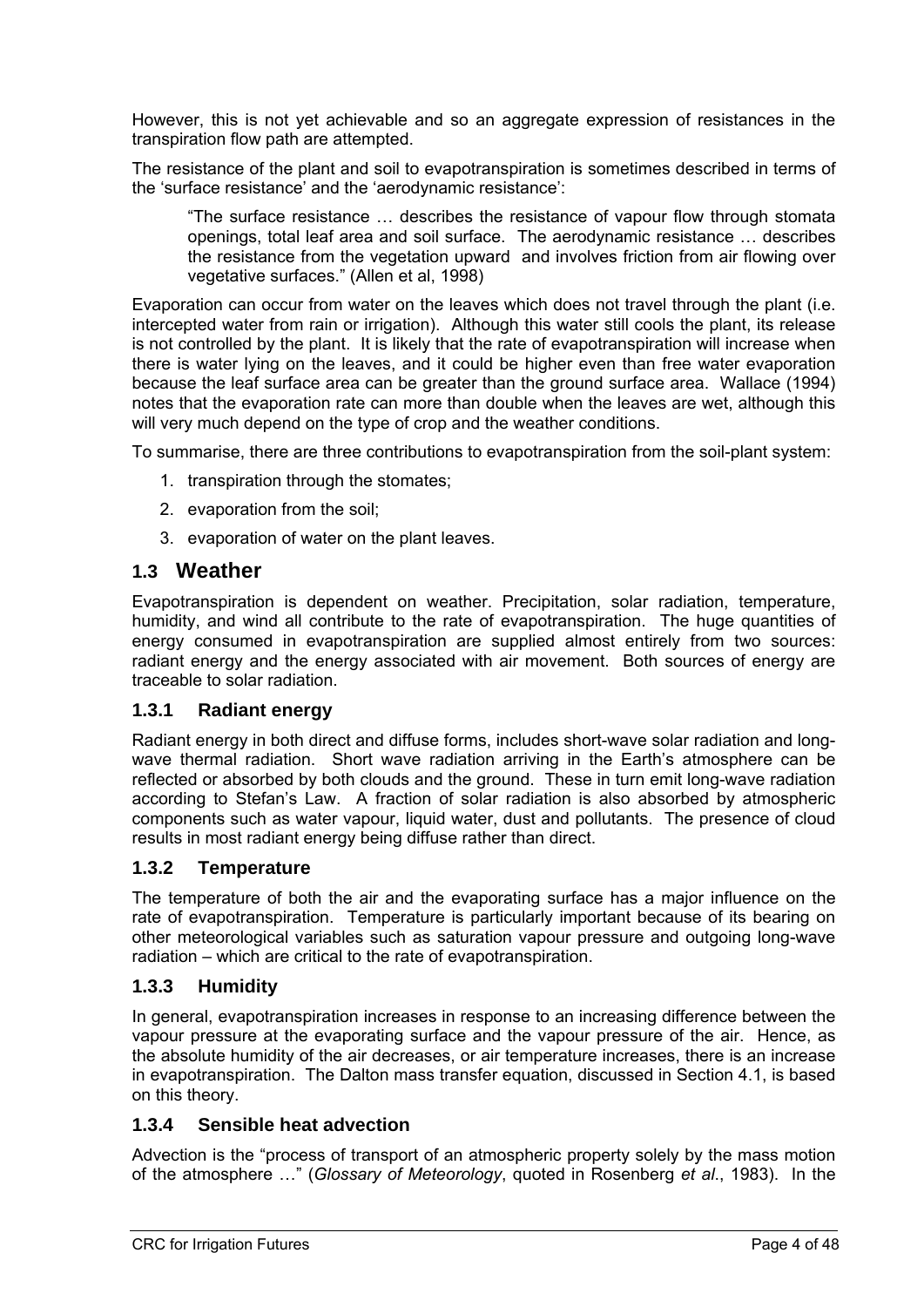context of evapotranspiration, it can be considered as "the transport of energy or mass in the horizontal plane in the downwind direction" (Rosenberg *et al*., 1983).

Sensible heat (*H*) is an integral part of the surface energy balance as described by the equation:

$$
R_n - G = H + \lambda E \tag{1.3}
$$

Where *Rn* is net radiant energy, *G* is soil heat flux and *λE* is the latent heat associated with water vapour. Normally, the ground and vegetative surface is warmer than the immediately overlaying air and so sensible heat transfers from the surface into the atmosphere. When advective conditions occur, sensible heat, over and above that generated at the point of reference, moves in from a surrounding (upwind) area. Hence the energy available for evaporation is greater than that which is generated by the net radiant energy at the point of reference. This process is described as advection.

#### **1.3.5 Wind**

Wind plays an important role in the evapotranspiration process. Strong winds enhance turbulence, removing the water vapour from the plant canopy more quickly and mixing it into the surrounding drier air. In sub-humid and arid climates, wind can also transport sensible heat from dry surroundings into wet fields.

While wind primarily responds to atmospheric pressure differences, local turbulence can be strongly influenced by topographic features. Hence abrupt elevation changes and equivalent effects such as wind barriers can cause increased local turbulence and increased evapotranspiration.

### **1.4 Method and frequency of irrigation**

Irrigation of crops generally aims to provide sufficient water to fully satisfy the evaporative demand of that crop. For a crop that is fully irrigated, it is expected that evapotranspiration will be greater if the ground surface and the crop canopy are frequently wetted. Thus the method of applying water (e.g. sprinkler or drip irrigation) will influence this.

For a crop that is less than fully irrigated in a limited rainfall environment, it is expected that evapotranspiration will decline below a potential, fully watered rate, especially as the crop experiences drying soil conditions and it undergoes the adaptive changes associated with water deficit stress. If a crop is "over-irrigated", it is likely that the excess water will be lost through run-off and additional soil evaporation or drainage below the root zone.

### **1.5 Definition of reference evapotranspiration**

Two alternative methodologies can be used to calculate evapotranspiration from irrigated crops. Either:

- 1. the physiological (stomatal) and boundary layer resistances of each crop are combined with meteorological data to calculate evapotranspiration on an individual basis; or
- 2. evapotranspiration is calculated for a single reference crop, and then simple crop coefficients are applied to extrapolate to other crops.

Since the water flux path resistances from a crop cannot be measured directly, the second method is normally used. "To obviate the need to define unique evaporation parameters for each crop and stage of growth" the UN Food and Agricultural Organisation has chosen a single crop as a reference surface, which is defined as follows (Allen *et al.*, 1998):

"A hypothetical reference crop with an assumed crop height of 0.12 m, a fixed surface resistance of 70 s  $m^{-1}$  and an albedo of 0.23."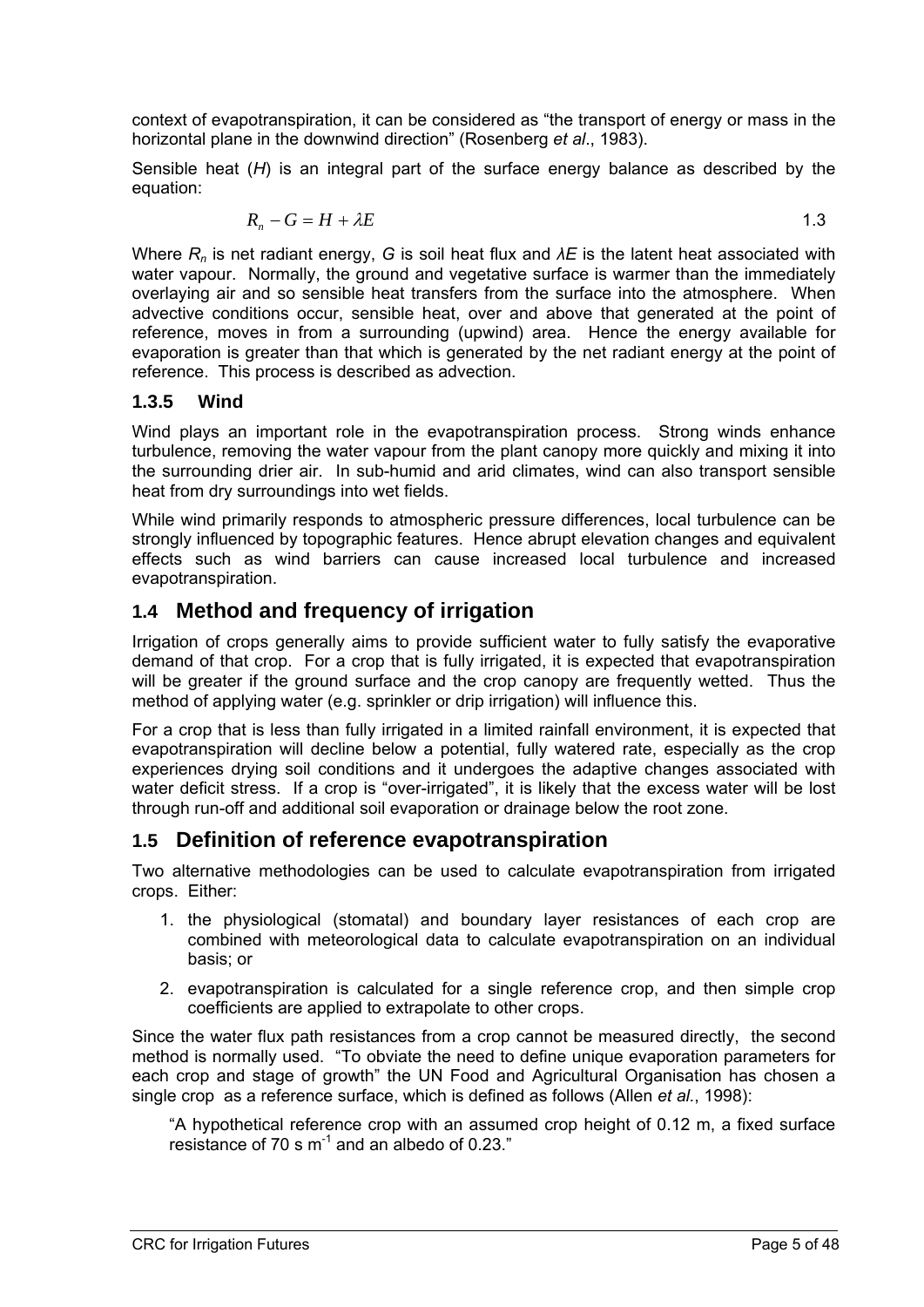"This reference closely resembles an extensive surface of green grass of uniform height, actively growing, completely shading the ground and with adequate water" (Allen *et al.*, 1998). The reference evapotranspiration, denoted  $ET<sub>o</sub>$ , is calculated from meteorological data for this crop.

Reference evapotranspiration is a measure of the total quantity of water that the reference crop requires to avoid any water deficit and therefore would be expected to achieve maximum growth. The actual amount of water that is supplied to the crop would depend upon the efficiency of the irrigation system and the frequency of application.

In some literature, reference evapotranspiration is labelled "potential" evapotranspiration. Rosenberg *et al.* (1983) state that potential evapotranspiration should not exceed free water evapotranspiration (e.g. from an evaporation pan). Since this relationship does not always apply in sub-humid and arid climates, it is assumed in this report that evapotranspiration *can* exceed free water evaporation.

There have been many definitions of potential evapotranspiration. For the purposes of this report *potential evapotranspiration* refers to that maximum rate of evapotranspiration that a crop with full canopy cover (LAI>3) attains when it is well watered. In turn, reference evapotranspiration is that attained by the hypothetical crop as defined above or by some well defined closed canopy, well watered crop operating at potential evapotranspiration.

### **1.6 Crop coefficients and crop evapotranspiration**

Evapotranspiration for a specific crop,  $ET<sub>C</sub>$ , is estimated by multiplying the reference evapotranspiration,  $ET<sub>O</sub>$ , by a crop coefficient,  $K<sub>C</sub>$ . Hence:

$$
ET_C = K_C ET_O \tag{1.4}
$$

 $K<sub>C</sub>$  is dependent on crop type, stage of growth, canopy configuration and regional climate. Throughout the growing cycle,  $K_c$  will change, increasing as the leaf area of the crop increases to a plateau when LAI  $> 3$ , then decreasing during senescence as the area of green leaf decreases.

For this report,  $K_c$  is thought to include both the effects of the crop configuration and physiology, as well as changes in soil evaporation due to surface wetting and drying. In subsequent reports, and as detailed by Allen *et al.* (1988), crop and soil effects are separated to obtain more accurate estimates of crop and soil evaporation.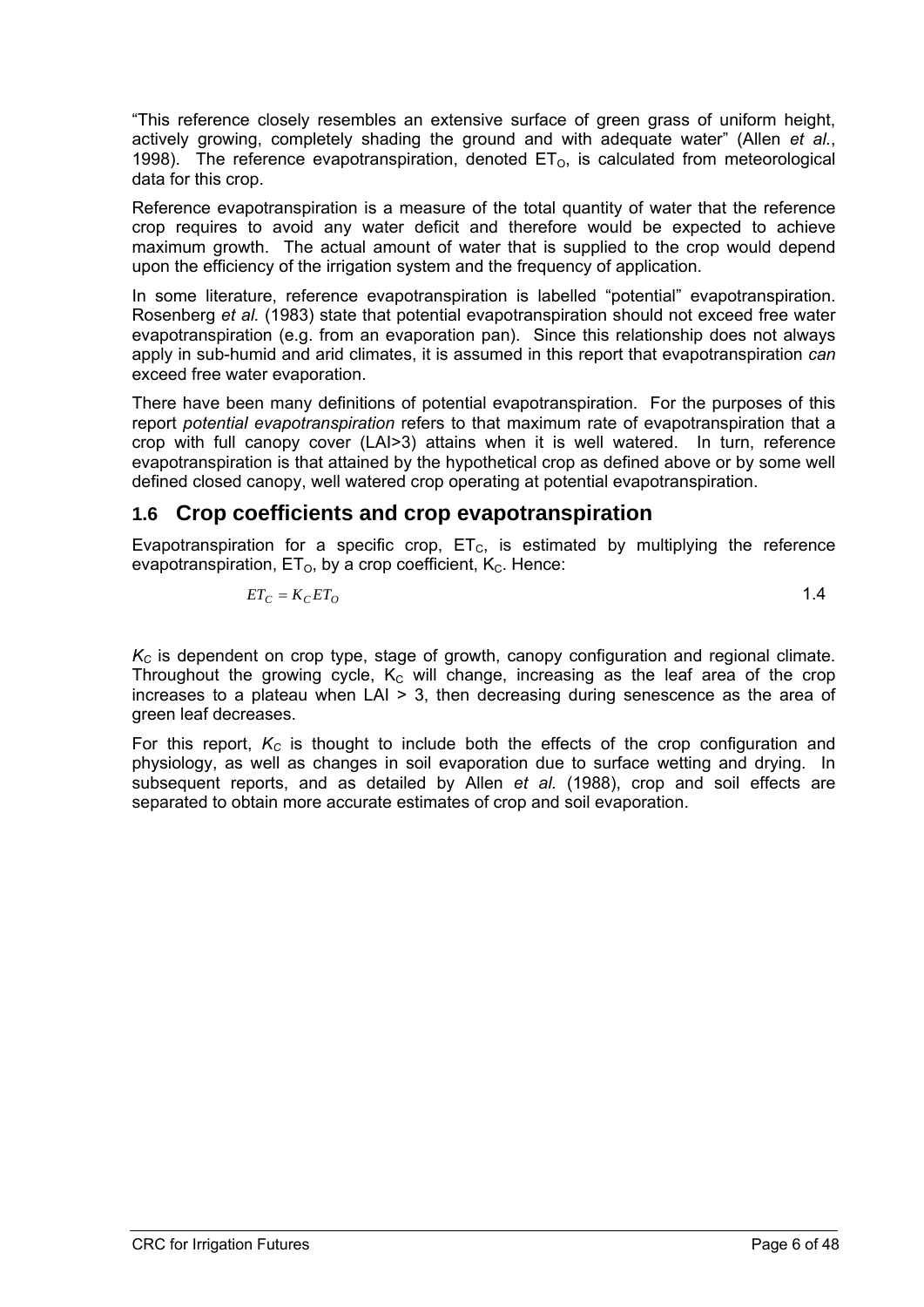# **2 Modelling evapotranspiration across Australia**

Evapotranspiration is dependent on a large number of variables. To model the process it is necessary to simplify the problem by introducing a number of assumptions and abstractions.

The chosen model must satisfy a number of criteria:

- 1. The aims of the model must be fulfilled. In this project, the model must be able to produce daily estimations of *reference* evapotranspiration using available meteorological data. Appropriate regional crop coefficients must also be derived so that *crop* evapotranspiration can be estimated. The information that is produced must be in a format that is suitable to inform planners, water use operators and policy makers.
- 2. The accuracy of the model across Australia must be acceptable, for the purposes to which the output data will be used.
- 3. The availability and accuracy of the input data used in the model must be adequate. As much attention should be paid to the accuracy of the model data as to the accuracy of the model concepts.
- 4. Since the model may be used in political negotiations, the assumptions of the chosen methodology and the choice and quality of input data should be clear and transparent. Uncertainty analyses should be performed to calculate random and systematic errors in the final predictions.
- 5. Validation of the model against measurements must use existing experimental data. No new data will become available during the project.
- 6. If any empirical relationships are derived from measured data for use in the model, then their applicability across Australia must be justified.
- 7. Research, development and deployment of the model and data must be completed within the allocated budget.

The availability of input data and experimental measurements are discussed below. This is followed by a summary of the existing evapotranspiration models which need to be further investigated with respect to their ability to provide a relatively robust and reliable standard methodology for estimating evapotranspiration.

### **2.1 Input data for evapotranspiration calculations**

Any evapotranspiration model will be limited by the quality, quantity and availability of input data.

Meteorological data are available from the Australian Bureau of Meteorology. Observations include:

- minimum daily temperature (°C) in the 24 hours to 9am;
- maximum daily temperature (°C) in the 24 hours to 9am;
- temperature readings at 9am and 3pm;
- precipitation (mm) in the 24 hours to 9am;
- "Class A" pan evaporation (mm) in the 24 hours to 9am;
- relative humidity readings at 9am and 3pm;
- fraction of sky obscured by cloud at 9pm and 3am:
- sunshine hours:
- maximum wind gust (direction, speed and time) in the 24 hours to midnight;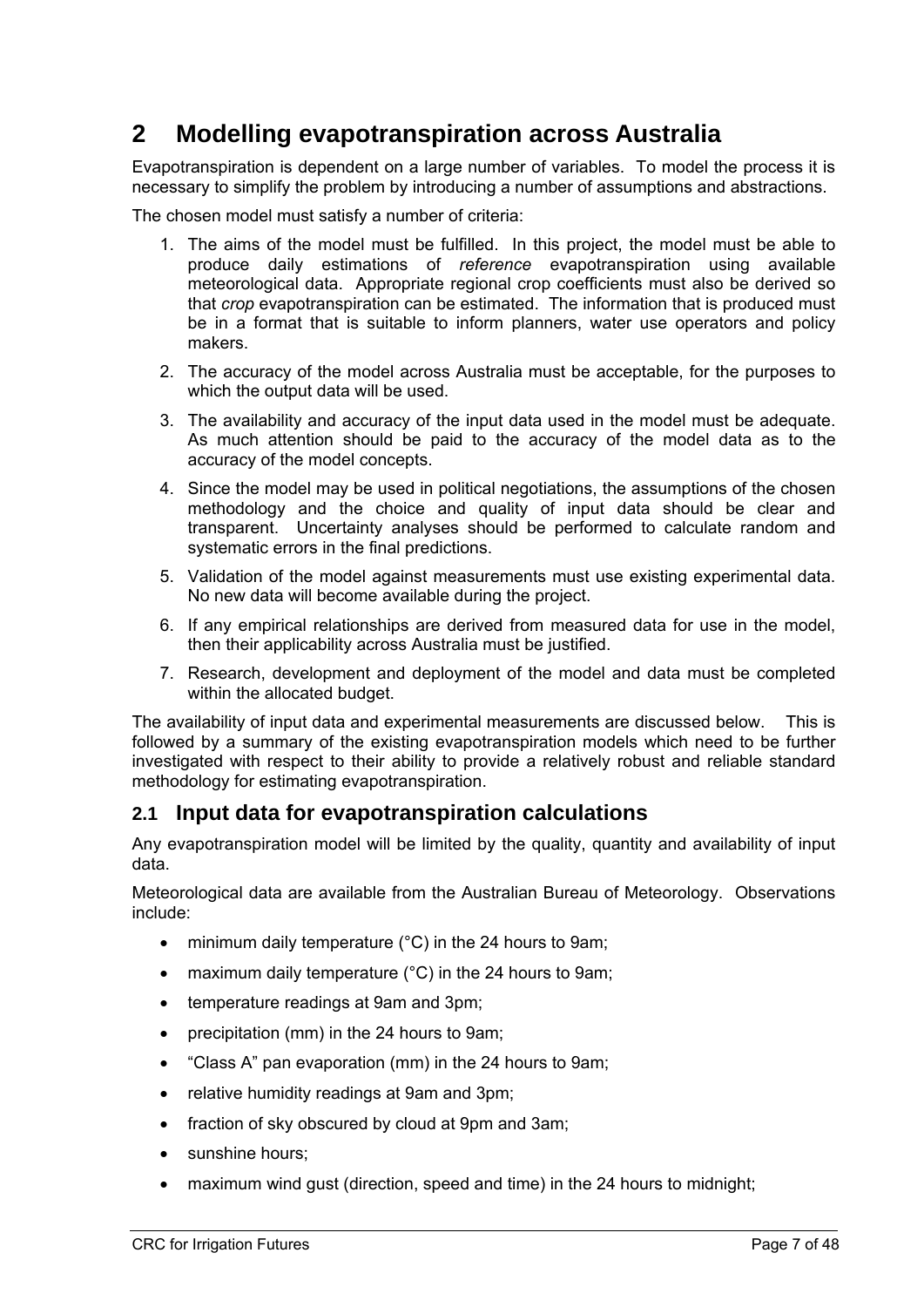- wind speed at 9am and 3pm (averaged over 10 minutes prior);
- wind direction at 9am and 3pm (averaged over 10 minutes prior);
- atmospheric pressure reduced to mean sea level at 9am and 3pm.

The Bureau of Meteorology also calculates daily solar radiation ( $MJ/m<sup>2</sup>$ ) from satellite-derived data and cloud albedos. Satellites are calibrated against ground instruments. A change in satellite on 22 May 2003 resulted in the generation of slightly lower quality values than previously due to altered satellite characteristics. Estimated errors varied between  $\pm 2 \text{ MJ/m}^2$ under clear conditions in dry regions up to  $\pm$ 12 MJ/m<sup>2</sup> under heavy cloud in tropical regions. For clear day values in summer of around 30 MJ/ $m<sup>2</sup>$  these errors are very significant. Ongoing calibration is expected to reduce the bias (BoM, 2005).

There are a limited number of stations around Australia that measure all of the data above. In some locations, only a subset of the above data is measured. Over the years there have been some changes in methods of measurement. As well the number of measurements has increased. Hence the historic data is likely to be of lower quality than more recent data.

# **2.2 Australian measurements of evapotranspiration**

The success or failure of any model depends on the accuracy of its predictions, and the most common way of assessing this is by comparison with measurements. The model should be validated against a suitably wide range of experimental data. Since evapotranspiration is a locally variable process, it is important that any Australia-wide model be validated against measurements at a number of Australian sites to reduce the possibility of local bias in the model.

Unfortunately, there is not a single experimental method that has been performed at multiple sites across Australia; measurements at different sites have been performed by a number of teams using a variety of equipment. It is particularly important under these circumstances to assess each experiment for systematic and random errors.

During the 1980s and 1990s a team led by Meyer measured evapotranspiration from a number of crops at Griffith, NSW, using two carefully calibrated weighing lysimeters (Meyer, 1988, Meyer *et al.,* 1999). This study will be most useful for validation purposes.

McIlroy and Angus (1964) measured reference evapotranspiration at Aspendale, Victoria using 12 large and two small weighing lysimeters (two of these lysimeter balances were renovated by Meyer for the Griffith studies).

It would be preferable to validate the model against other experimental data in addition to that identified above, and ideally the validation should include Queensland and Western Australian data if at all possible. Limitations to the range and accuracy of experimental data will increase the random and systematic errors in the model predictions. It is anticipated that suitable data sets in addition to those identified above will be gathered to use for validation, testing and extrapolation purposes.

### **2.3 Evapotranspiration models**

The key variables that impact on crop evapotranspiration have been briefly described in Section 1 . As has already been stated, defining and measuring all the contributing terms is problematic, consequently estimates are made using a subset of the contributing parameters.

Over the past century, a number of methodologies have been developed to calculate evapotranspiration. For the purposes of this project, only methodologies that use the

.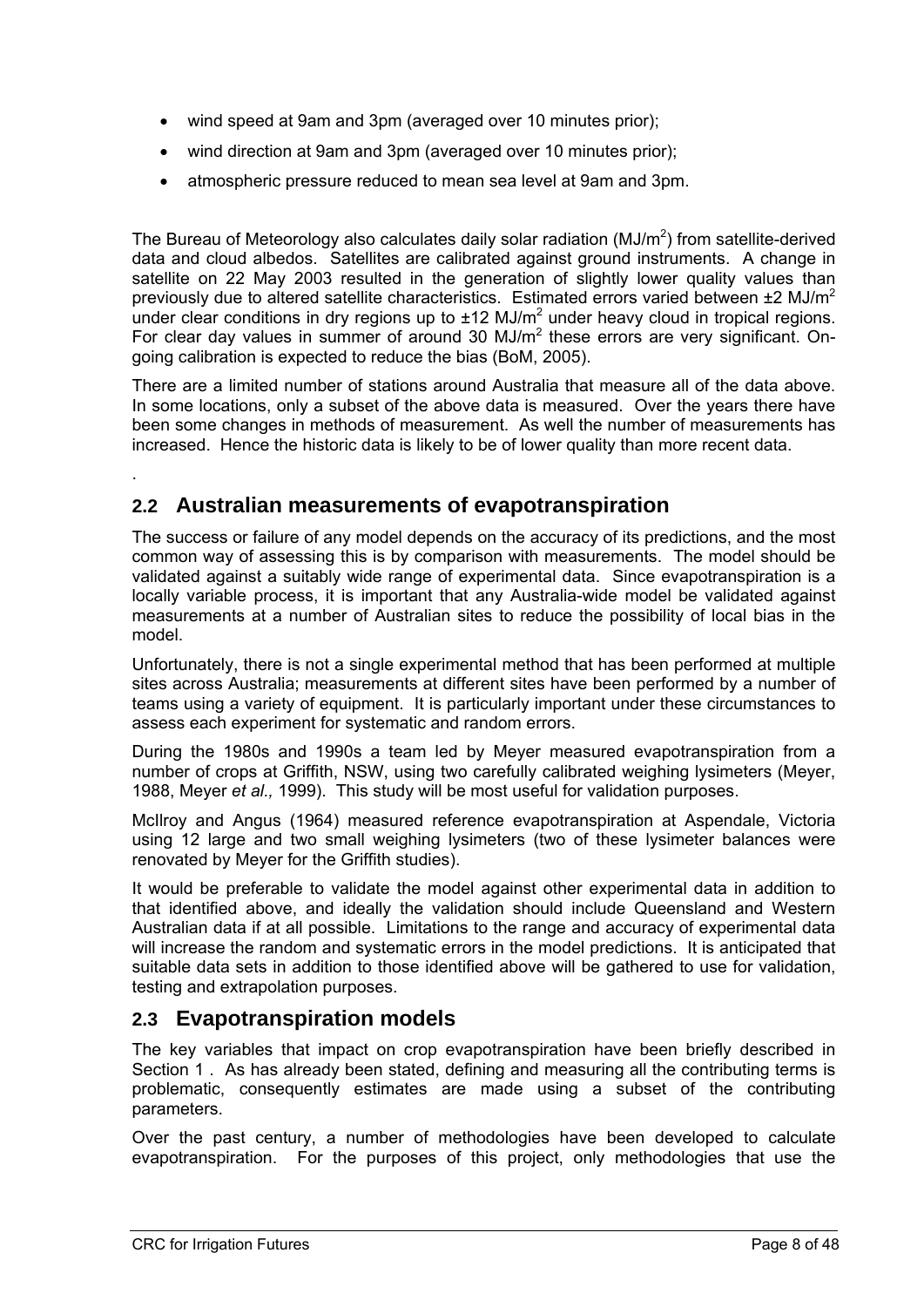meteorological input data described above are suitable. It is suggested that the following methodologies be considered:

- 1) Evaporation pan measurements
- 2) Penman combination equation
	- a) Kohler-Parmele variation of the Penman equation
	- b) Morton iterative variation of the Penman equation
- 3) Penman-Monteith equation
	- a) FAO Penman-Monteith equation
- 4) Priestley-Taylor equation
	- a) Meyer variation of the Priestley-Taylor equation
	- b) Morton variation of the Priestley-Taylor equation

The evaporation pan method uses an empirical relationship to calculate reference evapotranspiration from evaporation pan measurements. The Penman and Penman-Monteith groups are based upon the Penman combination equation, and are collectively referred to as Penman-type equations in this report. The Priestley-Taylor-type equations are based on a variation of the energy balance expression in which the turbulent transfer term (for the water vapour and sensible heat components) is approximated with a constant.

These methodologies have been validated across a range of climates, so one might initially expect them to be suitable for Australia. However, the original Penman-based methodologies are primarily derived from data of humid climates where the energy contribution from advection is low. Meyer (1988) has compared some of these methods with measurements at Griffith, NSW, and notes that energy from advection is a significant contributor to the total latent heat flux. Similar behaviour is likely across Australia, since many irrigation zones are in sub-humid or arid areas. Hence the effect of advection, both regional and local, across the continent, which is likely to be both spatially and temporally heterogeneous, will require particular attention.

The primary purpose of locally calibrating the Penman combination equation and for further development of the Penman-Monteith equation is to more accurately account for local conditions including most advective influences. Testing local calibrations is the subject of subsequent reports; for this report the origins of the different methods is described.

All of the methodologies have a theoretical basis, but some also require empirical relationships to fit the predictions to measurements. The applicability across Australia of any empirical relationship would have to be justified.

Significant assumptions are made during the derivation of each methodology, and it is important that the reader understands these and can consider the implications for Australian calculations. In the following sections, a derivation of each method is reported to aid this process. The input data required by each methodology is also listed.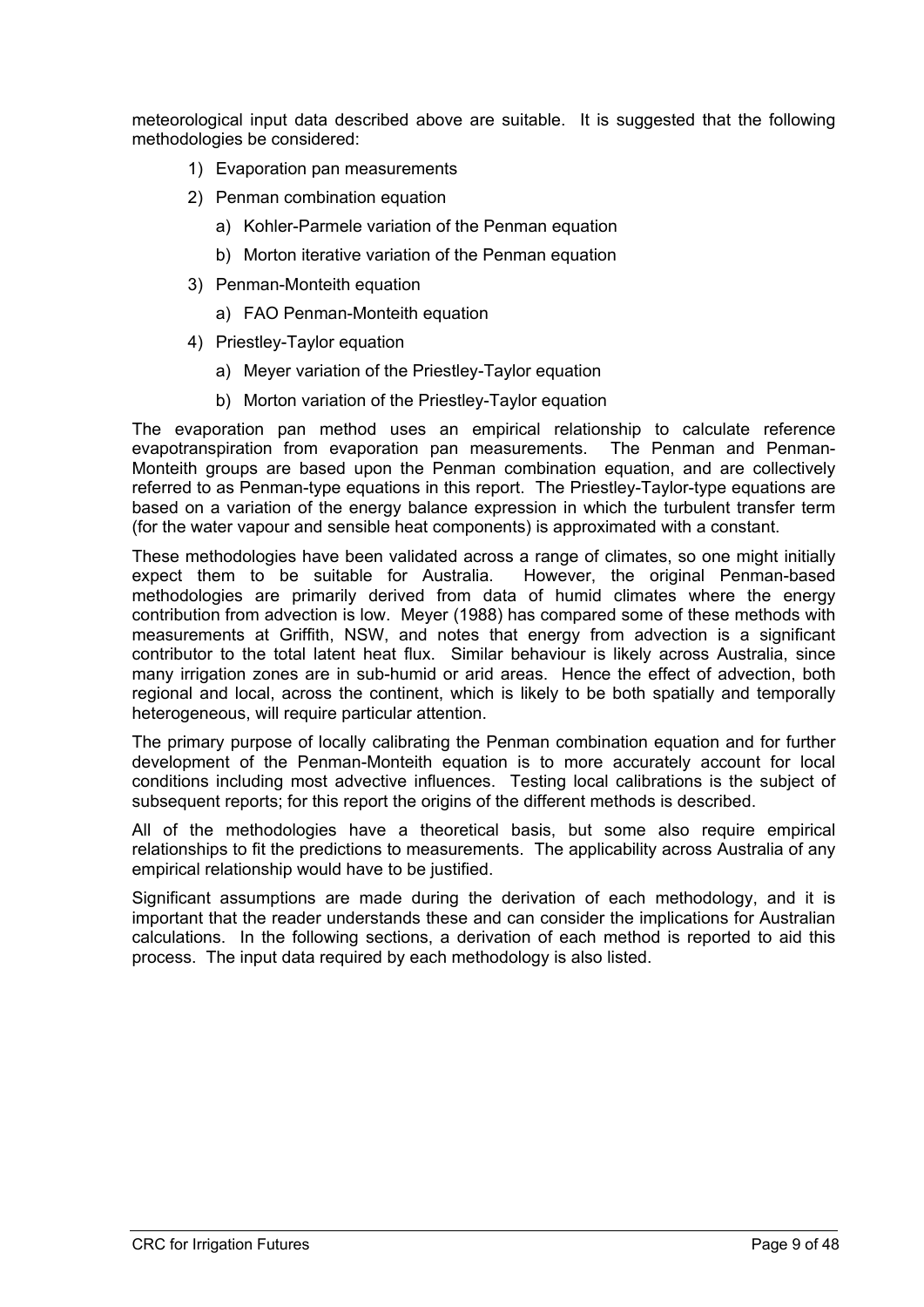# **3 Evaporation pans**

Evaporation pans have been used to measure evaporation for over a century. The pan is regularly filled to a specified height, and the water loss (equal to evaporation) noted. The Class-A pan is considered to be the standard international pan.

Jones (1992) suggests that the rate of evaporation depends on the:

- type of pan;
- type of pan environment;
- method of operating the pan;
- exchange of heat between pan and ground;
- solar radiation;
- air temperature;
- wind; and
- temperature of the water surface.

Pan evaporation rates are different to evapotranspiration rates. Allen *et al.* (1998) relate the reference evapotranspiration to the pan evaporation  $E_{\text{pan}}$  using an empirically derived pan coefficient *Kp*.

$$
ET_O = K_p E_{pan} \tag{3.1}
$$

Allen *el al.* (1998) provides a series of equations for  $K_P$  for different ground cover, fetch<sup>1</sup> and climatic conditions.

It should be noted that  $K_P$  can be greater than unity. For humid areas, maximum evapotranspiration usually does not exceed free water evaporation, however in subhumid and arid regions this is not the case. Rosenberg *et al.* (1983, p211) state that in the Great Plains region of the United State as well as in other arid regions, "well-watered crops that exert little canopy resistance [e.g. lucerne] can consume more energy and transpire more water than is evaporated from free water surfaces". The large number of pan measurements across Australia provides a valuable measure of evaporation (subject to the considerable errors associated with variable siting and operation) and in turn may provide an estimation of evapotranspiration. In particular, it might be possible to obtain an estimate of relative advection effects from across Australia by analysing pan measurements. This might provide, in the absence of any other comparable data, a means to obtain first order estimates of  $ET<sub>O</sub>$  that account for local advective conditions.

Meyer *et al.* (1999) have compared reference evapotranspiration (as calculated using the Penman equation with Meyer wind coefficients) with Class A pan evaporation from Griffith during 1991 to 1993. Class A Pan values tended to be 7-8% higher than locally calibrated  $ET<sub>O</sub>$  values for evaporation rates less than 10 mm day<sup>-1</sup>. For greater evaporation values the pan tended to overestimate evapotranspiration rates by up to 30%.

-

 $1$  Distance of the identified upwind surface type.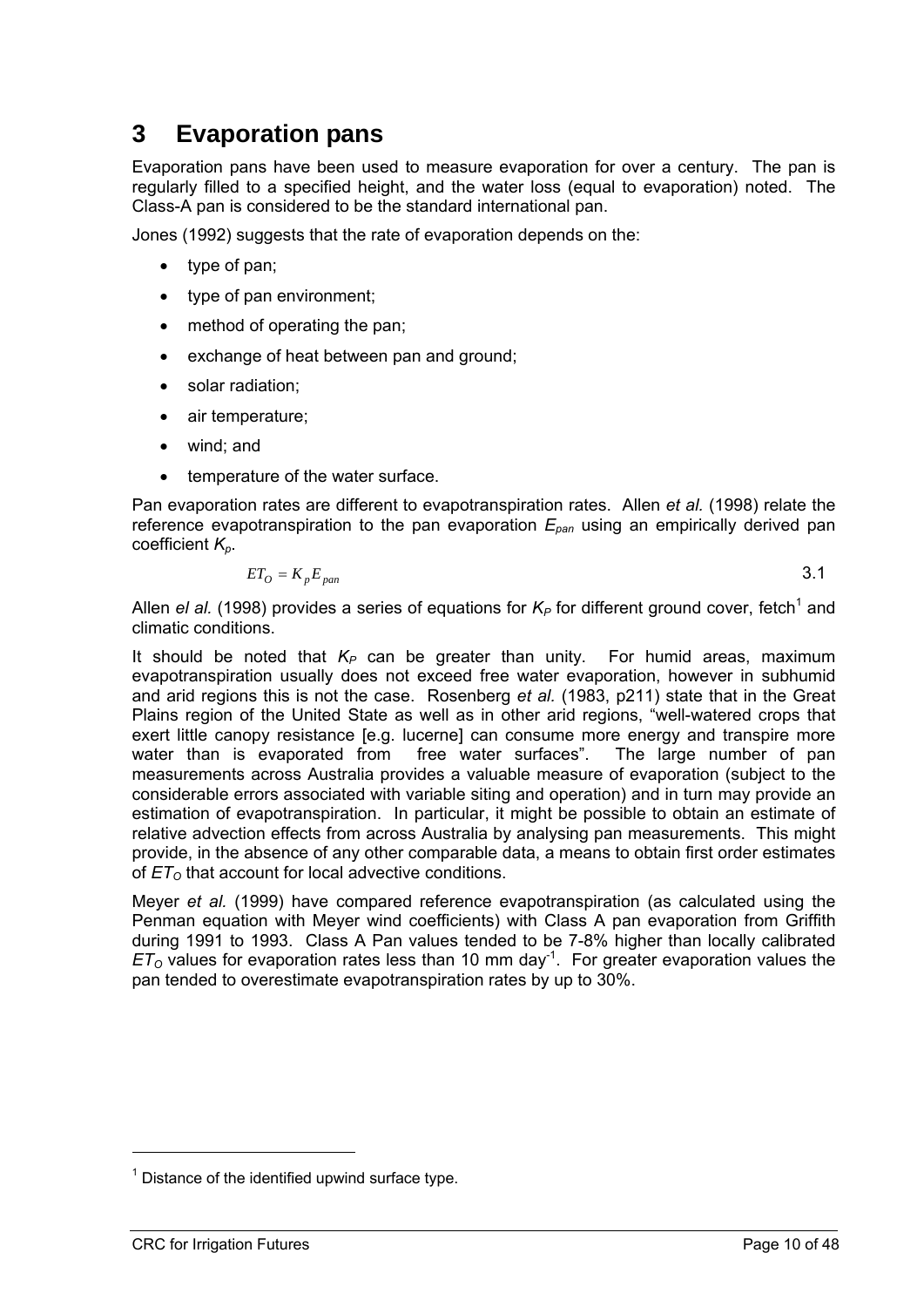# **4 Formulae for evapotranspiration calculations**

A number of equations are used in the derivation of the evapotranspiration formulae. The significant contribution of Penman (1948) was to combine the Dalton mass transfer and the energy balance equations. This section introduces these equations.

The energy balance equation relates net radiation to latent heat flux, sensible heat flux and ground heat flux. The calculation of these quantities is discussed. Finally, the saturation vapour pressure curve is introduced.

# **4.1 Dalton mass transfer equation**

Modern study of evaporation began with Dalton in the late eighteenth century. Dalton "theorised that evaporation from a surface must be a consequence of the combined influence of the wind, atmospheric moisture content, and characteristics of the surface" (Rosenberg *et al.*, 1983). The Dalton aerodynamic equation for evaporation from a free water surface is:

$$
E = f(u)(e_s - e_a) \tag{4.1}
$$

where *E* is the evaporation in unit time (mm s<sup>-1</sup>),  $f(u)$  is a wind function,  $e_s$  is the vapour pressure at the evaporating surface (kPa), and *ea* the vapour pressure of the atmosphere above (kPa) (Penman, 1948).

Empirical wind functions have been identified to fit the predictions to measurements. There are several reasons against using this equation to estimate evapotranspiration alone:

- 1. it is only appropriate for a free water surface;
- 2. the evaporating surface temperature  $-$  used to calculate  $e_s -$  is difficult to measure;
- 3. experimental work suggests that this approach is not adequate (Penman, 1948).

## **4.2 Energy balance equation**

The energy consumed during evapotranspiration can be traced to solar radiation. Brutsaert (1982, p128) states the energy balance equation for vegetation or water bodies as:

$$
\frac{\partial Q}{\partial t} = R_n - G - \lambda E - H + L_p F_p + A_h
$$

- Where *Q* is the energy stored in the soil-plant system,
	- *Rn* is the net radiation,
	- *G* is the soil heat flux,

*λ* is the latent heat of vaporisation,

- *H* is the sensible heat flux,
- *Lp* is the thermal conversion factor for fixation of carbon dioxide,
- $F_p$  is the flux of CO<sub>2</sub>, and
- $A_h$  is the energy advection into the soil-plant system from water flow.

Depending on the application, several terms can normally be discounted as being negligible (Brutsaert, 1982):

- On a daily basis, for thin layers of water or soil and for small canopies, the rate of change of stored energy term can be omitted. However, it is sometimes required in the case of tall vegetation, especially around sunrise and sunset.
- The energy advection term  $A_h$  represents the change in energy flux from precipitation or irrigation. It is likely to be negligible unless a whole lake or snow is being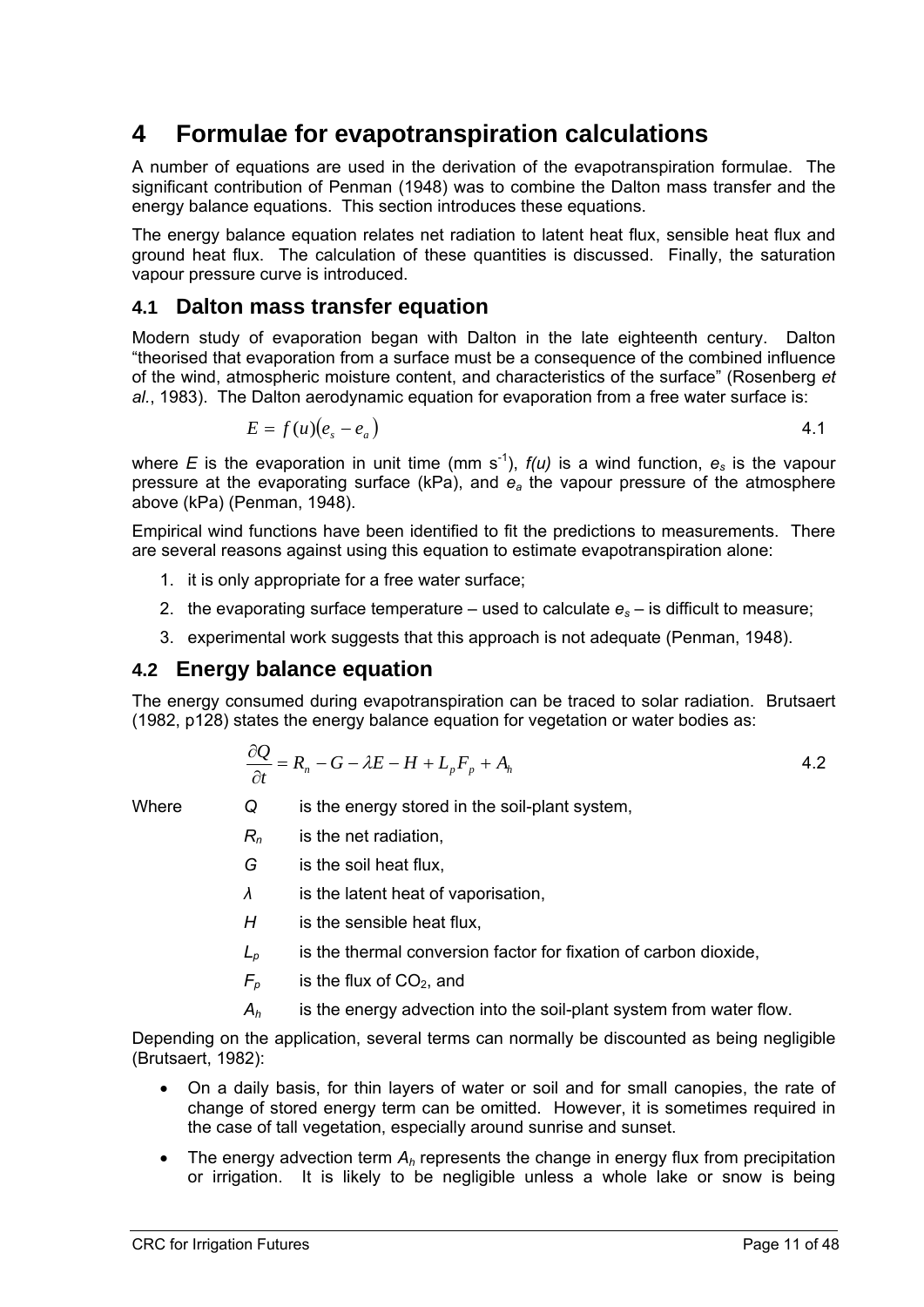considered – the magnitude of the term depends on the temperature difference between the incident water and the evaporating surface.

• Under favourable conditions,  $L_pF_p$  can be of the order of 5% of the net radiation, but it is usually closer to 1%. This term is normally neglected unless its determination is the main objective.

Hence in most situations, equation 4.2 can be written as:

$$
R_n - G = \lambda E + H \tag{4.3}
$$

Equation 4.3 is the starting point for the majority of the methods described in this report.

For a given point or a reference crop area and its associated atmosphere volume in contact and exchange with the evaporating surface, equation 4.3 describes the major energy components. In arid conditions an irrigated area surrounded by dry areas with sparse vegetation may be subject to additional sensible heat energy as lateral air movement (wind) moves in warmer, drier air. If the irrigated, evaporating area is relatively small, the air moving over may not come into complete equilibrium with the underlying evaporating surface. In this situation, there is energy available for heating and evaporation that is in addition to that from incident radiant energy, and hence  $R_n$ . The tendency is therefore to have evaporation rates (latent energy) that are higher than would result from  $R_n$  alone. This is then described as advective conditions. Thus, in arid and semi-arid areas, irrigated regions are often surrounded by dry areas and evapotranspiration rates exceeding those ascribed to *Rn* will generally be observed.

## **4.3 Calculation of the net radiation term**

Solar irradiation entering the atmosphere can be absorbed or reflected, by clouds, the air or the ground. Some of the absorbed energy is radiated as longwave radiation. The net radiation  $R_n$  is calculated by considering the total radiation balance for the soil plant system (Meyer *et al.*, 1999):

$$
R_n = R_{ns} + R_{nl} \tag{4.4}
$$

where  $R_{ns}$  is the net shortwave, and  $R_{nl}$  the net longwave, radiant energy.

### **4.3.1 Net shortwave radiation**

*Rns* is defined as the difference between incoming shortwave energy *Rs* and reflected shortwave radiation. The incoming shortwave energy can be measured on a horizontal surface using a pyranometer or solarimeter. The net shortwave radiation is then calculated using the equation:

$$
R_{ns} = R_s - \alpha R_s \tag{4.5}
$$

where *α* is the albedo of the surface in question. The albedo is highly variable for different surfaces and for the angle of incidence or slope of the ground surface (Allen *et al.*, 1998). It can be as large as 0.95 for freshly fallen snow, or 0.05 for wet bare soil. Green vegetation cover tends to have an albedo of 0.18-0.25, and is generally assumed to have a value of 0.23. Tables of values for a variety of surfaces can be found in text books such as Rosenberg *et al.* (1983) and Oke (1987). Meyer *et al.* (1999) use a value of 0.184 for wheat, which is based on locally measured values.

### **4.3.2 Net longwave radiation**

Meyer *et al.* (1999) use an empirical method to calculate the net longwave radiation:

$$
R_{\rm ln} = R_{\rm ln} - R_{\rm ln} \tag{4.6}
$$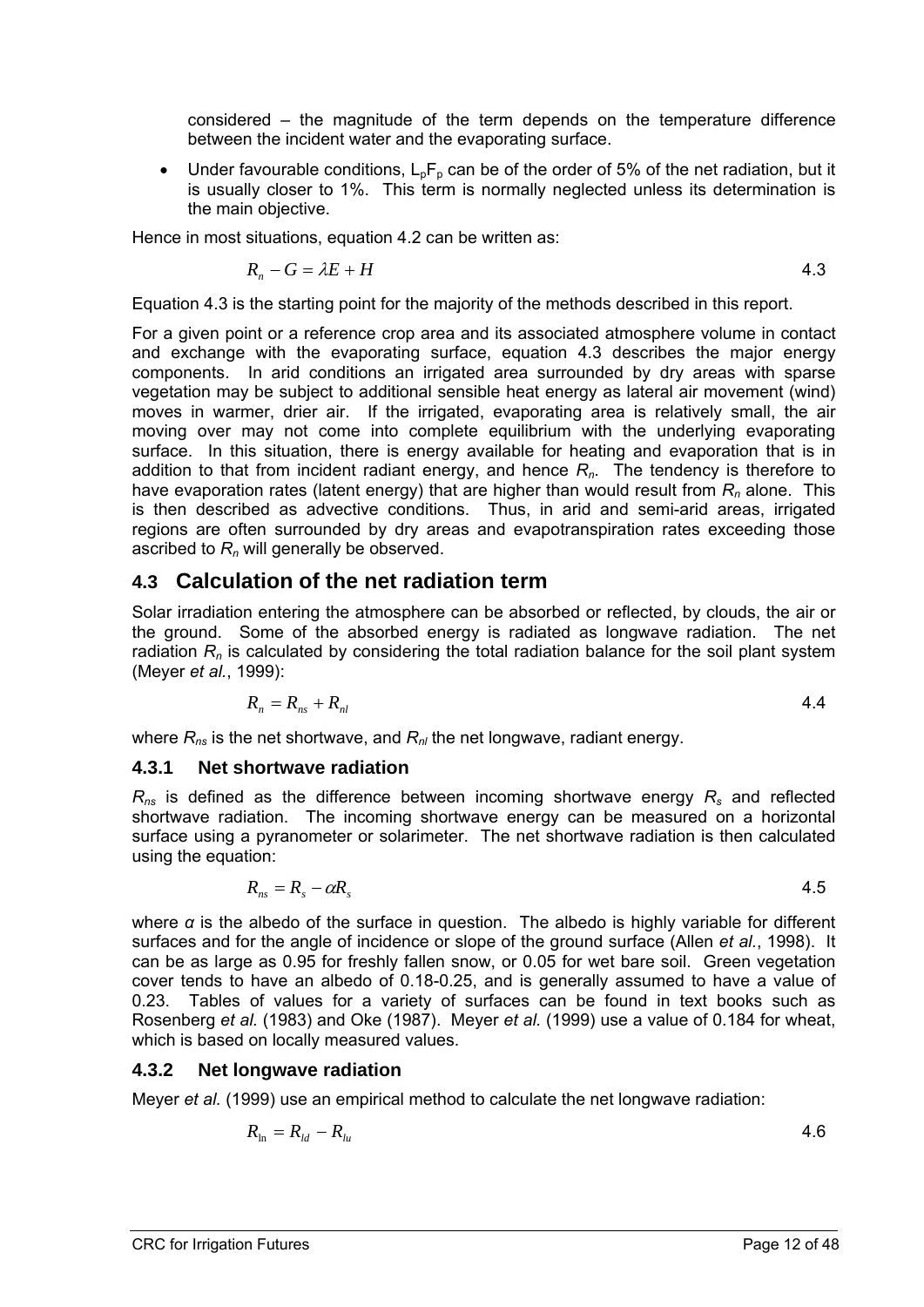$R_{\text{ld}}$  is the downwards longwave radiation emitted from the sky, clouds and aerosols in the atmosphere, and  $R_{\text{lu}}$  is the upwards longwave radiation emitted from the evaporating surface.  $R_{\text{lu}}$  is calculated using the equation:

$$
R_{lu} = \varepsilon_{vs} \sigma (T_s + 273)^4 \tag{4.7}
$$

Where  $\varepsilon_{\text{vs}}$  the effective surface emissivity, with a value for a green crop of 0.98,

*σ* the Stefan-Boltzmann constant (4.899 x 10<sup>-9</sup> MJ m<sup>-2</sup> day<sup>-1</sup> K<sup>-4</sup>), and

 $T_s$  the surface temperature ( $°C$ ).

Since the evaporating surface temperature is difficult to measure, this term is often replaced with the air temperature measured close to the ground:

$$
R_{lu} = \varepsilon_{vs} \sigma (T_a + 273)^4 \tag{4.8}
$$

This assumption is discussed further in Section 6.

For a clear day (i.e. no clouds), the downward longwave radiation  $R_{\text{Id}}$  primarily comes from the first few hundred metres of atmosphere above the ground. The clear day downward longwave radiation is considered to be a function of the ground air temperature:

$$
R_{ldo} = \varepsilon_a \sigma (T_a + 273)^4 \tag{4.9}
$$

where *εa* is the atmospheric emissivity, which is principally affected by water vapour.

Substituting equations 4.8 and 4.9 into equation 4.6 gives the net longwave radiation for a clear day, *Rnlo*:

$$
R_{nlo} = (\varepsilon_a - \varepsilon_{vs})\sigma (T_a + 273)^4 = \varepsilon' \sigma (T_a + 273)^4
$$

where *ε'* is the effective net emissivity. On clear days, *εvs* is always greater than *εa*, so *ε'* and hence *Rnlo* are always negative.

Modelling the effect of clouds is more difficult. Clouds act as effective black bodies with an emissivity of 1.0. One method is to express the net longwave radiation as a function of cloudiness and the clear day net longwave radiation:

$$
R_{nl} = \left(a\frac{R_s}{R_{so}} + b\right)R_{nlo}
$$

where  $R_s$  is the incoming shortwave energy described in the previous section,  $R_{so}$  is the total short wave energy that would be received on a totally clear day, and *a* and *b* are empirical constants. Substituting equation 4.10 into 4.11 gives:

$$
R_{nl} = \left(a\frac{R_s}{R_{so}} + b\right)\varepsilon \sigma (T_a + 273)^4
$$

Allen *et al.* (1998) suggest constant values of *a*=1.35 and *b*=-0.35. However, using regression analysis, Meyer *et al.* (1999) found that *a*=0.92 and *b*=0.08 were more suitable for Griffith.

Note that the sum of *a* and *b* should equal 1 so that equation 4.12 is valid on a clear day (when  $R_s = R_{so}$ ).

#### **4.3.3 Effective net emissivity**

Since the atmospheric emissivity *εa* is principally affected by water vapour, an empirical relationship to derive *ε'* is used:

$$
\varepsilon = c + d\sqrt{e_a} \tag{4.13}
$$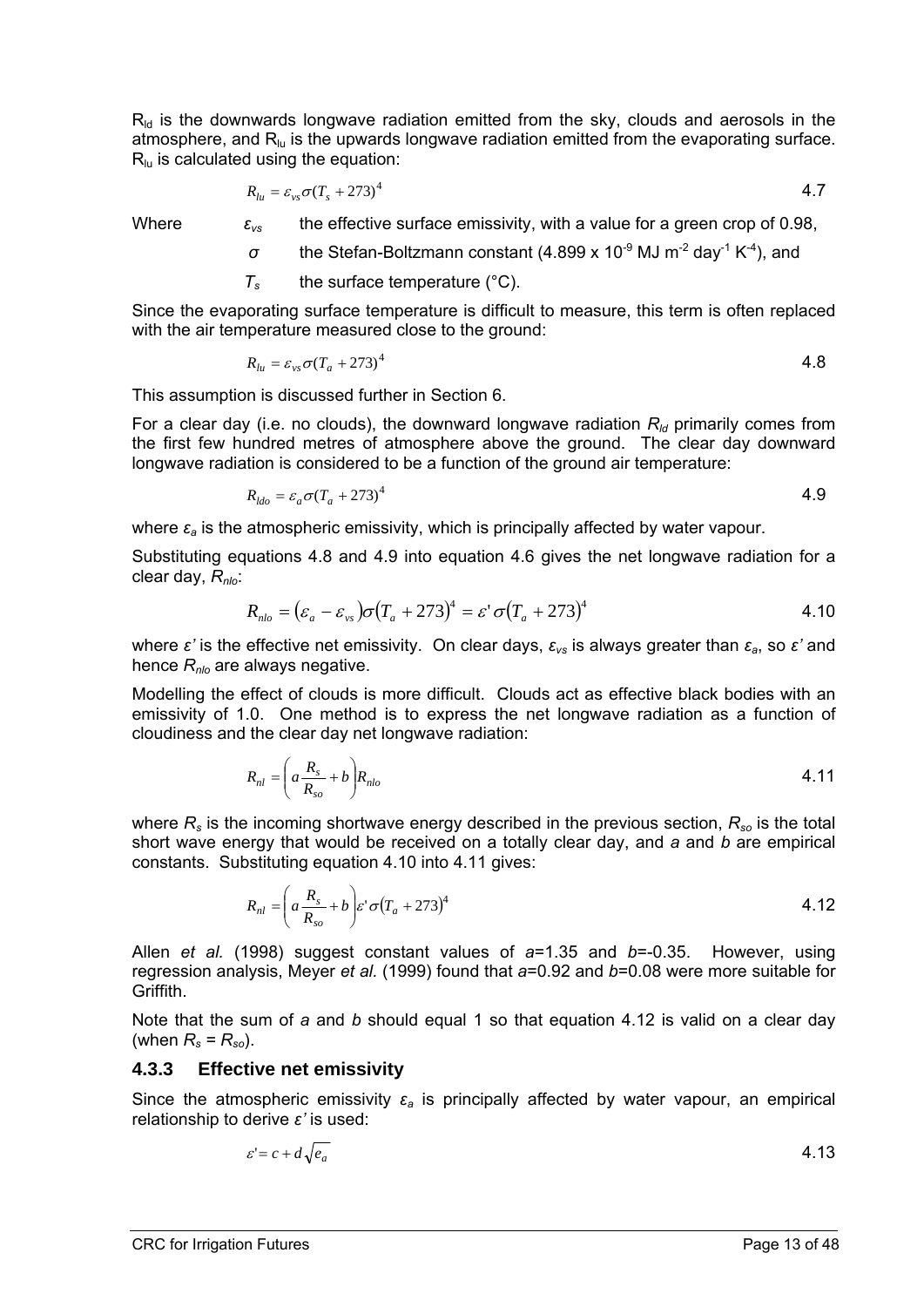*ea* is the mean daily water vapour pressure of the air, and *c* and *d* are constants with values of 0.34 and -0.139 respectively. Meyer *et al.* (1999) notes that daily values of *ε'* have a range from 0.15 to 0.22 for the winter/spring wheat season and the spring/summer soybean season at Griffith. *ε'* depends on the typical range of *ea* through the growing season.

### **4.3.4 Calculation of the total shortwave radiation on a clear day**

Meyer *et al.* (1999) considered formulae suggested by Stapper and Running to calculate *Rso*, but found that both of these overestimated *Rso* at Griffith, especially in summer. They proposed a new formula which was estimated from a fitted polynomial that is the effective upper envelope function for observed clear day solar irradiance values:

$$
R_{so} = 22.357 + 11.0947 \cos D - 2.3594 \sin D \tag{4.14}
$$

where

$$
D = 2\pi \frac{DOY}{365.25}
$$

and *DOY* is the day number of the year. Equation 4.14 is optimised for Griffith, and requires alteration to calculate *Rso* at other latitudes.

Calculating clear sky radiation at ground level can be done using solar geometry. For all regions across Australian, it is recommended that the method set out in FAO 56 (Allen *et al.*, 1998) be used which requires only latitude and altitude to be specified.

#### **4.3.5 Calculation of net longwave radiation using extraterrestrial radiation**

The net long-wave radiation on a clear day, *Rnlo*, is measured at ground level. Equation 4.12 can be altered to use the extraterrestrial radiation, *Rsoa*, instead (*Rsoa* is the radiation incident on the upper atmosphere). Meyer *et al.* (1999) found that *a*=1.10 and *b*=0.18 for this situation, but noted that the ratio of *Rso/Rsoa* varied from 0.67 in mid-winter to 0.75 in summer. Great care should be taken when using *Rsoa*.

### **4.4 Calculation of the ground heat flux term**

For soil-plant environments, the ground heat flux (*G*) is generally small compared to the net radiation, so is often omitted from energy balance calculations unless long term seasonal changes are being examined. Rosenberg *et al.* (1983) provide a general treatment of ground heat flux calculations. The approach used by Meyer (1988) is discussed here.

Jensen *et al.* (1971) estimates the ground heat flux using the equation (in metric units):

$$
G = 0.377(T_a - T_{av})
$$
 4.16

Where  $T_a$  is the average air temperature and  $T_{av}$  is the mean air temperature for the preceding 3 days. Meyer (1988) measured the ground flux at Griffith using three heat flux plates connected in series and buried 40 mm to 50 mm below the ground surface of two lysimeters. From regression analysis, it was suggested that the following equation be used for Griffith soils:

$$
G = 0.12(T_a - T_{av})
$$
 4.17

### **4.5 Saturation vapour pressure curve**

The maximum vapour pressure content of the air depends on the air temperature. When the maximum has been reached for a particular temperature, the air is said to be saturated.

A graph of the saturation vapour pressure against temperature is shown in Figure 1. This is called the psychrometric chart. The gradient of the curve is denoted Δ and is a function of temperature *T* and saturated vapour pressure *e<sup>0</sup>* . Allen *et al.* (1998) calculate Δ using:

$$
\Delta = \frac{4098e^0}{(T + 237.3)^2}
$$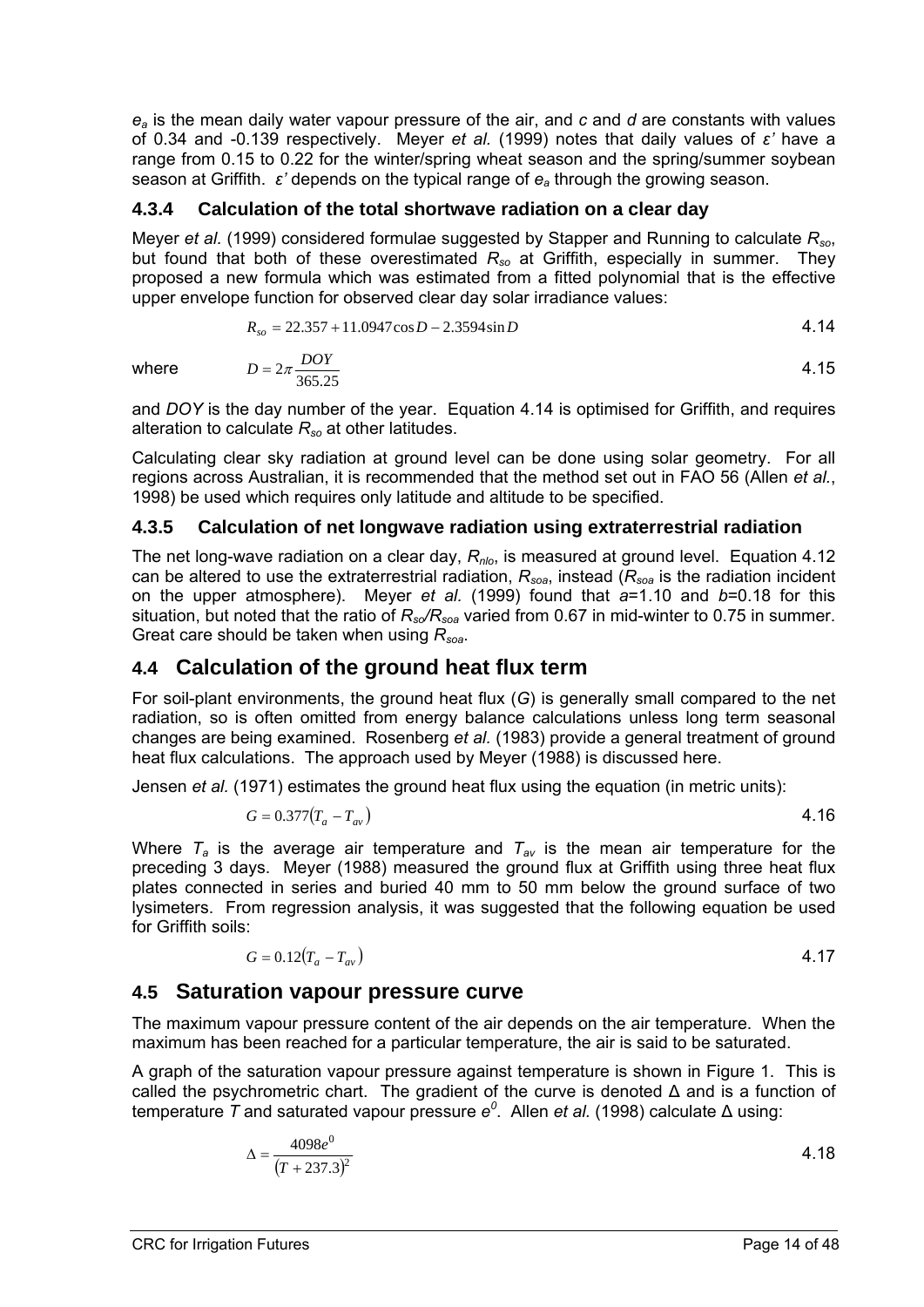The saturation vapour pressure is calculated using the equation:

$$
e^{0} = 0.6108 \exp\left(\frac{17.27T}{T + 237.3}\right)
$$
 4.19

For small temperature differences, the gradient can be approximated as:

$$
\Delta(T_1, T_2) = \frac{(e_1^0 - e_2^0)}{(T_1 - T_2)}\tag{4.20}
$$

where  $T_1$  and  $T_2$  are the temperatures and  $e_1{}^0$  and  $e_2{}^0$  the respective saturation vapour pressures. For the evaporating surface, this equation is often written as:

$$
\Delta(T_s, T_a) = \frac{(e_s^0 - e_a^0)}{(T_s - T_a)}
$$
 4.21

Although Δ should strictly be the gradient at the mid-point of *Ts* and *Ta*, it is often calculated at the air temperature  $T_a$  when the evaporating surface temperature is not known.

#### **Figure 1: Saturation vapour pressure curve**

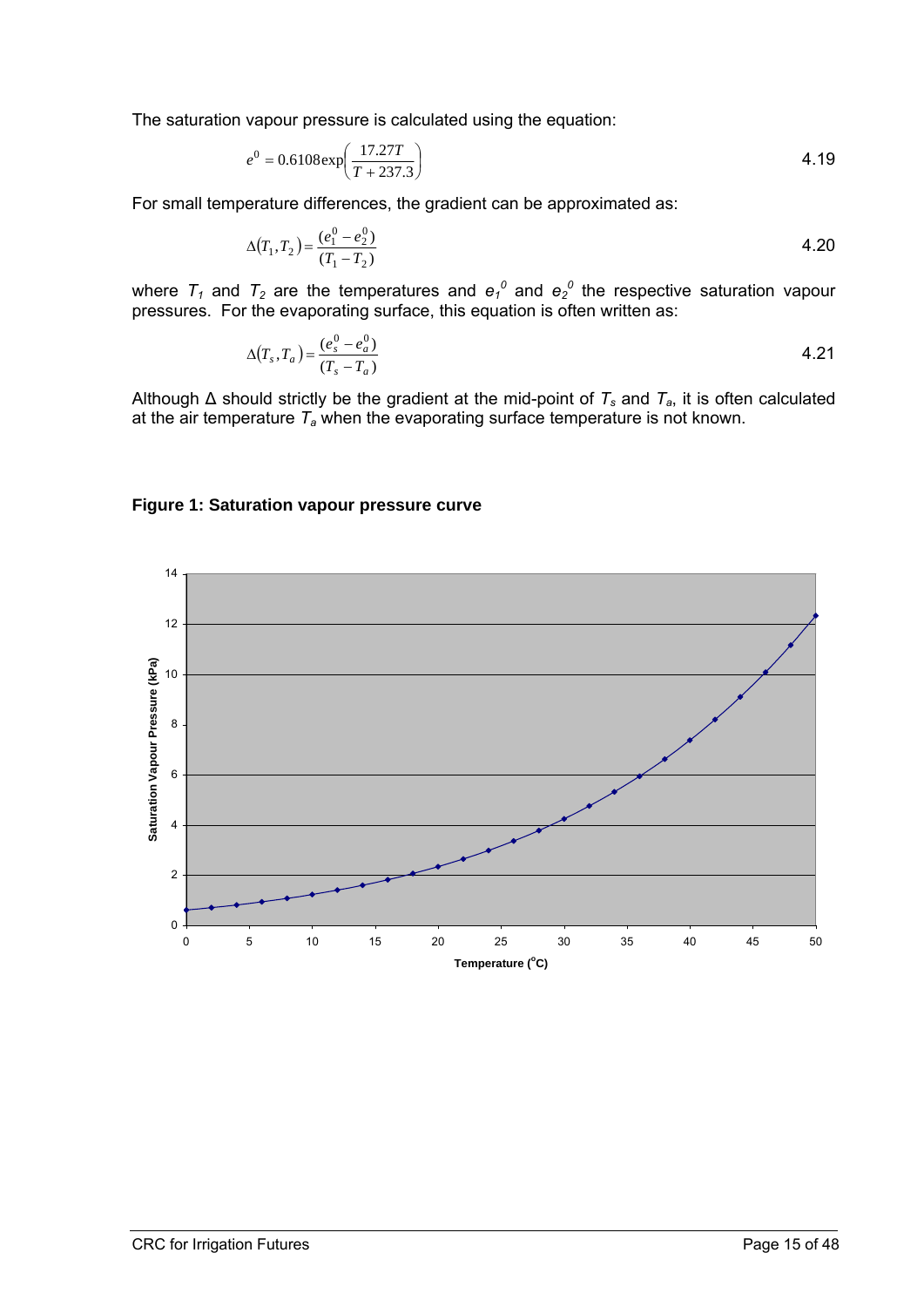# **5 Penman Combination Equation**

Many of the methods that are discussed in this report are based on the Penman combination equation (Penman, 1948).

Prior to 1948, the Dalton mass transfer equation or the energy balance equation had been used to estimate evapotranspiration. Unfortunately, both equations require knowledge of the evaporating surface temperature of the soil-plant system, and this is difficult to measure. The Penman combination equation combines the two equations to remove the evaporating surface temperature term.

The Penman combination equation was developed to calculate evaporation from an open water source in a humid environment (the UK). The equation has subsequently been widely used to calculate evapotranspiration from well-watered crops. In a practical situation where the water supply is restricted, actual evapotranspiration will decline and the equation will no longer be valid.

The equation has been used for daily and even hourly calculations. Meyer (1988) found that hourly calculations at Griffith were not more accurate than daily predictions. Since some other studies have come to the opposite conclusion, it might be valuable to revisit the experimental measurements to search for possible limitations in the accuracy and adequacy of the measured data.

## **5.1 Derivation of the Penman combination equation**

The glossary contains definitions of all of the terms used below.

Consider the simplified energy balance equation described in Section 4.2:

$$
R_n - G = \lambda E + H \tag{4.3}
$$

Rearranging this equation gives:

$$
R_n - G = \lambda E \left( 1 + \frac{H}{\lambda E} \right) = \lambda E (1 + \beta)
$$

$$
\lambda E = \frac{(R_n - G)}{(1 + \beta)}\tag{5.2}
$$

where *β* is the ratio of sensible heat to latent heat, referred to as the Bowen ratio (see Appendix A).

If the temperature and vapour pressure gradients from the evaporating surface to the air are assumed to be linear, then equation A8 (Appendix A) can be substituted into equation 5.2:

$$
\lambda E = \frac{(R_n - G)}{\left(1 + \gamma \frac{(T_s - T_a)}{(e_s - e_a)}\right)}
$$
5.3

The air adjacent to the evaporating surface is assumed to be saturated, so  $e_s$  becomes  $e_s^{\mathcal{G}}$ 

$$
\lambda E = \frac{(R_n - G)}{\left(1 + \gamma \frac{(T_s - T_a)}{\left(e_s^0 - e_a\right)}\right)}
$$
5.4

In humid conditions, the evaporating surface temperature should be close to the air temperature. For these conditions, equation 4.21 can be rewritten as:

$$
(T_s - T_a) = \frac{\left(e_s^0 - e_a^0\right)}{\Delta} \tag{5.5}
$$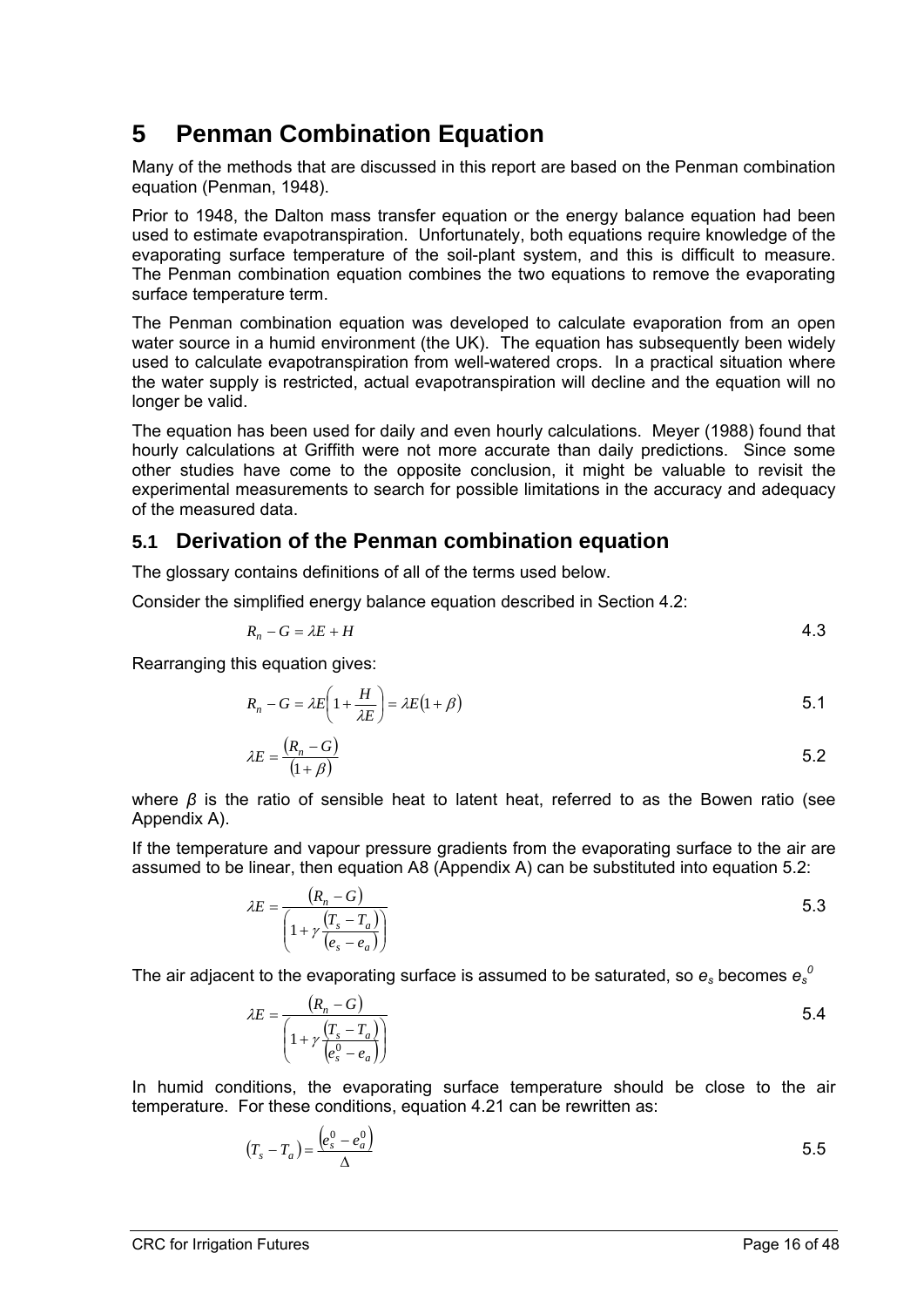Substituting equation 5.5 into equation 5.3:

$$
\lambda E = \frac{(R_n - G)}{\left(1 + \frac{\gamma}{\Delta} \frac{\left(e_s^0 - e_a^0\right)}{\left(e_s^0 - e_a\right)}\right)}
$$
5.6

The evaporating surface temperature is required to calculate the saturated vapour pressure at the surface. Penman removed this requirement by taking the Dalton mass transfer equation (equation 4.1), and assuming saturation near the surface:

$$
\lambda E = f(u) \left( e_s^0 - e_a \right) \tag{5.7}
$$

He also defined a new mass transfer equation:

$$
\lambda E_a = f(u)\left(e_a^0 - e_a\right) \tag{5.8}
$$

Dividing equation 5.8 by equation 5.7 and rearranging:

$$
\frac{\lambda E_a}{\lambda E} = \frac{\left(e_a^0 - e_a\right)}{\left(e_s^0 - e_a\right)} = \frac{\left(e_s^0 - e_a - e_s^0 + e_a^0\right)}{\left(e_s^0 - e_a\right)} = 1 - \frac{\left(e_s^0 - e_a^0\right)}{\left(e_s^0 - e_a\right)}
$$
\n
$$
\tag{5.9}
$$

$$
\frac{\left(e_s^0 - e_a^0\right)}{\left(e_s^0 - e_a\right)} = 1 - \frac{\lambda E_a}{\lambda E}
$$
\n5.10

Substituting equation 5.10 into equation 5.6 gives:

$$
\lambda E = \frac{(R_n - G)}{\left[1 + \frac{\gamma}{\Delta} \left(1 - \frac{\lambda E_a}{\lambda E}\right)\right]}
$$
5.11

Rearranging this equation produces the **Penman** combination equation:

$$
\lambda E = \frac{\Delta (R_n - G) + \gamma \lambda E_a}{\Delta + \gamma} \tag{5.12}
$$

$$
\lambda E = \frac{\Delta (R_n - G) + \gamma f(u) \left(e_a^0 - e_a\right)}{\Delta + \gamma}
$$

The gradient  $\Delta$  is usually calculated at the air temperature, making the assumption that the air and surface temperatures are similar. It would be more accurate to calculate Δ at the mid-point between the air and evaporating surface temperatures.

When calculating the net longwave radiation as described in Section 4.3.2, the calculation of emitted surface radiation is usually performed at the air temperature rather than the evaporating surface temperature.

### **5.2 Data requirements**

To perform a reference evapotranspiration calculation using the Penman combination equation, the following data are required:

- mean air temperature;
- mean dewpoint (or dry and wet bulb temperature) or relative humidity;
- mean wind velocity at a standard height (for the wind function); and
- measurement of incident radiation or measurement of sunshine hours and cloud cover (from which incident solar radiation can be modelled).

In addition, crop coefficients are required to calculate the rate of crop evapotranspiration.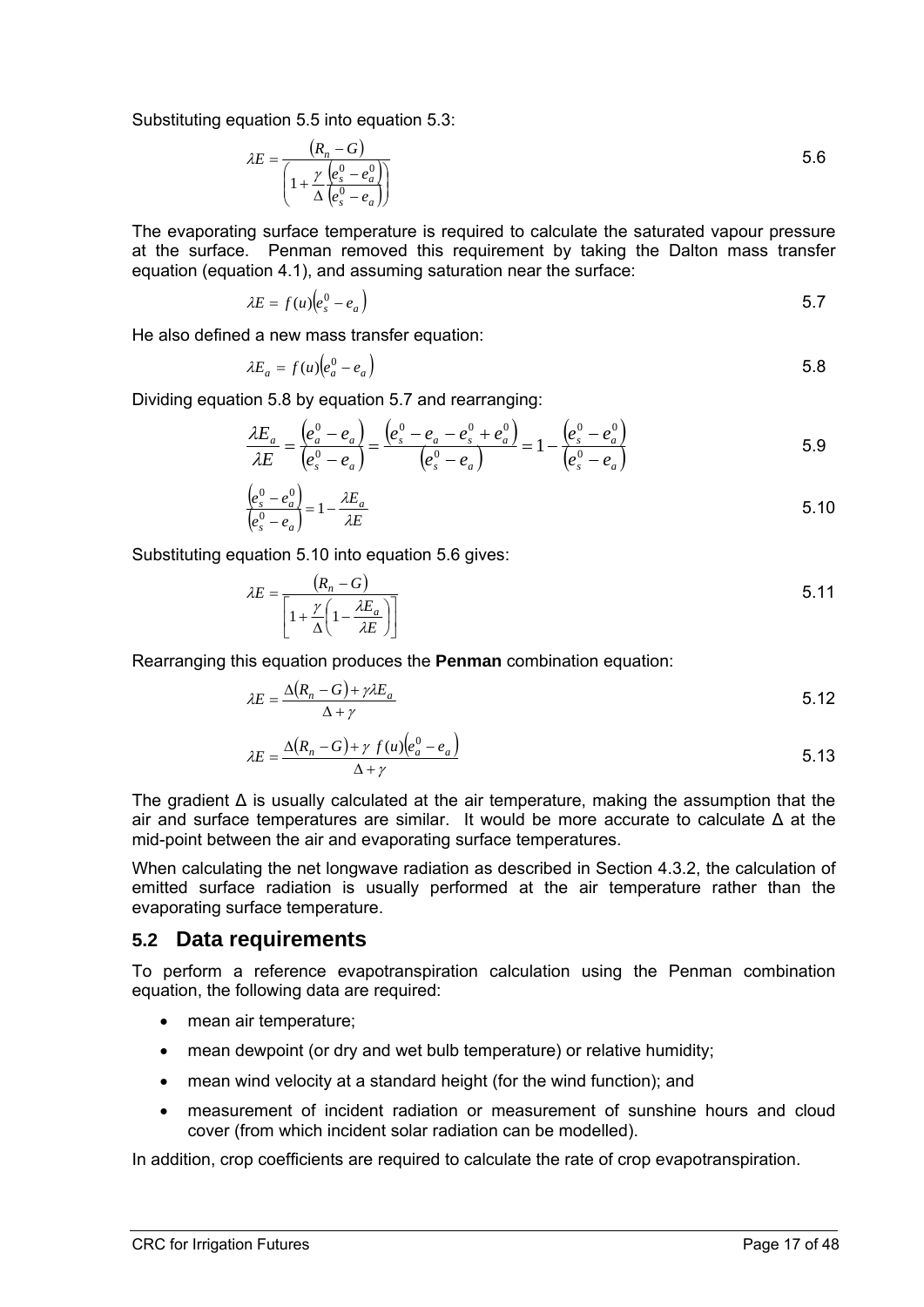# **5.3 Wind function**

The wind function, *f(u)*, is derived empirically to fit the predictions to measurements for the reference crop. Since the choice of wind function has significant impact on the predictions (Meyer, 1988), the types of wind functions that have been used are discussed separately in Section 10.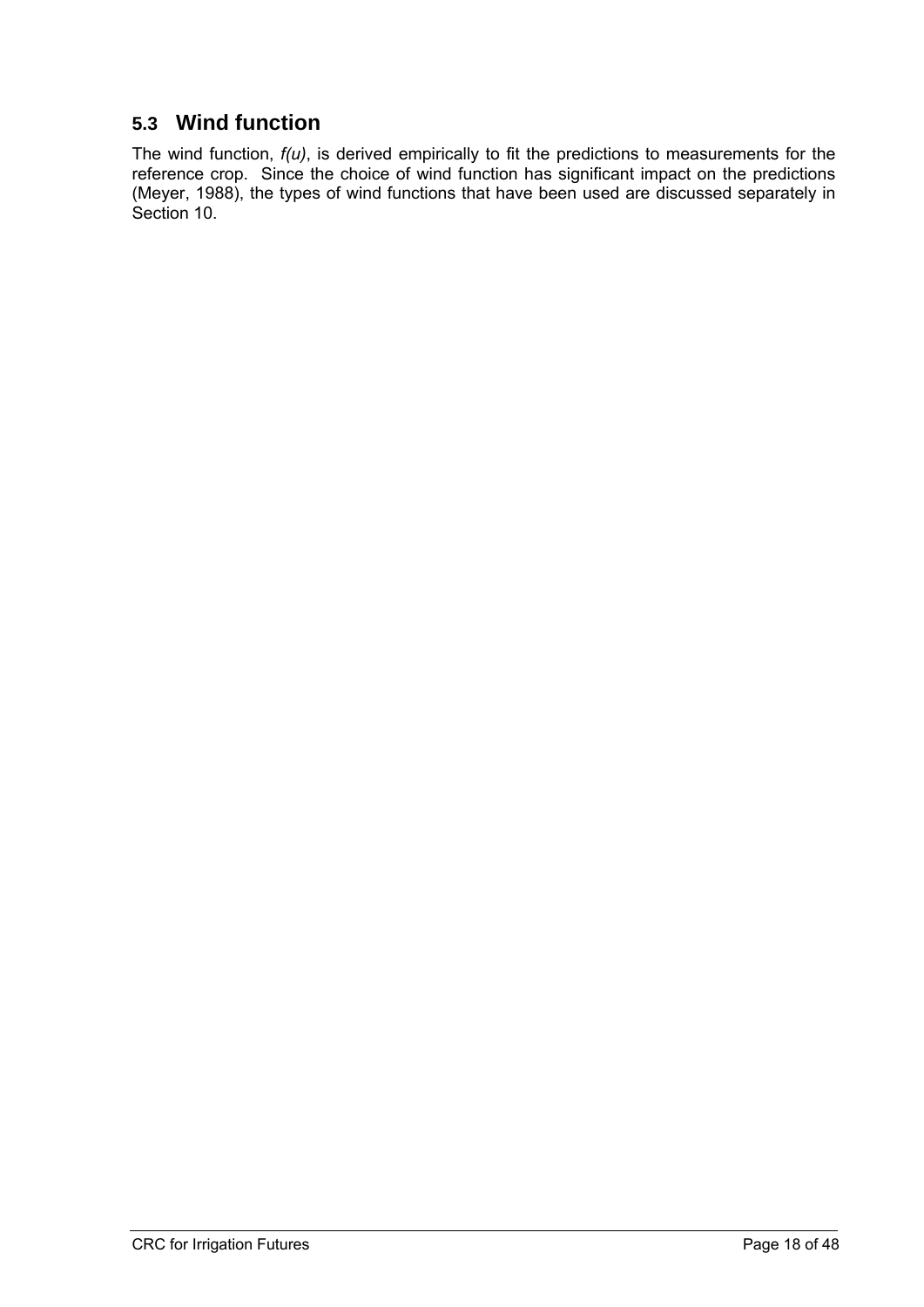# **6 Kohler and Parmele Penman Variation**

In Section 4.3.2 (equation 4.8), the longwave radiation from the soil-plant system is calculated using the air temperature instead of the evaporating surface temperature. Kohler and Parmele (1967) suggest a variation of the Penman equation which removes this approximation. This is the only approximation that can easily be removed while retaining an analytical solution.

The error from using the air temperature in the calculation of  $R_n$  is expected to be small. The main reason for presenting this derivation is to allow the reader to understand the Morton iterative equation, which takes a similar approach.

## **6.1 Derivation of the Kohler and Parmele equation**

Suppose the net radiation is composed of two components:

$$
R_n(T_s) = R_{ir} - R_{lu} \tag{6.1}
$$

where *Rir* is the difference between incident and reflected radiation (all-wave) to the evaporating surface, and *Rlu* the radiation emitted by the surface. From equation 4.7, *Rlu* is:

$$
R_{lu} = \varepsilon_{vs} \sigma (T_s + 273)^4 \tag{4.7}
$$

Substituting equation 4.7 into equation 6.1 gives:

$$
R_n(T_s) = R_{ir} - \varepsilon_{vs} \sigma (T_s + 273)^4
$$

This equation can be rewritten and then expanded using the binomial expansion<sup>1</sup>:

$$
R_n(T_s) = R_{ir} - \varepsilon_{vs} \sigma ((T_a + 273) + (T_s - T_a))^4
$$

$$
R_n(T_s) = R_{ir} - \varepsilon_{vs} \sigma \Big( (T_a + 273)^4 + 4(T_a + 273)^3 (T_s - T_a) \Big)
$$

Substituting equation 6.4 into the Penman equation 5.12 gives:

$$
\lambda E = \frac{\Delta \left(R_{ir} - \varepsilon_{vs}\sigma \left(\left(T_a + 273\right)^4 + 4\left(T_a + 273\right)^3 \left(T_s - T_a\right)\right) - G\right) + \gamma \lambda E_a}{\Delta + \gamma} \tag{6.5}
$$

$$
\lambda E = \frac{\Delta (R_{ir} - G) - \Delta \varepsilon_{vs} \sigma (T_a + 273)^4 - 4\Delta \varepsilon_{vs} \sigma (T_a + 273)^3 (T_s - T_a) + \gamma \lambda E_a}{\Delta + \gamma}
$$
6.6

The evaporating surface temperature term can be removed by substituting equation 5.5 into equation 6.6:

$$
\lambda E = \frac{\Delta (R_{ir} - G) - \Delta \varepsilon_{vs} \sigma (T_a + 273)^4 - 4\varepsilon_{vs} \sigma (T_a + 273)^3 (e_s^0 - e_a^0) + \gamma \lambda E_a}{\Delta + \gamma}
$$
6.7

Subtracting Penman's mass transfer equations 5.7 and 5.8 produces:

$$
\lambda E - \lambda E_a = f(u) \Big( e_s^0 - e_a - e_a^0 + e_a \Big) = f(u) \Big( e_s^0 - e_a^0 \Big) \tag{6.8}
$$

Rearranging equation 6.8 in terms of the vapour pressure terms gives:

$$
\left(e_s^0 - e_a^0\right) = \frac{\lambda E - \lambda E_a}{f(u)}\tag{6.9}
$$

Substituting this into equation 6.7 and rearranging:

<sup>1</sup> Binomial expansion:  $(a + x)^n ≈ a^n + na^{n-1}(x - a)$ , as long as x«a. Here,  $a = (T_a + 273)$ ,  $x = (T_s - T_a)$ .

-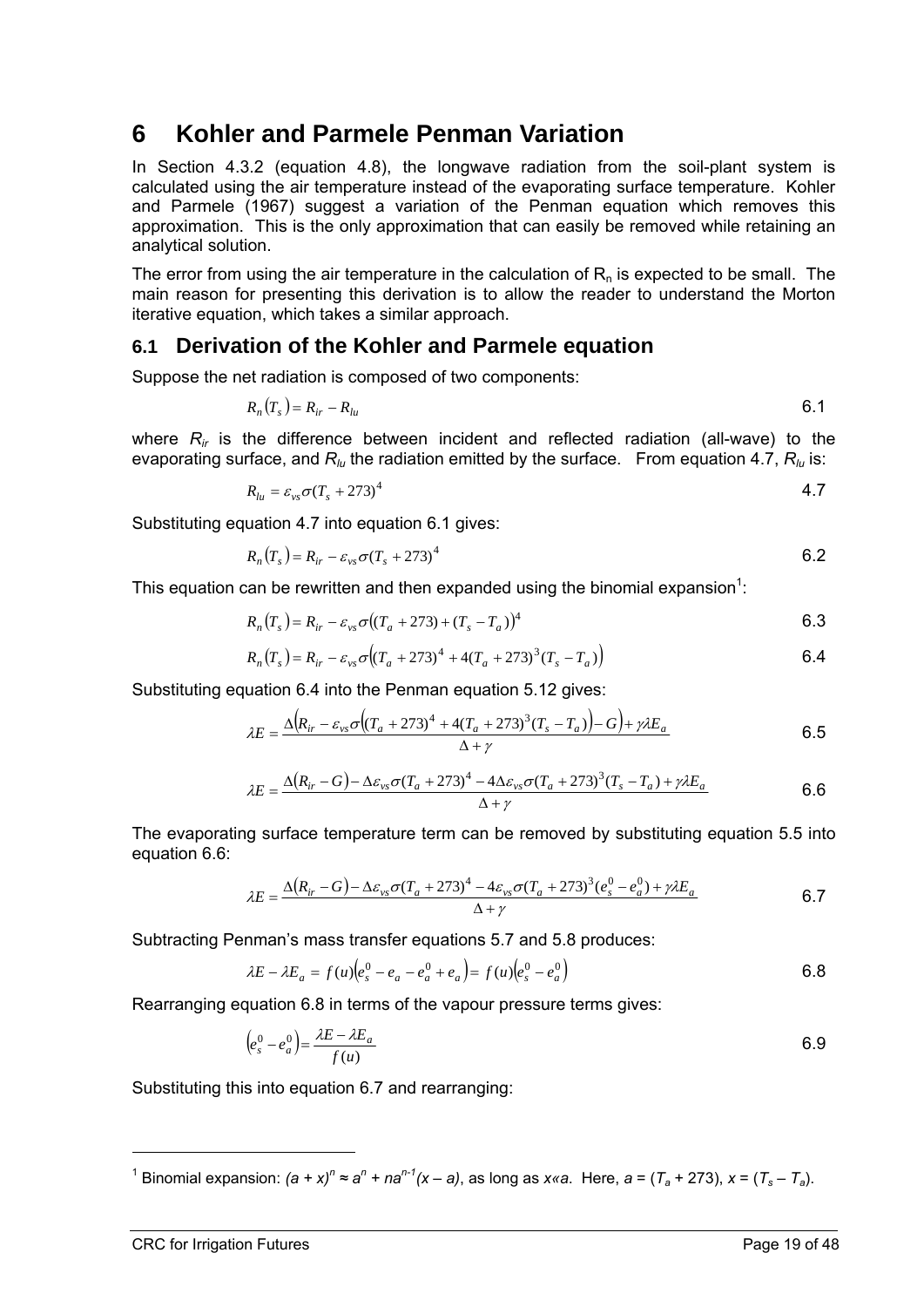$$
(\Delta + \gamma)\lambda E = \Delta \Big(R_{ir} - G - \varepsilon_{vs}\sigma (T_a + 273)^4\Big) - \frac{4\varepsilon_{vs}\sigma (T_a + 273)^3(\lambda E - \lambda E_a)}{f(u)} + \gamma\lambda E_a \tag{6.10}
$$

Further rearranging produces the **Kohler and Parmele variation** of the Penman equation:

$$
\lambda E\left(\Delta + \gamma + \frac{4\varepsilon_{vs}\sigma(T_a + 273)^3}{f(u)}\right) = \Delta\left(R_{ir} - G - \varepsilon_{vs}\sigma(T_a + 273)^4\right) + \lambda E_a\left(\gamma + \frac{4\varepsilon_{vs}\sigma(T_a + 273)^3}{f(u)}\right)
$$

$$
\lambda E = \frac{\Delta\left(R_{ir} - G - \varepsilon_{vs}\sigma(T_a + 273)^4\right) + \lambda E_a\left(\gamma + 4\varepsilon_{vs}\sigma(T_a + 273)^3/f(u)\right)}{\Delta + \left(\gamma + 4\varepsilon_{vs}\sigma(T_a + 273)^3/f(u)\right)}
$$
6.11

The equation to calculate  $R_i$  from the approximate  $R_i$  calculated in Section 4.3.2 is:

$$
R_{ir} = R_n \left( T_a \right) + \varepsilon_{vs} \sigma \left( T_a + 273 \right)^4 \tag{6.12}
$$

Where  $R_n(T_a)$  is calculated as in Section 4.3. Note that  $R_n$  in equations 6.1 to 6.4 is different to the approximate  $R_n$  that is calculated in Section 4.3.2; while the former calculates the longwave surface radiation using the evaporating surface temperature, the latter approximates by using the air temperature.

#### **6.2 Data requirements**

To perform a reference evapotranspiration calculation using the Kohler and Parmele variation of the Penman equation, the same data are required on a daily basis as for the Penman combination equation (refer Section 5.2). In addition, crop coefficients are required to calculate daily crop evapotranspiration.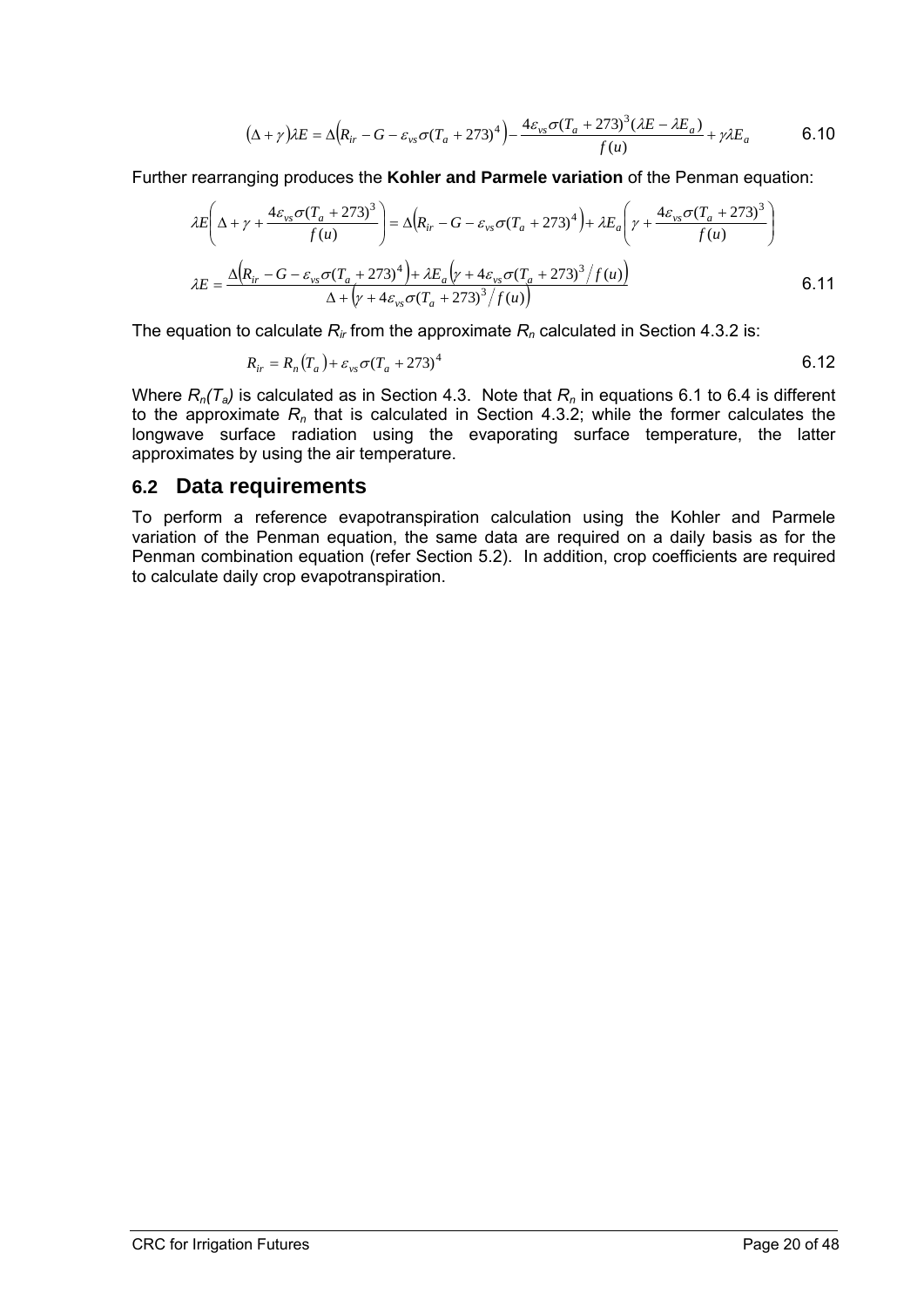# **7 Morton iterative Penman variation**

Morton's complementary relationship areal evapotranspiration (CRAE) model was formulated to provide *monthly* estimates of *regional* evapotranspiration. The Penman equation is designed for use in humid climates where advection is low and the air and evaporating surface temperatures are close. In arid regions, this is often not the case. Morton (1983) suggests an iterative variation of the Penman equation to calculate an appropriate evaporating surface temperature.

There are two components of the CRAE model: potential evapotranspiration,  $E_{TP}$  and wetenvironment areal evapotranspiration,  $E_{\text{TW}}$ . The complementary relationship is represented by (Morton, 1983):

$$
E_T + E_{TP} = 2E_{TW}
$$

Or

$$
E_T = 2E_{TW} - E_{TP}
$$

Potential evapotranspiration is found by solving the energy balance and vapour transfer equations:

$$
E_{TP} = R_T - \lambda_s f_T (T_s - T_a)
$$

And

$$
E_{TP} = f_T \left( e_s^0 - e_a^0 \right) \tag{7.4}
$$

Where  $E_{TP}$  is the potential evapotranspiration,  $R_T$  is the net radiation,  $T_s$  and  $T_a$  are the equilibrium surface and air temperatures, respectively,  $f<sub>T</sub>$  is the vapour transfer coefficient,  $\mathbf{e}_{s}^{\mathcal{S}}$ is the saturation vapour pressure at  $T_s$ ,  $e_a^o$  is the saturation vapour pressure at the dewpoint temperature and *λs* is a function of the atmospheric pressure and the equilibrium temperature (Granger and Gray, 1990).

One possible derivation for the energy balance equation starts with equation 6.4 of the Kohler and Parmele (1967) derivation:

$$
R_n(T_s) = R_{ir} - \varepsilon_{vs} \sigma \Big( (T_a + 273)^4 + 4(T_a + 273)^3 (T_s - T_a) \Big)
$$

Substituting this into the rearranged version of the energy balance equation gives:

$$
\lambda E = R_n(T_s) - G - H \tag{rearranged} \tag{4.3}
$$

$$
\lambda E = R_{ir} - \varepsilon_{vs} \sigma \Big( (T_a + 273)^4 + 4(T_a + 273)^3 (T_s - T_a) \Big) - G - H \tag{7.5}
$$

This equation can be rearranged to group the net soil-plant irradiation terms:

$$
\lambda E = (R_{ir} - \varepsilon_{vs} \sigma (T_a + 273)^4 - G) - 4\varepsilon_{vs} \sigma (T_a + 273)^3 (T_s - T_a) - H
$$

Morton (1965, p78) states that the sensible heat transfer from the evaporating surface to the air has the form:

$$
H = \mathcal{J}(u)(T_s - T_a) \tag{7.7}
$$

Equation 7.7 is derived by substituting the Dalton aerodynamic equation (4.1) into the Bowen ratio (equation A8). Substituting equation 7.7 into equation 7.6 and rearranging:

$$
\lambda E = \left(R_{ir} - \varepsilon_{vs}\sigma(T_a + 273)^4 - G\right) - 4\varepsilon_{vs}\sigma(T_a + 273)^3(T_s - T_a) - \mathcal{J}(u)(T_s - T_a)
$$

$$
\lambda E = \left(R_{ir} - \varepsilon_{vs}\sigma(T_a + 273)^4 - G\right) - \left(yf(u) + 4\varepsilon_{vs}\sigma(T_a + 273)^3\right)\left(T_s - T_a\right)
$$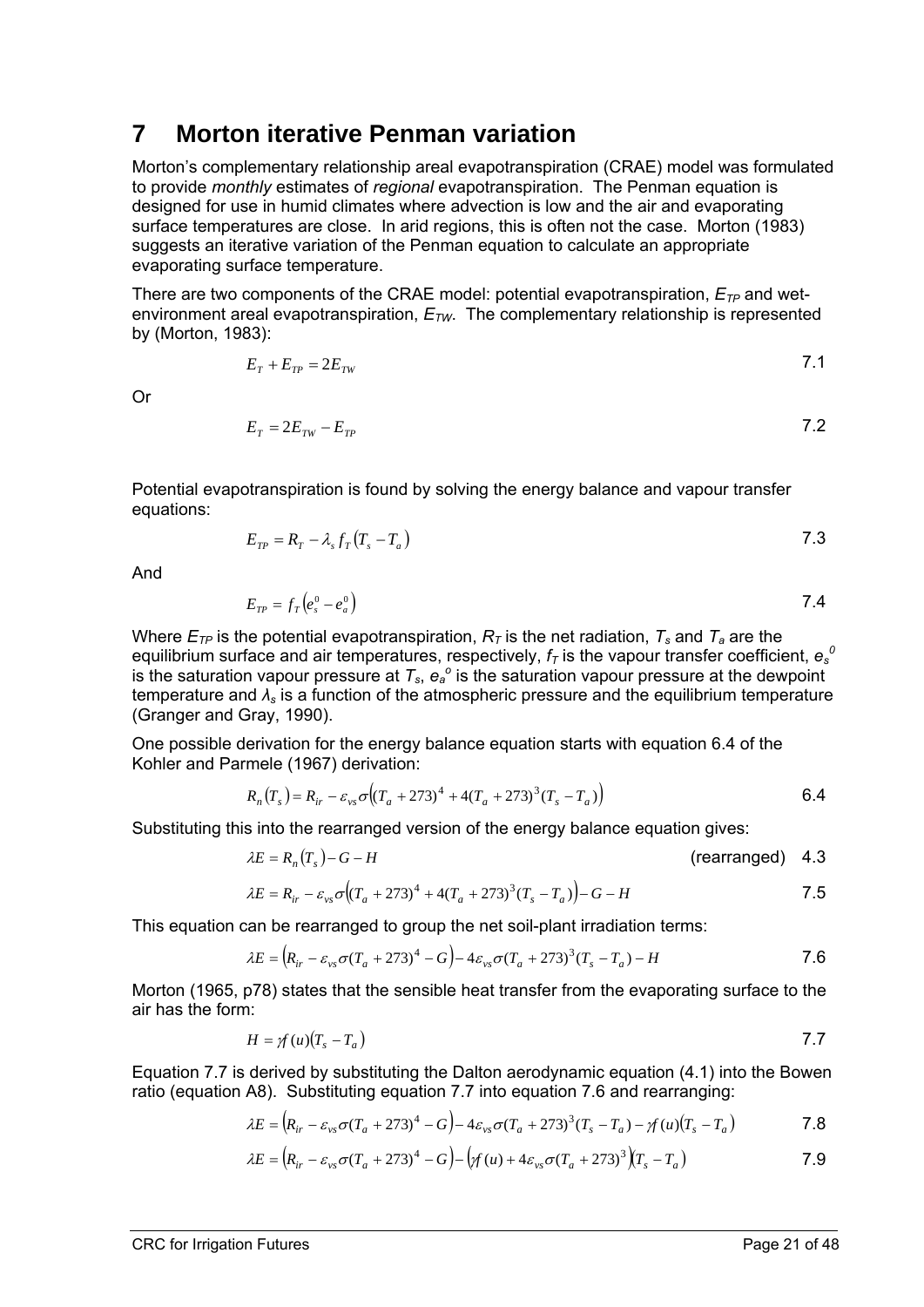This can be rewritten as:

$$
\lambda E = R_T - \lambda_a f(u) (T_s - T_a) \tag{7.10}
$$

where  $R_T = R_{ir} - \varepsilon_{vr} \sigma (T_a + 273)^4 - G$  and  $\lambda_a = \gamma + 4\varepsilon \sigma (T_a + 273)^3 / f(u)$ .

It should be noted that Morton (1983) uses temperature *Ts* instead of *Ta* in the equation for *λ<sup>a</sup>* – the reasoning behind this has not been identified – and replaces  $f(u)$  with  $f<sub>T</sub>$ , a vapour transfer coefficient independent of wind speed.

If saturation near the evaporating surface is assumed, then the Dalton aerodynamic equation (equation 2.1) becomes:

$$
\lambda E = f(u)\left(e_s^0 - e_a\right) \tag{7.11}
$$

Equations 7.10 and 7.11 can be combined to calculate the evaporating surface temperature. If  $T_s$  is the sum of a trial value ( $T_s$ <sup>'</sup>) and a correction ( $\delta T_s$ ), and if a similar relationship is used for the saturated vapour pressure at the surface (i.e.  $e^0_s = e^0_s + \delta e^0_s$ ), then equating equations 7.10 and 7.11 gives:

$$
R_T - \lambda_a f(u) \Big( T_s + \delta T_s - T_a \Big) = f(u) \Big( e_s^0 + \delta e_s^0 - e_a \Big)
$$

Further assuming  $\delta e_s^0 = \Delta_s(\vec{T}_s) \delta \vec{T}_s$ , where  $\Delta_s$  is the slope of the saturation vapour pressure curve at *Ts'*, and rearranging, gives:

$$
\delta T_s = \frac{R_T/f(u) + e_a - e_s^0 + \lambda_a (T_a - T_s)}{\Delta_s (T_s) + \lambda_a}
$$

During the iterative process,  $R_T$ ,  $f(u)$ ,  $e_a$ ,  $T_a$  and  $\lambda_a$  remain constant.  $T_s$ ' is initially set equal to the air temperature,  $e_s^{\theta'}$  is set equal to the saturation vapour pressure at the air temperature, and Δ*s'* is set equal to the slope of the saturation vapour pressure-temperate curve at the air temperature. The iterative process is repeated until the absolute value of *δTs* is less than 0.01°C; generally this should be satisfied within 4 iterations. The rate of evapotranspiration is then calculated by using the evaporating surface temperature  $T_s$  from the iteration process in equation 7.10.

### **7.1 Data requirements**

To perform a reference evapotranspiration calculation using the Morton iterative variation of the Penman equation, the following daily data are required:

- mean air temperature:
- mean dewpoint (or dry and wet bulb temperature) or relative humidity;
- mean wind velocity at a standard height (for the wind function); and
- measurement of incident radiation or measurement of sunshine hours and cloud cover (from which incident solar radiation can be modelled).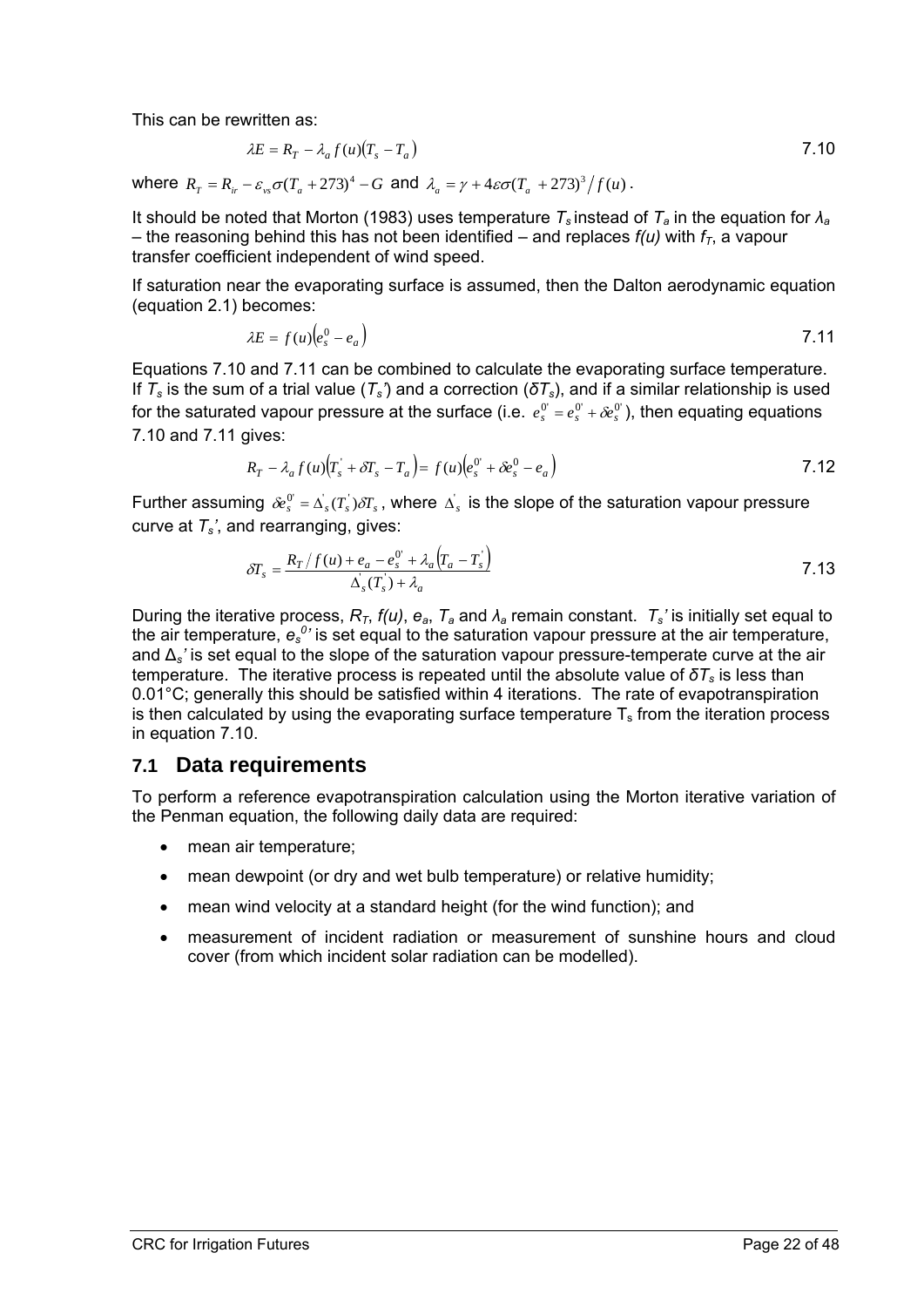# **8 Penman-Monteith equation**

The Penman combination equation estimates the rate of evapotranspiration from a reference grass crop only. The equation is designed to use purely meteorological data, and as such it does not include a treatment of the physiological behaviour of the plant. Following his landmark paper in 1948, Penman attempted to alter the equation to include the physiological resistances to evapotranspiration. The research culminated in work by Monteith (1965), who derived the Penman-Monteith equation. The philosophy of the approach is to replace crop coefficients with physiological and aerodynamic resistances that better represent the water flux pathways of evapotranspiration.

Monteith worked at the same research establishment in the UK as Penman, and advective effects there would have been small. In more arid climates such as Australia, the air temperature is likely to be higher than the evaporating surface temperature, and a significant proportion of latent heat is likely to come from sensible heat transfer. The effect of advection in this situation must be considered carefully.

# **8.1 Derivation of the Penman-Monteith equation**

Monteith (1965), Monteith & Unsworth (1990), and Wallace (1994) provide the most comprehensive reviews of the Penman-Monteith equation.

The first step is to calculate the evaporation from a wet surface. The resistances are then altered to represent a plant leaf or crop canopy.

### **8.1.1 Calculation of evaporation from a wet surface**

The sensible heat flux to the air is estimated in Appendix A to be:

$$
H = \rho_a c_p K_h \frac{\partial \theta}{\partial z}
$$

By using the assumption in Appendix A that the potential temperature can be replaced by the actual temperature, and by integrating the transfer coefficient between the surface and the air, Equation A1 becomes:

$$
H\int \frac{1}{K_h} dz = \rho_a c_p \int_{T_a}^{T_s} dT
$$

$$
H = \frac{\rho_a c_p (T_s - T_a)}{\int \frac{1}{K_h} dz} = \frac{\rho_a c_p (T_s - T_a)}{r_h}
$$

where  $r<sub>h</sub>$  is the resistance to sensible heat transfer.

The latent heat flux to the air is estimated in Appendix A to be:

$$
\lambda E = \rho_a \frac{\lambda (M_w / M_a)}{P} K_w \frac{\partial e_a}{\partial z}
$$

Substituting *γ* from Equation A6 into Equation A4, assuming the air at the evaporating surface is saturated, and again integrating the transfer coefficient between the surface and the air:

$$
\lambda E \int \frac{1}{K_w} dz = \frac{\rho_a c_p}{\gamma} \int_{e_a}^{e_s^0} de \tag{8.3}
$$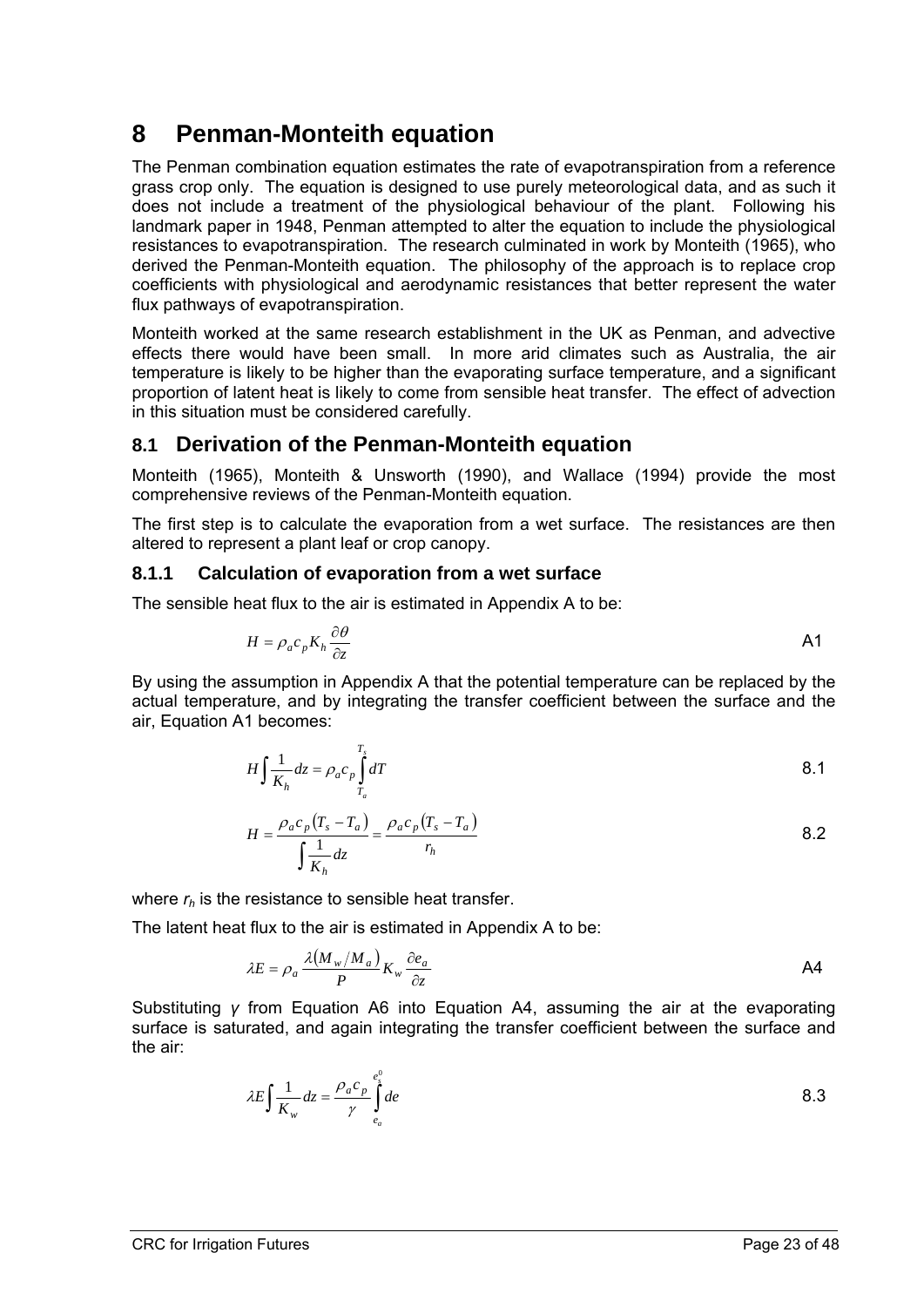$$
\lambda E = \frac{\frac{\rho_a c_p}{\gamma} (e_s^0 - e_a)}{\int \frac{1}{K_w} dz} = \frac{\rho_a c_p}{\gamma r_v} (e_s^0 - e_a)
$$
8.4

where  $r_v$  is the resistance to latent heat transfer.

In humid conditions, where the evaporating surface temperature is close to the air temperature, equation 5.5 is applicable:

$$
(T_s - T_a) = \frac{\left(e_s^0 - e_a^0\right)}{\Delta} \tag{5.5}
$$

Substituting this into equation 8.2 and rearranging gives:

$$
H = \frac{\rho_a c_p}{r_h} \frac{\left(e_s^0 - e_a^0\right)}{\Delta} \tag{8.5}
$$

$$
e_s^0 = \frac{\Delta r_h H}{\rho_a c_p} + e_a^0 \tag{8.6}
$$

Equation 8.6 can then be substituted into equation 8.4 to remove the evaporating surface vapour pressure term:

$$
\lambda E = \frac{\rho_a c_p}{\gamma r_v} \left( \frac{\Delta r_h H}{\rho_a c_p} + e_a^0 - e_a \right)
$$
  

$$
\lambda E = \frac{\Delta r_h H + \rho_a c_p \left( e_a^0 - e_a \right)}{\gamma r_v}
$$
8.7

The energy balance equation (4.3) can be rearranged and substituted into equation 8.7:

$$
H = R_n - G - \lambda E \tag{rearranged} \tag{4.3}
$$

$$
\lambda E = \frac{\Delta r_h (R_n - G - \lambda E) + \rho_a c_p (e_a^0 - e_a)}{\gamma r_v}
$$
 8.8

Rearranging gives the equation for evaporation from a wet surface:

$$
\lambda E\left(1 + \frac{\Delta r_h}{\gamma r_v}\right) = \frac{\Delta r_h (R_n - G) + \rho_a c_p (e_a^0 - e_a)}{\gamma r_v}
$$

$$
\lambda E = \frac{\Delta (R_n - G) + \frac{\rho_a c_p}{r_h} (e_a^0 - e_a)}{\Delta + \gamma \frac{r_v}{r_h}}
$$
8.9

Note that if  $r_v \approx r_h$ , then equation 8.9 simplifies to the Penman combination equation, with:

$$
\gamma f(u) = \frac{\rho_a c_p}{r_h} \tag{8.10}
$$

#### **8.1.2 Calculation of evapotranspiration from a plant canopy**

For plant canopies, the resistance to vapour transfer from the canopy to the air can be separated into:

• an aerodynamic resistance,  $r_a$ , for the flux path from the vegetation to the air above;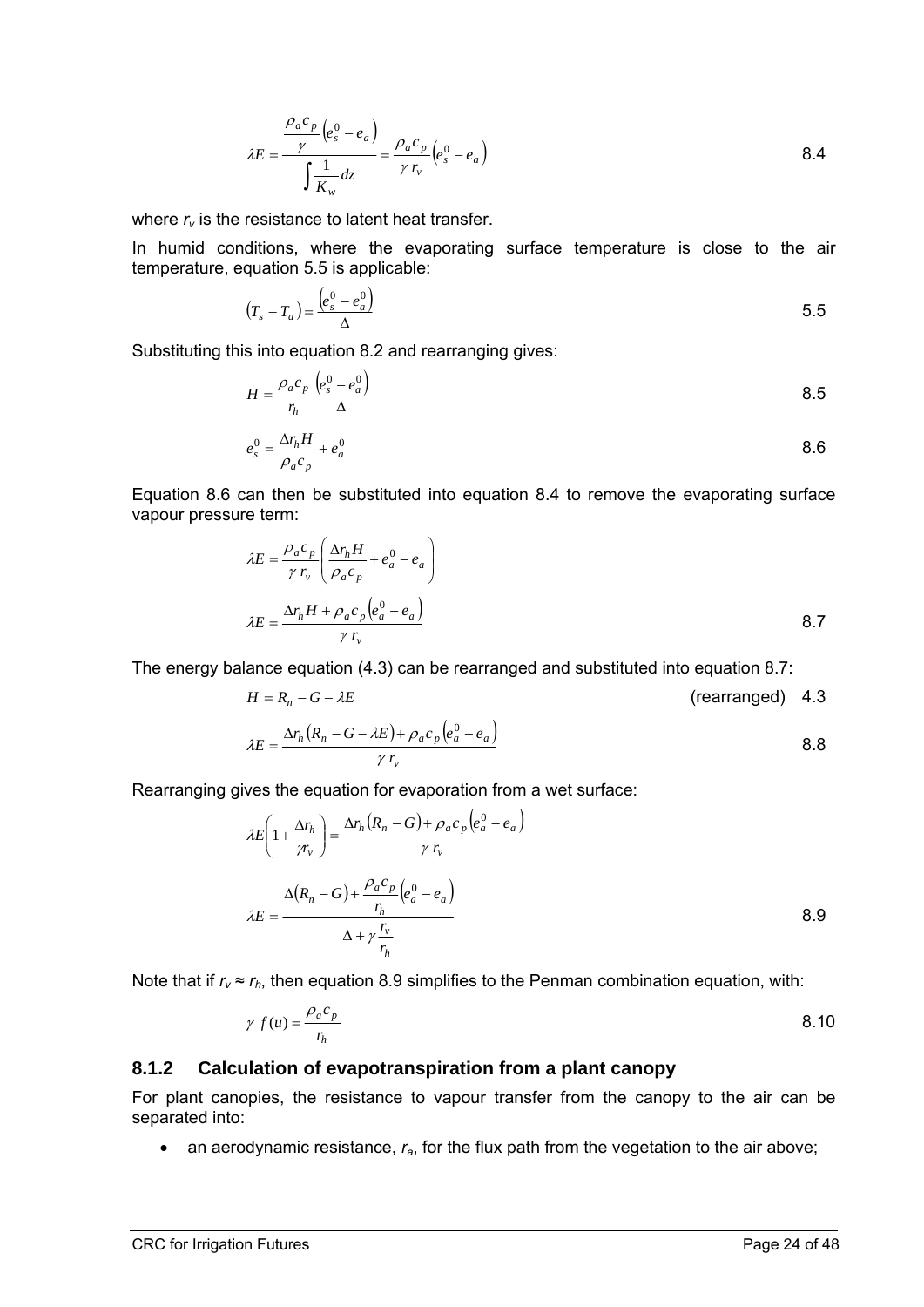• a bulk surface resistance, *rs*, which is mainly affected by the resistance to water vapour transfer from the wet mesophyll cell surfaces through the stomatal opening into the boundary air layer surrounding the leaf. It also includes the resistance to water vapour transfer from the moist or wet ground or leaf surfaces.

The total resistance to water vapour transfer is given by the equation:

$$
r_v = r_a + r_s \tag{8.11}
$$

If the aerodynamic resistances for sensible and latent heat are assumed to be equal, then:

$$
r_a = r_h = r_l \tag{8.12}
$$

Substituting equations 8.11 and 8.12 into equation 8.9 gives:

$$
\lambda E = \frac{\Delta (R_n - G) + \frac{\rho_a c_p}{r_a} \left(e_a^0 - e_a\right)}{\Delta + \gamma \left(1 + \frac{r_s}{r_a}\right)}
$$
8.13

This is the **Penman-Monteith** equation.

With this form of evapotranspiration equation it is possible, provided appropriate values of *rs* and  $r_a$  can be specified, to describe evapotranspiration from any crop, whether well watered or not. Water stress is modelled by increasing the bulk surface resistance *rs*.

### **8.2 Data requirements**

To perform a crop evapotranspiration calculation using the Penman-Monteith equation, the following daily data are required:

- mean air temperature;
- mean dewpoint (or dry and wet bulb temperature) or relative humidity;
- measurement of incident radiation or measurement of sunshine hours and cloud cover (from which incident solar radiation can be modelled);
- aerodynamic and bulk surface resistance terms for the crop being analysed; and
- mean wind velocity at a standard height (if required for the aerodynamic resistance term).

Unfortunately, it is not possible to directly measure the resistance terms, so use of the Penman-Monteith equation is mainly restricted to research studies in which the resistance terms are derived as functions of canopy characteristics and wind profile.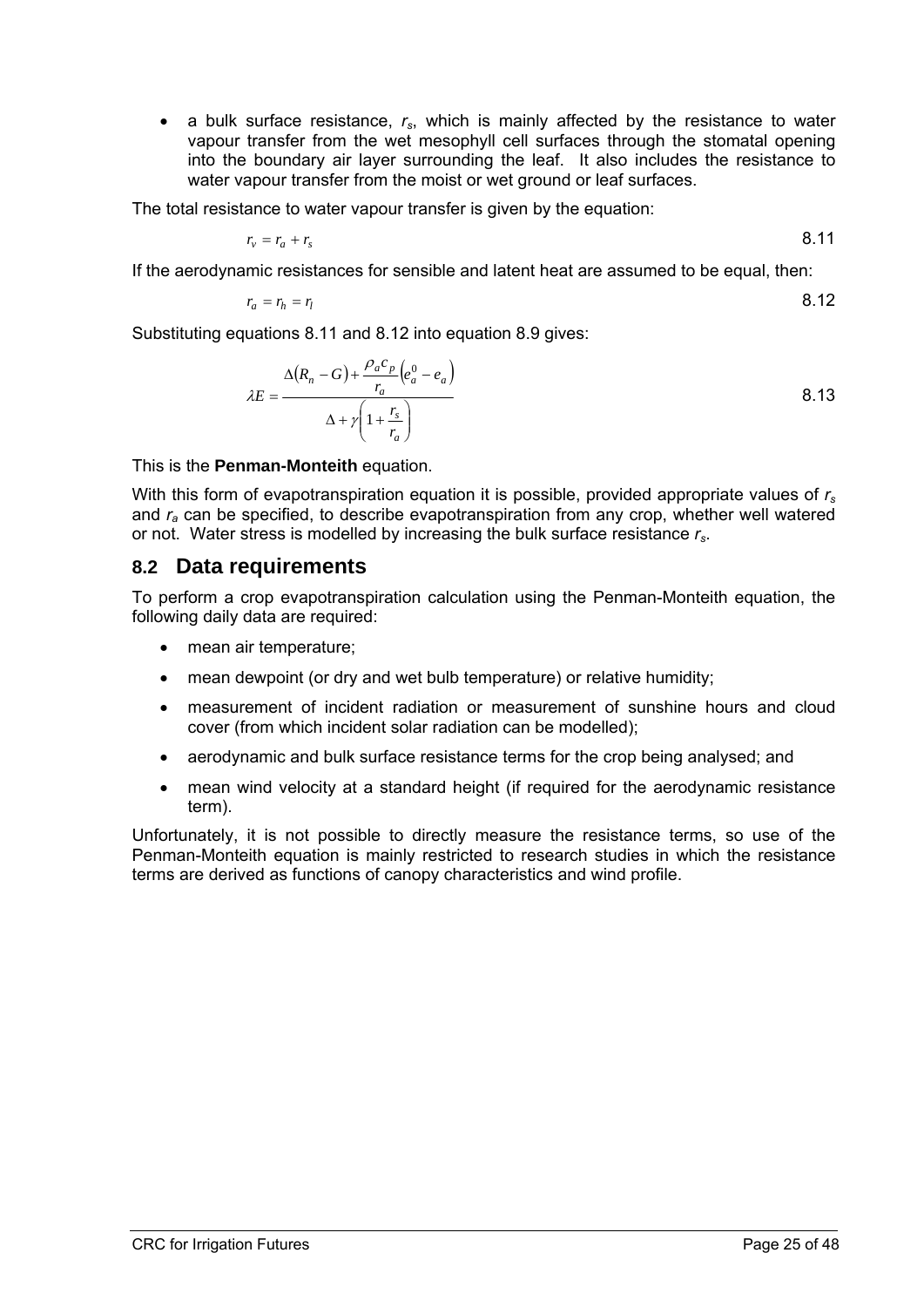# **9 FAO56 Penman-Monteith equation**

A consultation of experts and researchers was organised by the FAO in May 1990 to review the FAO methodologies on crop water requirements and to advise on the revision and update of procedures (Allen, 1998).

The panel of experts recommended the adoption of the Penman-Monteith equation as the new FAO standard for reference evapotranspiration calculations, and advised on procedures for calculation of the various parameters. The reference crop for evapotranspiration calculations was defined as described in Section 1.5.

The FAO Penman-Monteith equation is derived from the Penman-Monteith equation by calculating appropriate values for the aerodynamic and surface resistances for the reference crop. It can be considered as a practical use of the Penman-Monteith equation for a single crop, and therefore has the same assumptions and limitations (e.g. the lack of treatment of advection).

Since crop coefficients are then applied to find the crop evapotranspiration, the philosophy of the FAO approach is more in line with that of the Penman equation than the Penman-Monteith approach.

# **9.1 Derivation of the FAO Penman-Monteith equation**

The derivation below is split into three parts to aid understanding of the assumptions in the resistance calculations. The aerodynamic and bulk surface resistances are calculated first, and then these are substituted into the Penman-Monteith equation to produce the FAO equation. All of these calculations are documented in Allen (1998).

### **9.1.1 Calculation of the aerodynamic resistance term**

The aerodynamic resistance in neutral atmospheric conditions, *ra*, can be determined from the equation (Allen, 1998):

$$
r_a = \frac{\ln\left(\frac{z_m - d}{z_{om}}\right) \ln\left(\frac{z_h - d}{z_{oh}}\right)}{k^2 u_z}
$$

Where  $z_m$  the height of the wind measurement;

- *zh* the height of the humidity measurement;
- *d* the zero plane displacement height;
- *zom* is the roughness length governing momentum transfer;
- *zoh* is the roughness length governing heat and vapour transfer;
- *k* is von Karman's constant (0.41); and
- *uz* is the wind speed at height *z*.

The zero plane displacement height is the height within the canopy where the distribution of shearing stress over the canopy is aerodynamically equivalent to the imposition of the entire stress at height *d* (Monteith, 1990). Allen (1998) provides the derivation of the empirical equations which have been developed for estimating *d*, *zom* and *zoh*. For a wide range of crops, it can be estimated from the crop height *h* by the equation:

$$
d = \frac{2}{3}h
$$

The roughness length governing momentum transfer, *zom*, can be estimated using:

$$
z_{om} = 0.123h \tag{9.3}
$$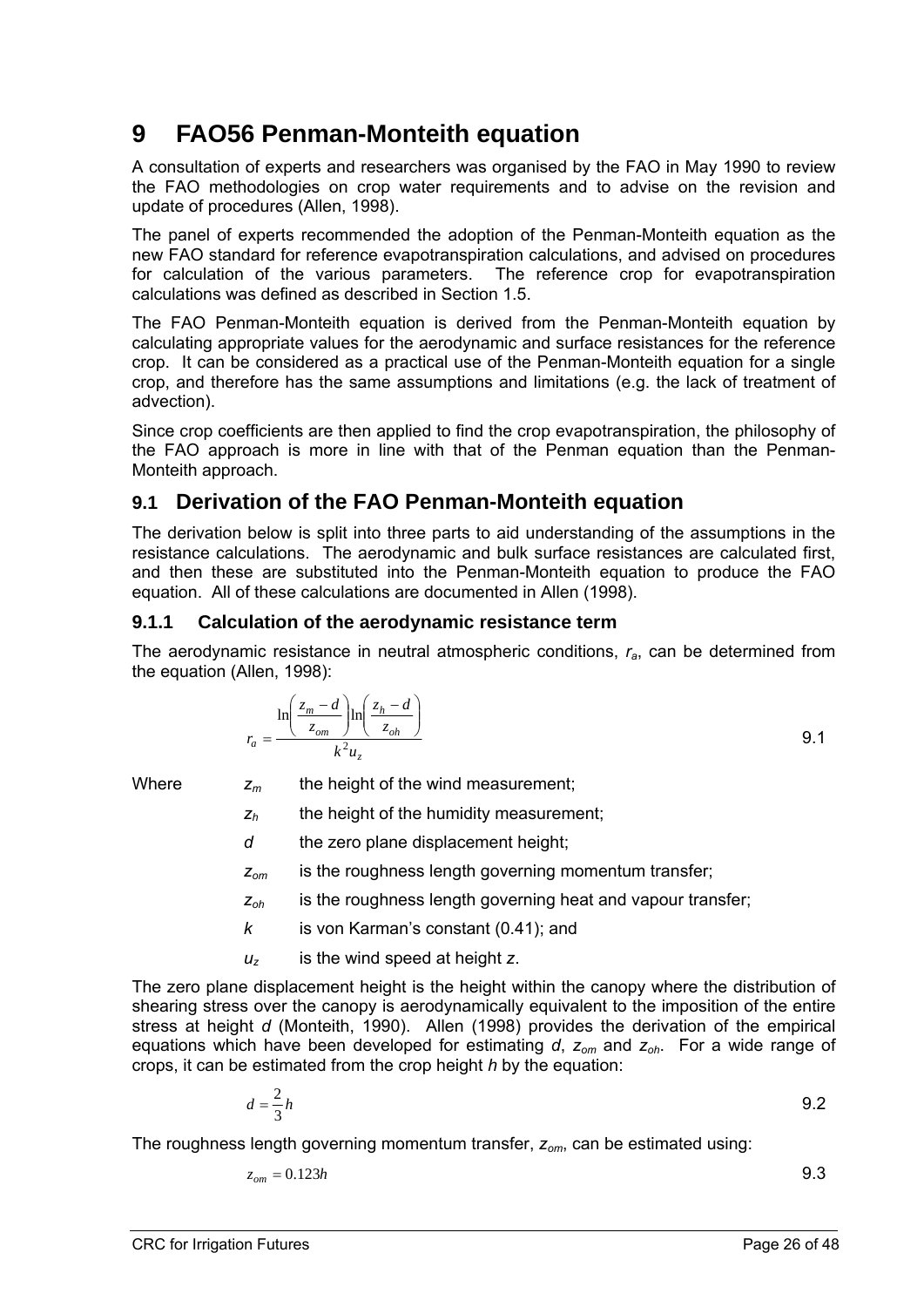The roughness length governing transfer of heat and vapour, *zoh*, can be estimated using:

$$
z_{oh} = 0.1 z_{om} \tag{9.3}
$$

For the reference crop with a constant crop height of 0.12 m and a standardised measurement height at 2 m ( $z_m = z_h = 2$  m), the aerodynamic resistance becomes:

$$
r_a = \frac{\ln\left(\frac{2 - \frac{2}{3}(0.12)}{0.123(0.12)}\right) \ln\left(\frac{2 - \frac{2}{3}(0.12)}{(0.10.123(0.12)}\right)}{0.41^2 u_2}
$$
  

$$
r_a = \frac{208}{u_2}
$$

where  $u_2$  is the wind speed (m s<sup>-1</sup>) measured at a height of 2m.

#### **9.1.2 Calculation of the surface resistance term**

The surface resistance, *rs*, can be calculated as a function of the leaf area index (LAI):

$$
r_s = \frac{r_l}{LAI_{active}}
$$

where  $r_i$  is the bulk stomatal resistance of the well-illuminated leaf, and  $LA<sub>active</sub>$  is the sunlit LAI. Allen (1998) provides a general equation for the sunlit LAI:

$$
LAI_{active} = 0.5LAI
$$

For the reference grass crop, the LAI is found from the equation:

$$
LAI = 24h \tag{9.7}
$$

where *h* is the crop height (0.12 m). The bulk stomatal resistance of a single leaf is assumed to be about 100 s  $m^{-1}$ , so the bulk stomatal resistance for the reference crop is:

$$
r_s = \frac{100}{0.5(24)(0.12)}\tag{9.8}
$$

Hence the bulk surface resistance is assumed to be constant for the reference crop at 70 s/m. The ratio of surface resistance to aerodynamic resistance for the reference crop is:

$$
\frac{r_s}{r_a} = \frac{70}{208}u_2 = 0.34u_2
$$

#### **9.1.3 FAO Penman-Monteith equation**

Rearranging equation 4.23 gives:

$$
c_p = \frac{\gamma \lambda M_w}{PM_a} \tag{9.10}
$$

The ideal gas law can be used to calculate the air density *ρ<sup>a</sup>*

$$
\rho_a = \frac{P}{T_{Kv}R} \tag{9.11}
$$

where *R* is the specific gas constant (0.287 kJ kg<sup>-1</sup> K<sup>-1</sup>), and  $T_{Kv}$  is the virtual temperature which is given by:

$$
T_{Kv} = 1.01(T_a + 273) \tag{9.12}
$$

Multiplying equation 9.10 by equation 9.11, substituting in equation 9.12 and dividing by *ra*: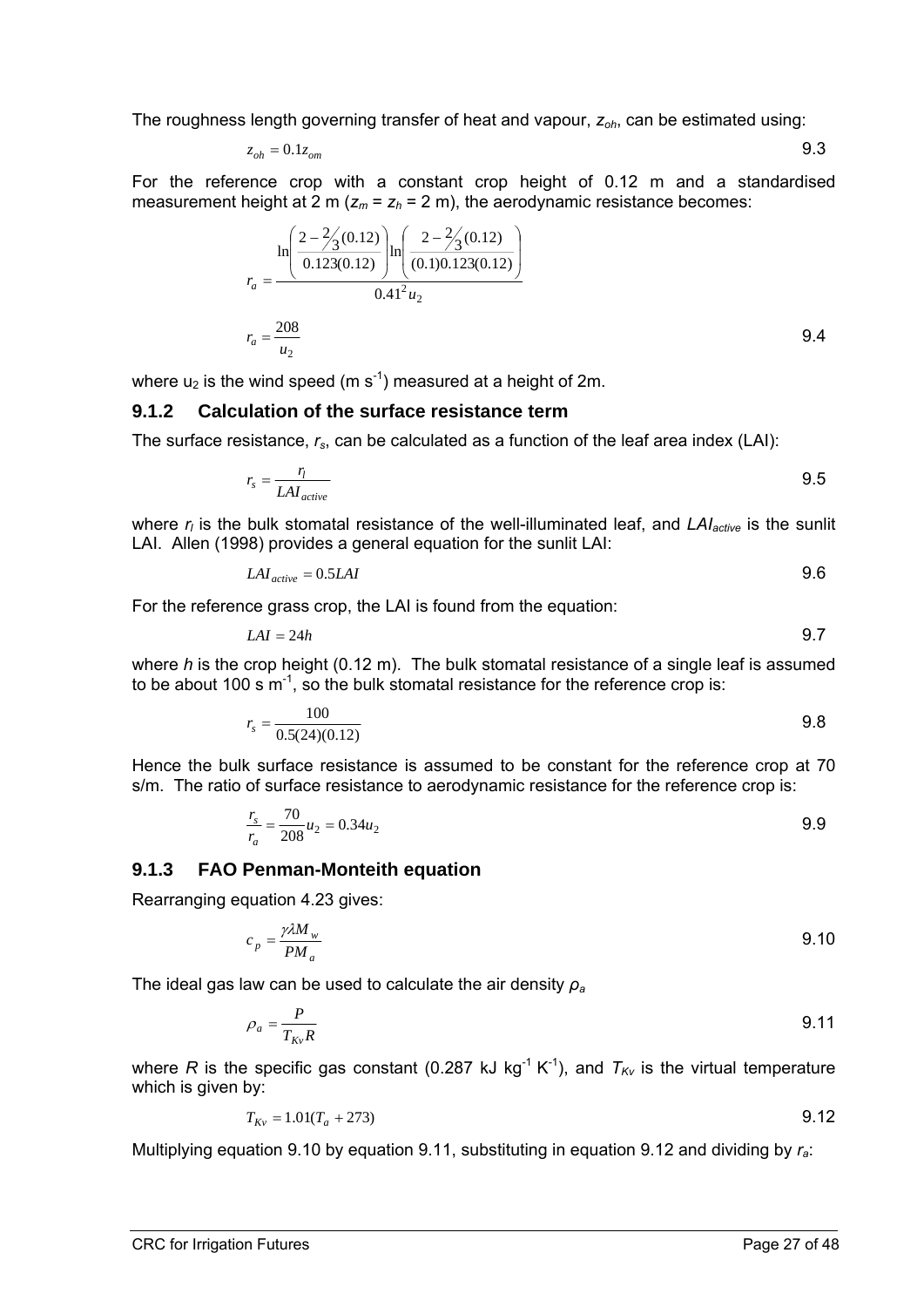$$
\frac{\rho_a c_p}{r_a} = \frac{\gamma \lambda M_w}{1.01(T + 273)M_a R(208)} u_2
$$
 with units MJ m<sup>-2</sup> K<sup>-1</sup> s<sup>-1</sup>

Altering the units to a daily calculation and substituting in  $M_w / M_a = 0.622$  gives:

$$
\frac{\rho_a c_p}{r_a} = 86400 \frac{\gamma (0.622) \lambda}{1.01(T + 273)(0.287)(208)} u_2
$$

$$
\frac{\rho_a c_p}{r_a} \approx \gamma \frac{900 \lambda}{T + 273} u_2 \quad \text{with units MJ m}^{-2} \text{ K}^{-1} \text{ day}^{-1}
$$

The Penman-Monteith equation is derived in Section 8.1:

$$
\lambda E = \frac{\Delta (R_n - G) + \frac{\rho_a c_p}{r_a} \left( e_a^0 - e_a \right)}{\Delta + \gamma \left( 1 + \frac{r_s}{r_a} \right)}
$$
8.13

Substituting equations 9.14 and 9.9 into equation 8.13 gives:

$$
\lambda E = \frac{\Delta (R_n - G) + \gamma \frac{900 \lambda}{T + 273} u_2 (e_a^0 - e_a)}{\Delta + \gamma (1 + 0.34 u_2)}
$$
9.15

The latent heat of vaporisation,  $\lambda$ , is a weak function of temperature. If  $\lambda$  is assumed to be constant with a value of 2.45 MJ kg<sup>-1</sup> (valid for a temperature of  $20^{\circ}$ C), then:

$$
E = \frac{0.408\Delta(R_n - G) + \gamma \frac{900}{T + 273} u_2 (e_a^0 - e_a)}{\Delta + \gamma (1 + 0.34 u_2)}
$$
9.16

This is the **FAO Penman-Monteith** equation.

#### **9.1.4 Comparison of the FAO Penman-Monteith and Penman equations**

The FAO Penman-Monteith equation is similar to the Penman equation:

$$
\lambda E = \frac{\Delta (R_n - G) + \gamma f(u) \left(e_a^0 - e_a\right)}{\Delta + \gamma}
$$

The major difference is that in the FAO equation, both the radiant energy term  $(R_n - G)$  and the turbulent transfer term are influenced by wind. Also embedded in the FAO equation is an aerodynamic resistance term; the Penman equation simply uses a wind function surrogate for this term.

### **9.1.5 Calculation of evapotranspiration from wet leaves**

Jensen *et al.* (1989, p44) propose a formula to calculate evapotranspiration for wet leaves that is loosely based on the Penman-Monteith equation:

$$
\lambda E = \frac{\Delta (R_n - G) + \frac{\rho_a c_p}{r_a} \left(e_a^0 - e_a\right)}{\Delta + \gamma \left(1 + \frac{r_s}{r_a}\right)}
$$
8.13

$$
\lambda E = \frac{\Delta(R_n - G)}{\Delta + \gamma} + \frac{\rho_a c_p}{\Delta + \gamma} \frac{k^2 u_z}{\left[\ln\left(\frac{z - d}{z_{om}}\right)\right] \left[\ln\left(\frac{z - d}{z_{ov}}\right)\right]} \frac{K_h}{K_m} \left(e_a^0 - e_a\right)
$$

Since there is water on the leaves, transpiration will be negligible and  $r_s$  has been ignored.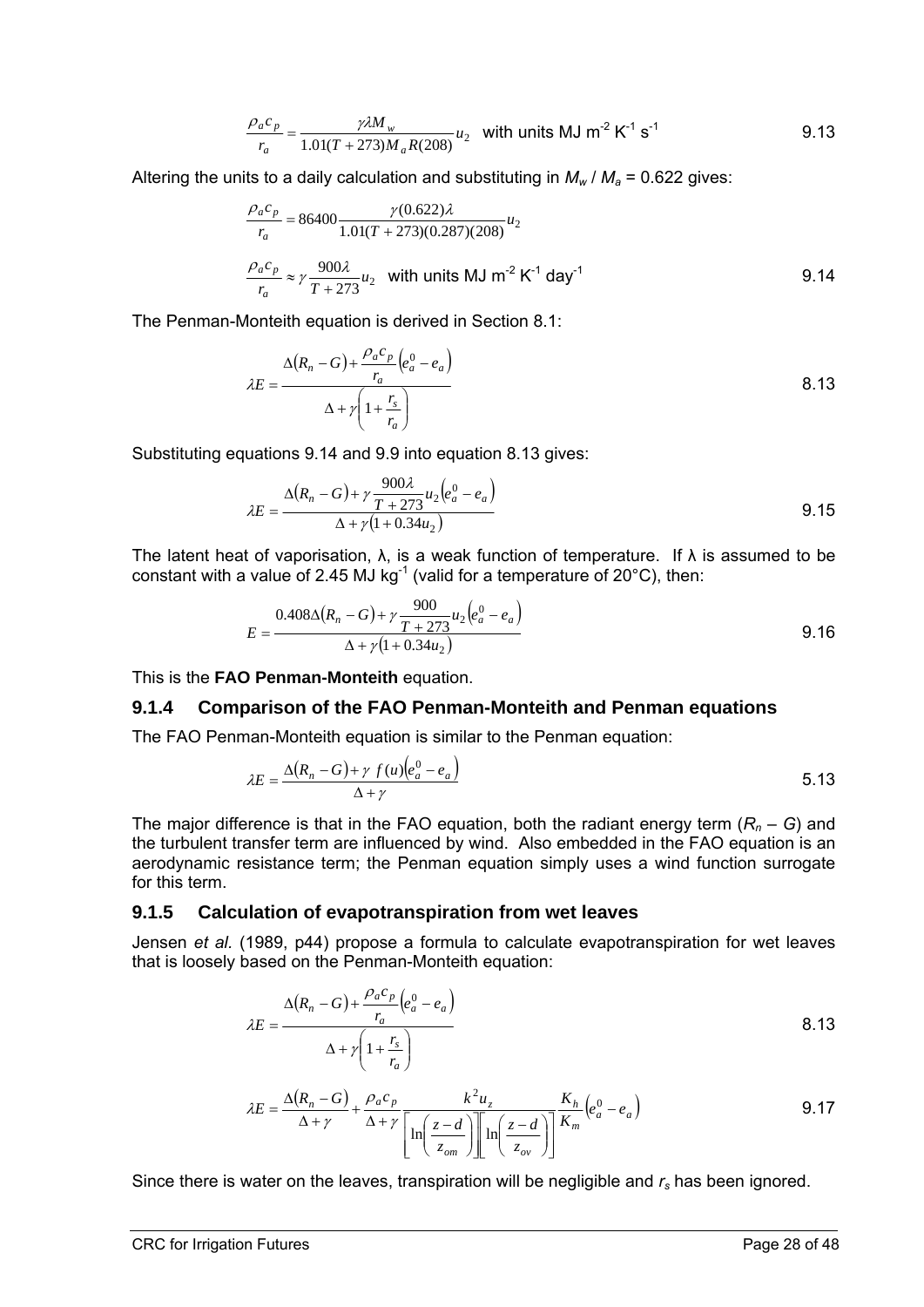The aerodynamic resistance term,  $r_a$ , is taken from equation 9.1.  $K_h$  and  $K_m$  are the eddy transfer coefficients for heat and for momentum, respectively. Note that when  $K_h = K_m$ , the equation is the Penman-Monteith equation.

# **9.2 Data requirements**

To perform a reference evapotranspiration calculation using the FAO Penman-Monteith equation, the same data are required as for the Penman combination equation:

- mean air temperature;
- mean dewpoint (or dry and wet bulb temperature) or relative humidity;
- measurement of incident radiation or measurement of sunshine hours and cloud cover (from which incident solar radiation can be modelled); and
- mean wind velocity at a standard height.

In addition, crop coefficients are required to calculate the crop evapotranspiration.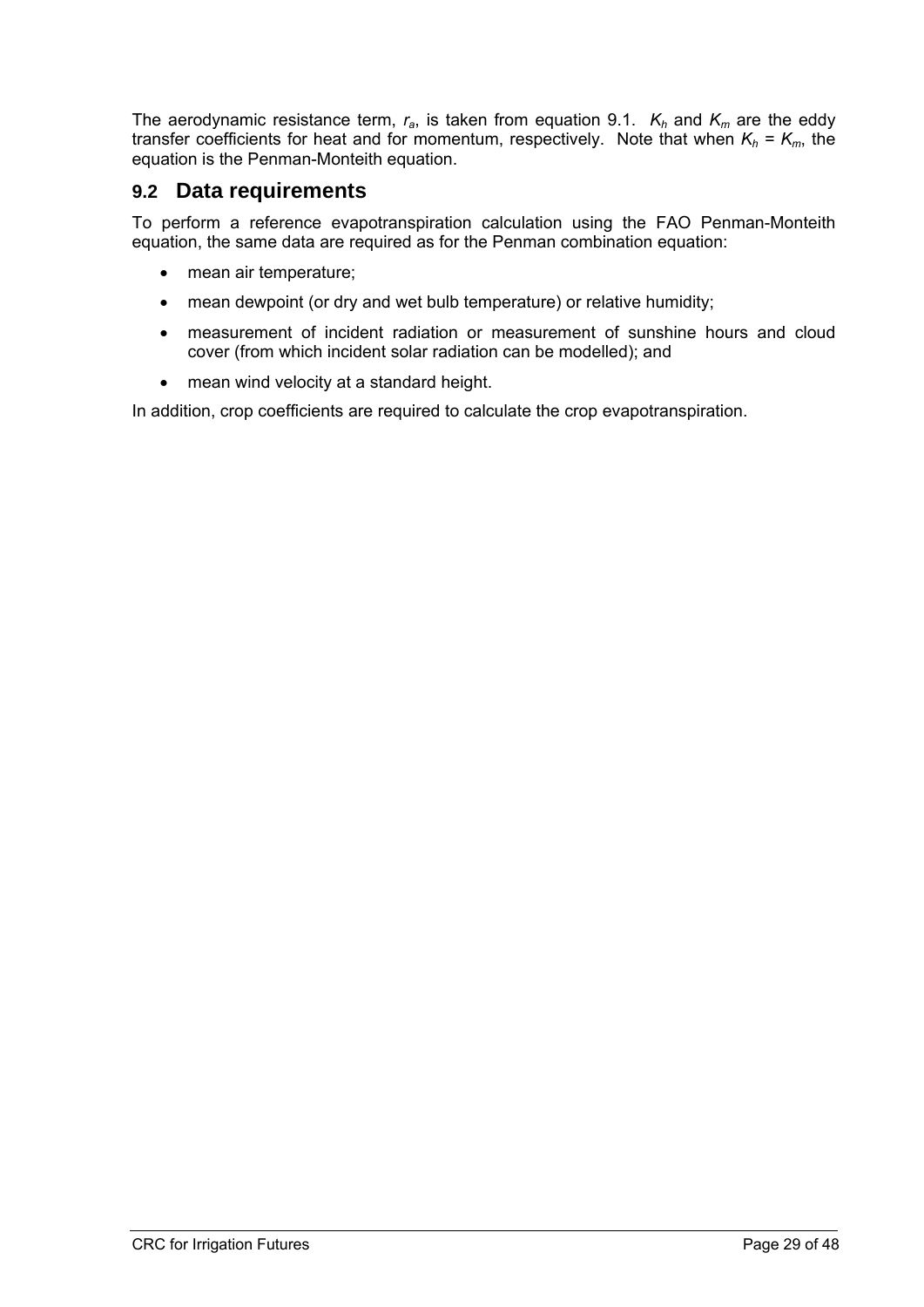# **10 Wind functions for Penman-type equations**

All of the methods described in the previous sections require some form of wind or vapour transfer function. Aside from the notable exception of the FAO Penman-Monteith equation, the function is empirically derived to minimise the discrepancies between predictions and measurements.

Three types of wind function are discussed in this section:

- 1. the basic Penman wind function, and the coefficients proposed by Meyer for use in inland south eastern Australia;
- 2. the FAO derivation of aerodynamic resistance as a function of wind;
- 3. Morton's vapour transfer coefficient (strictly, this is not a wind function as it is independent of wind).

Each method is discussed in the following sections.

# **10.1 Penman type of wind function**

Penman (1948) suggests a wind function with the form:

$$
f(u) = a + bu \tag{10.1}
$$

where *a* and *b* are constants and *u* is the wind run (usually daily values, km/day).

A number of studies have derived values of *a* and *b* from analysis of measurements. Table 1 lists several suggested values, and also shows the ratio of the two constants for a wind run of 200km/day.

| <b>Study</b>                   | <b>Surface</b> | a    | b     | $a/(b^*200km/day)$ |
|--------------------------------|----------------|------|-------|--------------------|
| Rohwer (from Penman, 1948)     | Sunken pans    | 3.00 | 0.013 | 1.14               |
| Penman (1948)                  | Sunken pans    | 2.63 | 0.016 | 0.82               |
| Doorenbos & Pruitt (1977)      | Grass          | 2.70 | 0.027 | 0.50               |
| Stigter (from Rosenberg, 1983) | Grass          | 3.70 | 0.023 | 0.80               |
| Meyer (1988)                   | Wheat, soybean | 17.9 | 0.044 | 2.03               |
| Meyer <i>et al.</i> (1999)     | Wheat, soybean | 6.24 | 0.038 | 0.82               |

Table 1. Constants *a* and *b* derived by a number of studies, to be used in the equation *f(u) = a +bu*. All of the constants have been converted into units km/day and kPa.

All of the constants are reasonably consistent with the notable exception of Meyer. While Rohwer and Penman performed their own experiments, Doorenbos & Pruitt and Stigter interpreted a number of studies to find appropriate values. Meyer derived the constants from lysimeter measurements of wheat and soybean at Griffith, NSW.

It is notable that the Meyer constants are higher than the others, particularly in the case of the "*a"* term. Part of the increase might be due to Meyer fitting to crops that behave differently to a grass reference crop. A second, more important, issue is the method of calculation of the vapour pressure deficit (VPD) value  $(e_0 - e)$ . For both the 1988 and 1999 Meyer coefficients, the mean daily saturation vapour pressure,  $e_0$ , is calculated at the mean daily dry bulb temperature. However the 1988 Meyer coefficients relate to an *e* value derived using daily mean dew point temperature while for the 1999 Meyer coefficients the actual daily vapour pressure *e*, was mostly derived using minimum daily relative humidity. These two methods result in quite different estimates of the daily VPD and hence the *a* and *b*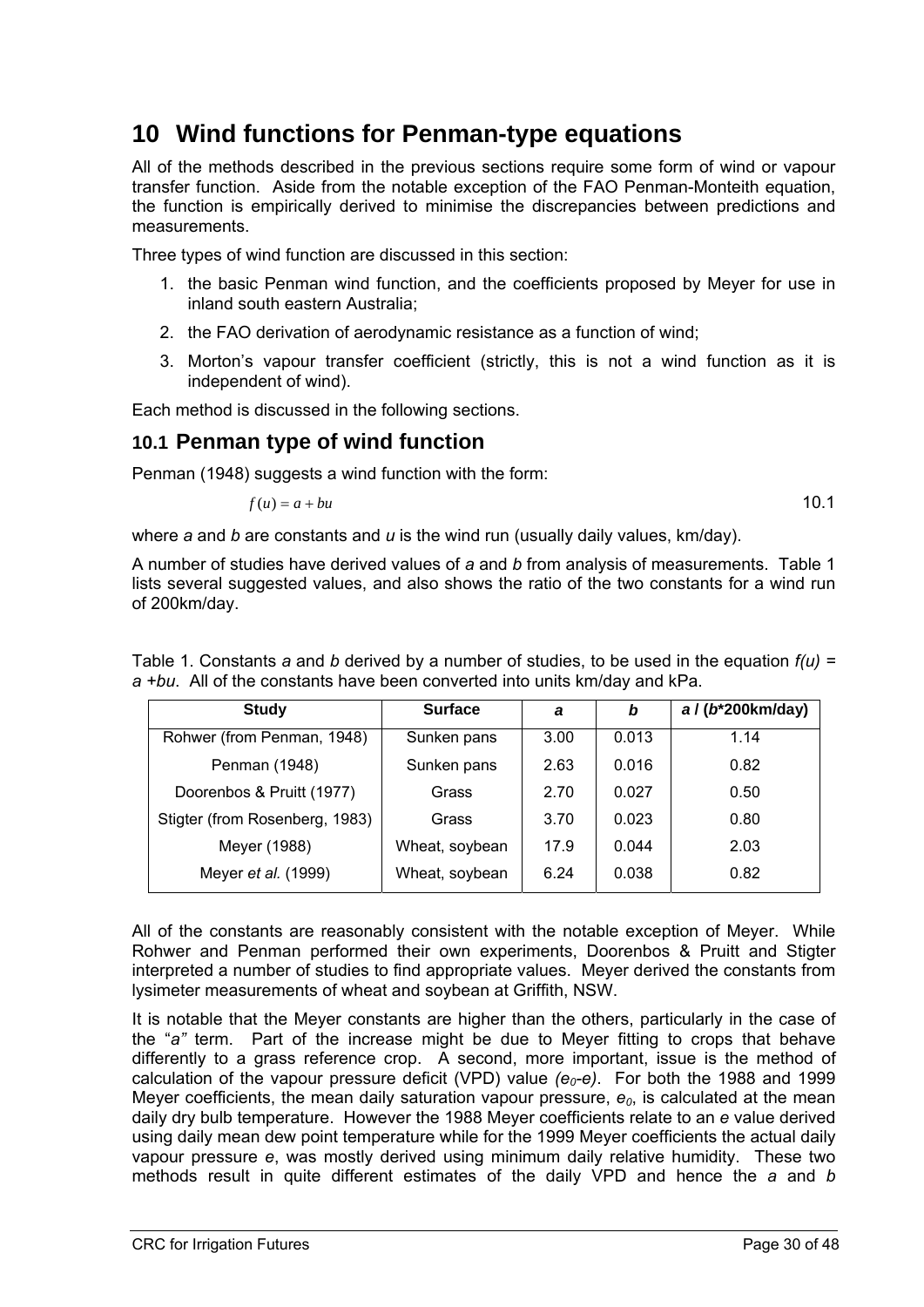coefficients in the wind function will differ. Clearly, the derivation method for daily VPD can have a significant affect on the wind function constants and it is important to know the basis of the VPD derivation when applying the wind function.

A third consideration, relating to the higher constant value seen in the Meyer (1988) and Meyer *et al.* (1999) wind functions, is the difference in climatic conditions between those for which the Penman (and many of the subsequent equations) has been derived and the actual conditions. The Penman equation was largely developed with humid conditions where it is assumed that the evaporating surface temperature is near ambient temperature. This assumption is less often applicable in the hot dry climes of inland Australia. Application of the Penman type equation in low humidity, more advective regions is liable to introduce more error than in more humid and less advective regions.

Doorenbos & Pruitt (1977) caution that the wind function depends on the temporal distribution of wind and relative humidity at the site, and note that using their equation produced a systematic error of 30% in either direction at some experimental sites.

# **10.2 FAO 56 wind function**

The Penman-Monteith equation uses aerodynamic and surface resistance terms instead of an empirical wind function. If the bulk surface resistance is assumed to be negligible (e.g. the leaves are wet), then the Penman-Monteith equation can be simplified to the Penman equation, with the wind function calculated using the equation:

$$
f(u) = \frac{\rho_a c_p}{\gamma r_a} \tag{10.2}
$$

The FAO Penman-Monteith equation derives the aerodynamic resistance term as a function of wind speed (see Section 9.1), so implicitly includes a wind function. The FAO aerodynamic resistance term can be substituted into equation 10.2 to calculate *f(u)*. If the elevation is close to sea level, then:

$$
f(u) = 0.085u \tag{10.3}
$$

## **10.3 Morton vapour transfer coefficient**

Morton (1983) refers to the wind function as the vapour transfer coefficient  $f<sub>T</sub>$ . For reasons outlined below, Morton assumes the vapour transfer coefficient is independent of wind speed.

To account for long term atmospheric processes, especially stability, Morton (1983) assumes the form of the vapour transfer coefficient  $(f<sub>T</sub>)$  to be:

$$
f_T = \left(\frac{P_s}{P}\right)^{0.5} \frac{f_Z}{\zeta} \tag{10.4}
$$

Where: *f<sub>z</sub>* is a constant; ζ is a dimensionless stability factor; and *P* and *P<sub>s</sub>* are the atmospheric pressure and sea-level atmospheric pressure respectively.

The pressure term represents the effect of altitude on evapotranspiration.

The stability factor, ζ takes into account the decrease in the vapour transfer coefficient that occurs when the temperature of the evaporating surface is much below the air temperature. This is usual during winter in extratropical latitudes and during other seasons in very dry environments. The relationship is given as: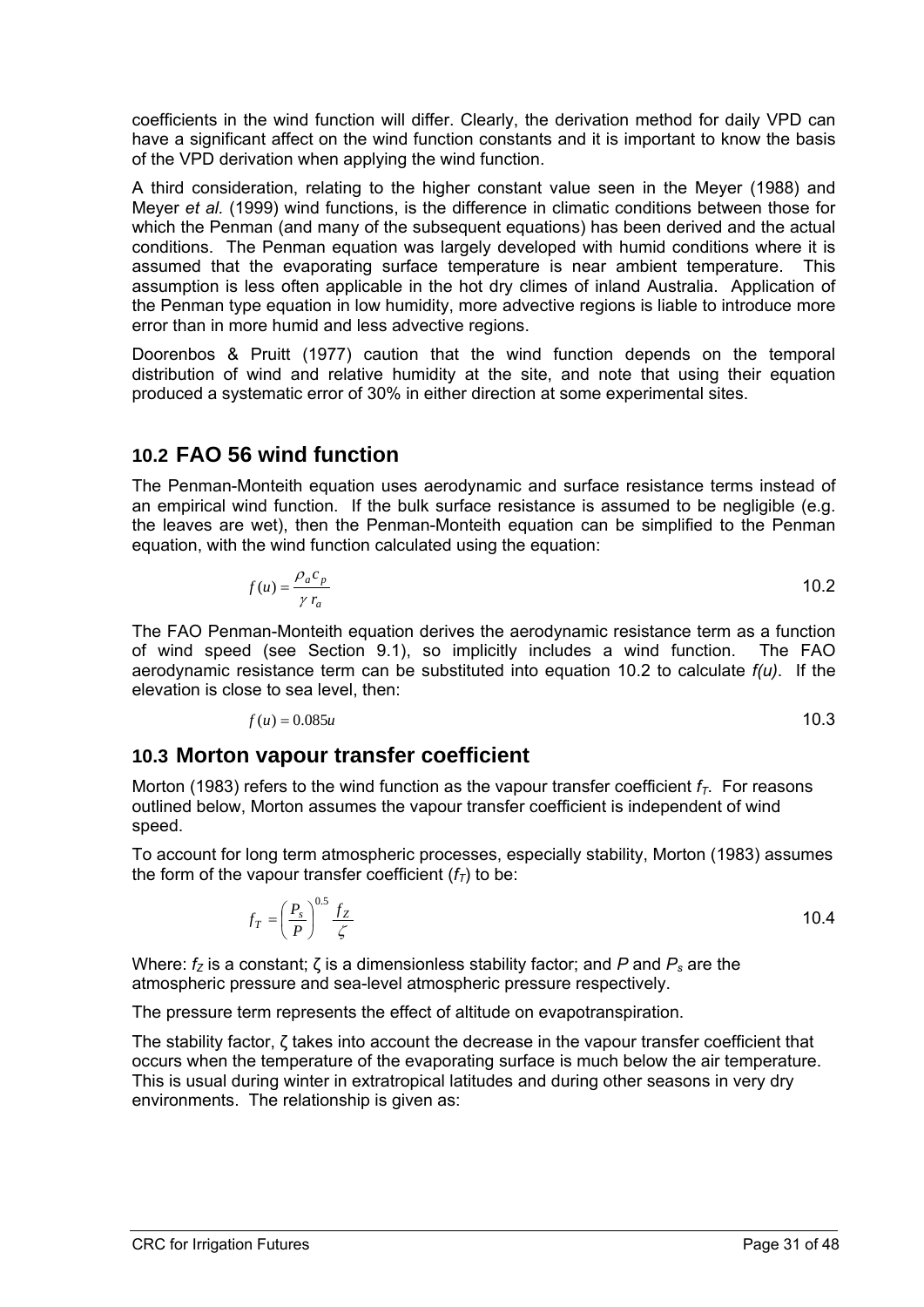$$
\frac{1}{\zeta} = 0.28 \left( 1 + \frac{e_a}{e_a^0} \right) + \frac{\Delta R_{TC}}{\gamma (P/P_s)^{0.5} b_0 f_Z (e_a^0 - e_a)} \tag{10.5}
$$

 $b_0$  = 1.00 for areal evapotranspiration;  $R_{TC}$  =  $R_T$  but with  $R_{TC}$  ≥ 0.

The second term of equation 10.5 assumes that the ratio of radiation to vapour transfer in the Penman equation provides a good index of the effects of atmospheric stability on the vapour transfer coefficient. The first term is arbitrarily chosen to reduce non-linearity and scatter in the datasets used by Morton.

Morton assumes that the vapour transfer coefficient  $f<sub>T</sub>$  is independent of the wind speed because:

- 1. *f<sub>r</sub>* increases as both surface roughness and wind speed rises, and wind speeds tend to be lower in rough areas than in smooth areas;
- 2.  $f<sub>T</sub>$  increases as the instability of the atmosphere rises, and this effect is more pronounced at low wind speeds than at high wind speeds;
- 3. the use of climatological observations of wind speed can lead to significant error because of local variations in exposure and instrument height.

Hence Morton argues that the use of routinely observed wind speeds in estimating evapotranspiration does not significantly reduce error and may in fact increase it.

Morton derives the constant  $f<sub>z</sub>$  by trial and error to meet the following criterion:

$$
b_1 \frac{\overline{\Delta_s(T_s) + \gamma}}{\Delta_s(T_s)R_{nsur}} + b_2 = 1.32
$$

This equation is discussed in Section 11.2. For now, it is enough to note that Wang *et al.* (2001) have used the Morton method to produce evapotranspiration maps across Australia. They recalibrated the coefficients so that equation 10.6 equalled the commonly used 1.26 (from Priestley & Taylor (1972)) instead of Morton's 1.32, and found:

- $f_7$  = 29.2 W m<sup>-2</sup> mbar<sup>-1</sup>, equivalent to 25.2 MJ m<sup>-2</sup> kPa<sup>-1</sup> day<sup>-1</sup>
- $b_1 = 13.4 \text{ W m}^2$ , equivalent to 1.2 MJ m<sup>-2</sup> day<sup>-1</sup>
- $b_2 = 1.13$

Since the vapour transfer coefficient is designed for long-term atmospheric conditions, it might not be appropriate to use it for evapotranspiration calculations of periods of less than a month (refer Granger and Gray, 1990).

#### **10.3.1 Calculating the atmospheric pressure term**

From Allen *et al.* (1998), atmospheric pressure is calculated using the equation:

$$
P = 101.3 \left( \frac{293 - 0.0065z}{293} \right)^{5.26}
$$

Table 2 summarises pressure at different heights. Between 0m and 500m above sea level, the change in pressure is only 6%, which is equivalent to a 2.4% change in equation 9.4. Hence for irrigated areas below 500m (e.g. Riverland, South Australia), it is reasonable to neglect the pressure term if elevation data is not available.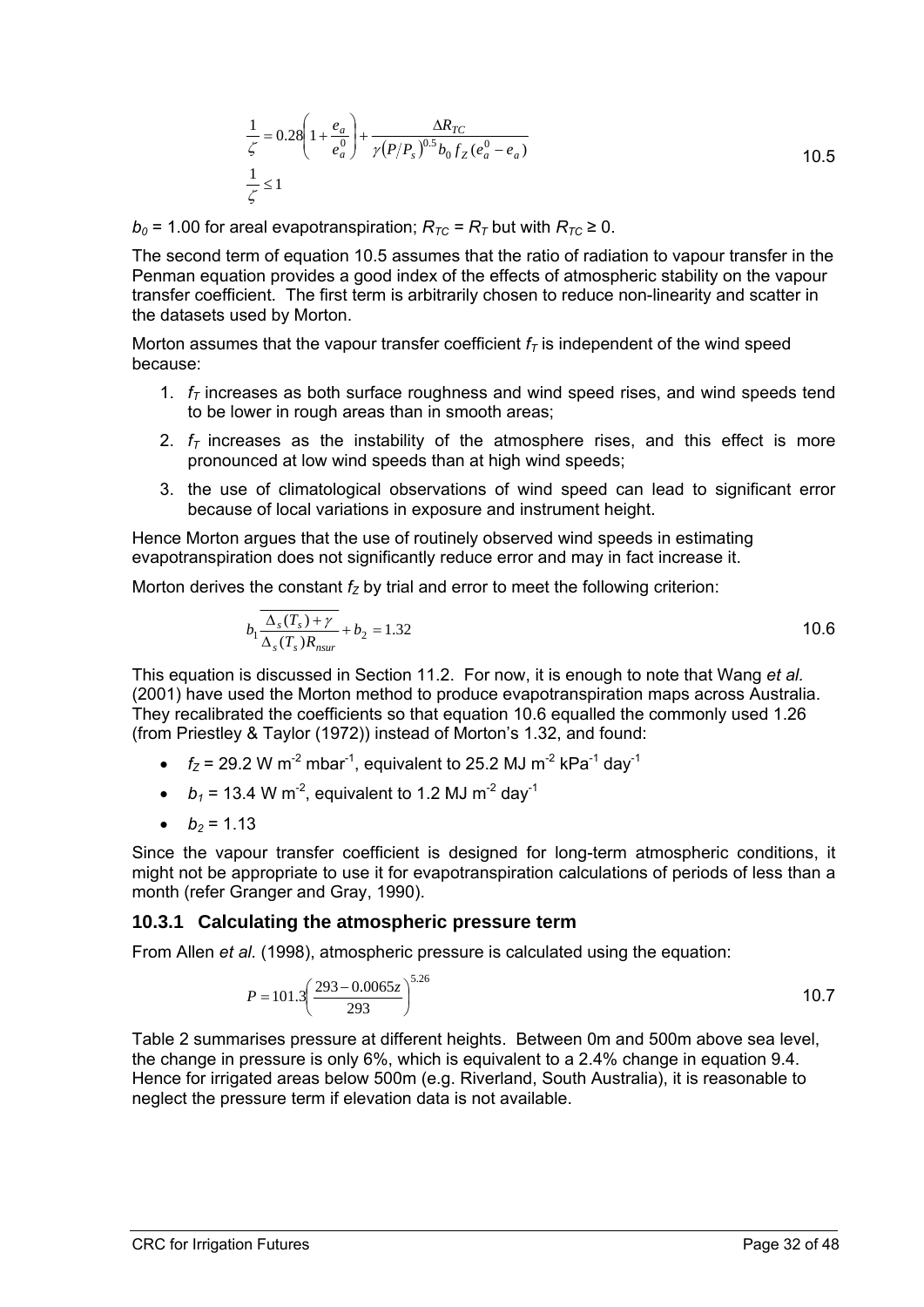| Height above sea level $z(m)$ | Pressure p (kPa) |
|-------------------------------|------------------|
|                               | 101.3            |
| 100                           | 100.1            |
| 200                           | 99.0             |
| 300                           | 97.8             |
| 400                           | 96.7             |
| 500                           | 95.5             |

Table 2. Average atmospheric pressure as a function of height above sea level

## **10.4 Wind functions, vapour transfer and advection**

In arid climates such as Australia, irrigation will generally occur during the dry part of the year. It is a reasonable expectation that most irrigated areas in southern Australia will be influenced by regional and local advective conditions. Northern Australian, winter dry conditions may result in occasional advection over irrigated areas while humid summer conditions close to eastern and northern coastal areas are less likely to have advective situations.

Our expectation is therefore that many irrigated areas, made up of either ribbon development along inland rivers, or as patchworks of irrigated and non-irrigated (dry) paddocks will be subject to advective conditions. In these situations, if the vapour pressure deficit is significantly large and the irrigated crop canopy and aerodynamic resistances are low, then there will be a downwards directed sensible heat flux because the effective canopy surface is cooler than the air immediately above. In this situation, none of the Penman or Penman-Monteith equations include this advective forcing of evapotranspiration. The problem in these situations is that there is a net horizontal flux divergence and the calculation of the resistances may not be correct for this non-equilibrium boundary layer. Local calibration of the Penman equation wind function may partly account for this effect but the calibration may only have limited geographic applicability. For the Penman-Monteith equation it will be important to test general applicability, especially in situations where advection is thought to be significant.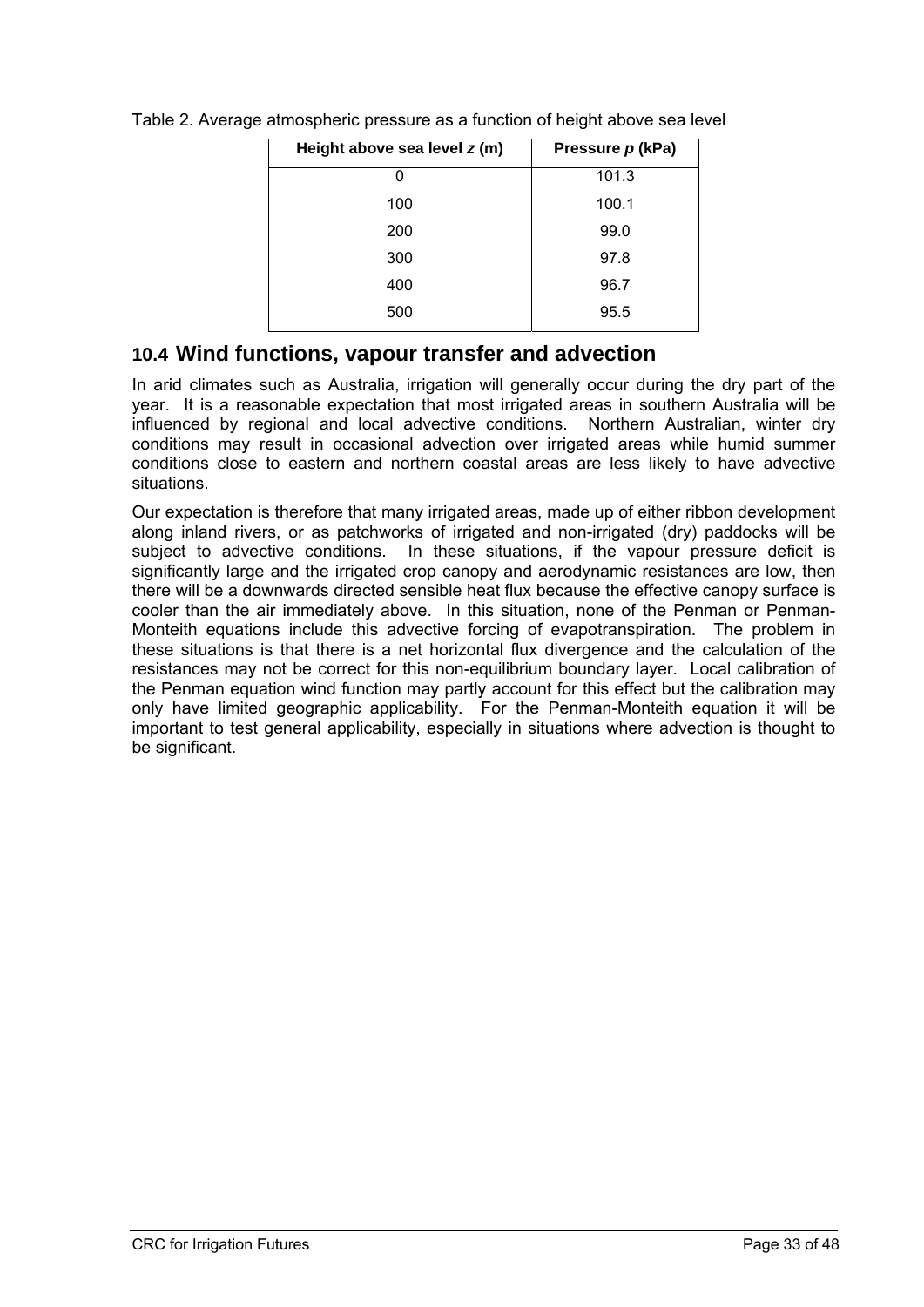# **11 Priestley-Taylor equation**

All of the methods described previously require knowledge of the mean humidity or dew point, and in most cases the wind speed. This data is not always available. Priestley and Taylor (1972) derived an equation from first principles that described the theoretical limit for evaporation from an extensive, well watered region. In essence it describes the limit of the Penman-Monteith equation when  $r_a \rightarrow \infty$  and  $r_s \rightarrow 0$ .

The Priestley-Taylor equation contains an empirical coefficient *α,* which accounts for water vapour entrainment as air moves over an extensive well watered, evaporating region:

$$
\lambda E = \alpha \frac{\Delta (R_n - G)}{\Delta + \gamma} \tag{11.1}
$$

A value  $\alpha$  = 1.26 was derived from averages of data for both water and wet land surfaces. 1.28 has been used successfully for crops in humid areas (Meyer, 1988). Jury and Tanner (1975) used α = 1.57. As would be expected, the value of *α* needs to increase to account for evapotranspiration in less humid conditions.

This equation is most suitable for estimating areal evapotranspiration from a wet environment, where the effect of local advection is minimal. For example, with  $\alpha$  = 1.26, the equation models conversion of around 90% of the net radiation into latent heat and 10% into sensible heat. It is less useful in arid irrigated areas, where the wind speed and the vapour deficit are more likely to be significant variables.

Meyer (1988) and Morton (1983) have suggested variations to equation 11.1, and these are discussed below.

### **11.1 Meyer variation**

Meyer (1988) uses maximum air temperature as a conditioning parameter for α. The empiricism was developed for wheat and soybeans grown at Griffith, NSW.

The ratio *λE/Rn* was calculated for all days with LAI>3. On days when this ratio was less than or equal to 1, it was likely that there was no sensible heat from advection. The mean maximum air temperature on these days was 19.6°C.

Days when the maximum air temperature  $(T_{amax})$  exceeded 20°C were assumed to have significant local or regional advection, and  $\alpha$  was increased as a function of maximum temperature to account for this. The following equations were developed using regression analysis for days where  $T_{\text{amax}}$  > 20°C:

| Wheat | $\alpha = 1.28 + 0.15(T_{a\,\text{max}} - 20)$          | $R^2$ = 0.06 |      |
|-------|---------------------------------------------------------|--------------|------|
|       | Soybeans $\alpha = 1.28 + 0.09(T_{a\,\text{max}} - 20)$ | $R^2$ = 0.09 |      |
|       | Combined $\alpha = 1.28 + 0.11(T_{a\,\text{max}} - 20)$ | $R^2$ = 0.07 | 11.2 |

On days where  $T_{\text{amax}}$  < 20°C,  $\alpha$  = 1.28.

Although the relationship between α and maximum air temperature (*Tamax*) is small, application of this modifier in situations of local or regional advection is helpful. In these situations, the vapour pressure deficit would be expected to be high with this being closely related to temperature. This adjustment therefore involves using one of the variables already employed, thus retaining a real advantage of this equation – the requirement for relatively few data parameters.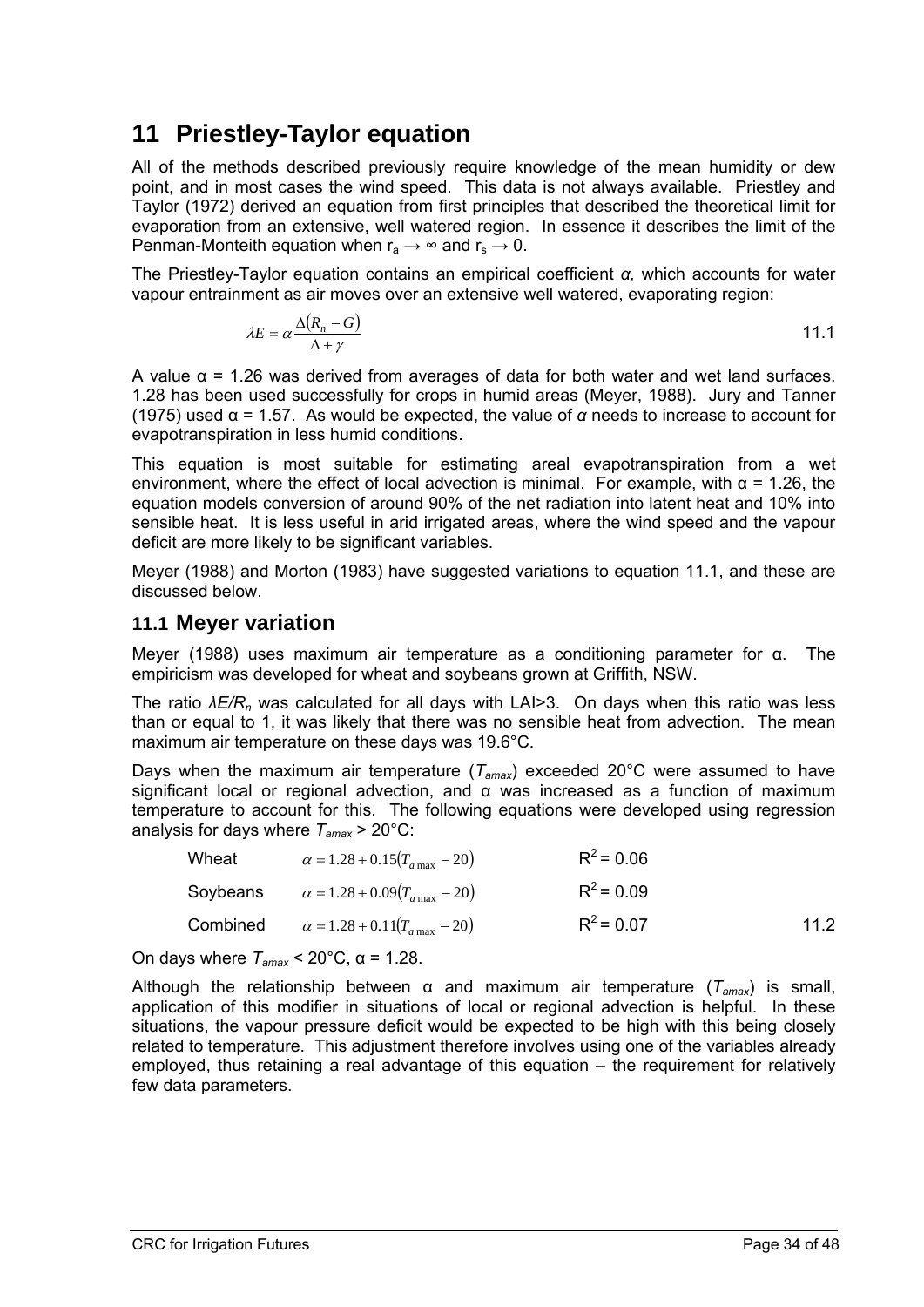## **11.2 Morton variation**

Morton (1983) suggests a variation to estimate monthly areal evapotranspiration in a wet environment, as opposed to the estimation of point evapotranspiration for which the Penman equation is used.

First, he suggests that  $\alpha = 1.26$  is an underestimate for land surfaces because they are rougher and more heterogenous than water surfaces. He suggests that an average of the daily values for land surfaces,  $\alpha$  = 1.32, would be more appropriate.

Further, Morton raises two conceptual problems with equation 11.1:

- 1. "the slope of the saturation vapour pressure curve and the net radiation are temperature-dependent, and both the air and land surface temperatures vary with changes in the availability of water for areal evapotranspiration, and;
- 2. that it does not take into account the effects of the advection of heat and water vapour associated with large-scale weather systems which can become significant during seasons of low net radiation when potential temperature and specific humidity inversions persist down to the surface for long periods of time."

These concerns are accounted by altering the Priestley-Taylor equation to produce:

$$
\lambda E = b_1 + b_2 \frac{\Delta_s (R_{nsur} - G)}{\Delta_s + \gamma}
$$

where  $b_1$  and  $b_2$  are constants,  $\Delta_s$  is the slope of the saturation vapour pressure curve at evaporating surface temperature  $T_s$ , and  $R_{nsur}$  is the net radiation at temperature  $T_s$ . Note that  $\Delta_s$  and  $R_{nsur}$  are calculated at a different temperature to  $\Delta$  and  $R_n$  in equation 11.1. Morton calculates the surface temperature using his iterative variation of the Penman equation described in Section 7, and that equation uses his vapour transfer coefficient described in Section 10.3.

The constants  $b_1$  and  $b_2$  are found by trial and error using the equation:

$$
b_1 \frac{\Delta_s + \gamma}{\Delta_s (R_{nsur} - G)} + b_2 = 1.32
$$

where 1.32 is the constant  $\alpha$ . Morton proposed using  $f_z = 28$  W m<sup>-2</sup> mbar<sup>-1</sup>,  $b_1 = 14$  W m<sup>-2</sup> and  $b_2$  = 1.20.

Wang *et al.* (1998) have used this method to produce monthly areal wet-environment evapotranspiration maps for Australia. They recalibrated the constants and set them to  $f<sub>z</sub>$  = 29.2 W m<sup>-2</sup> mbar<sup>-1</sup>, *b<sub>1</sub>* = 13.4 W m<sup>-2</sup> and *b<sub>2</sub>* = 1.13, to give a value of α = 1.26 instead of α = 1.32. In terms of the units used in this report, the Wang constants are:

$$
f_z = 25.2 \text{ MJ m}^{-2} \text{ kPa}^{-1} \text{ day}^{-1}
$$

$$
b_1 = 1.2 \text{ MJ m}^{-2} \text{ day}^{-1}
$$

$$
b_2 = 1.13
$$

The Morton variation requires a prior calculation of the Morton iterative variation of the Penman equation to calculate *Rns* and *Δs*. To avoid this, a relationship similar to equation 11.3 could be used:

$$
\lambda E = b_1 + b_2 \frac{\Delta (R_n - G)}{\Delta + \gamma} \tag{11.5}
$$

Values for  $b_1$  and  $b_2$  would be derived empirically.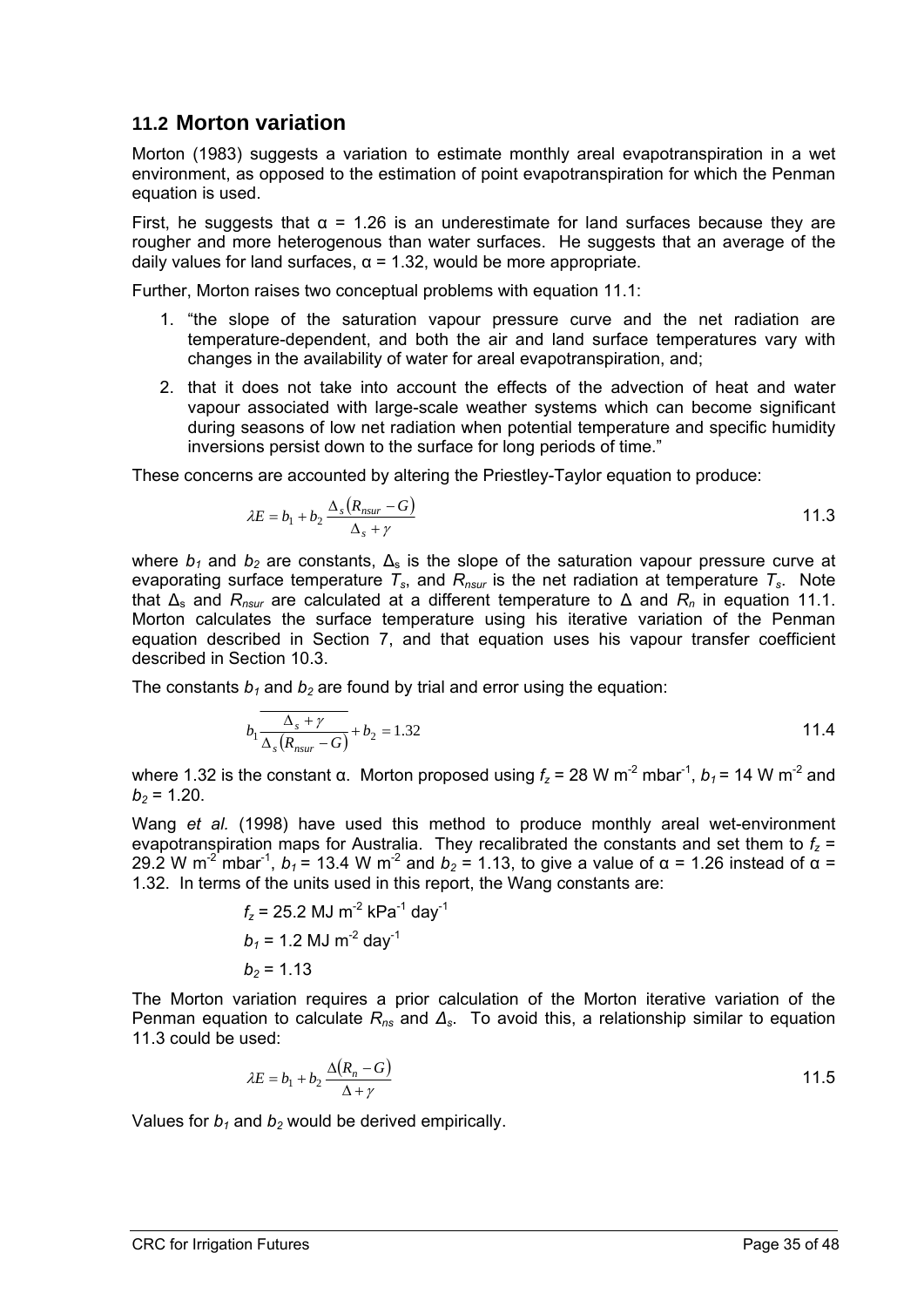# **11.3 Data requirements**

To perform a reference evapotranspiration calculation using any of the Priestley-Taylor variations, the following data are required:

- mean air temperature; and
- measurement of incident radiation or measurement of sunshine hours and cloud cover (from which incident solar radiation can be modelled).

In addition, the maximum air temperature is required for the Meyer variation.

The Morton variation requires the prior calculation of Morton iterative version of the Penman equation, and so requires the same data as the Penman combination equation.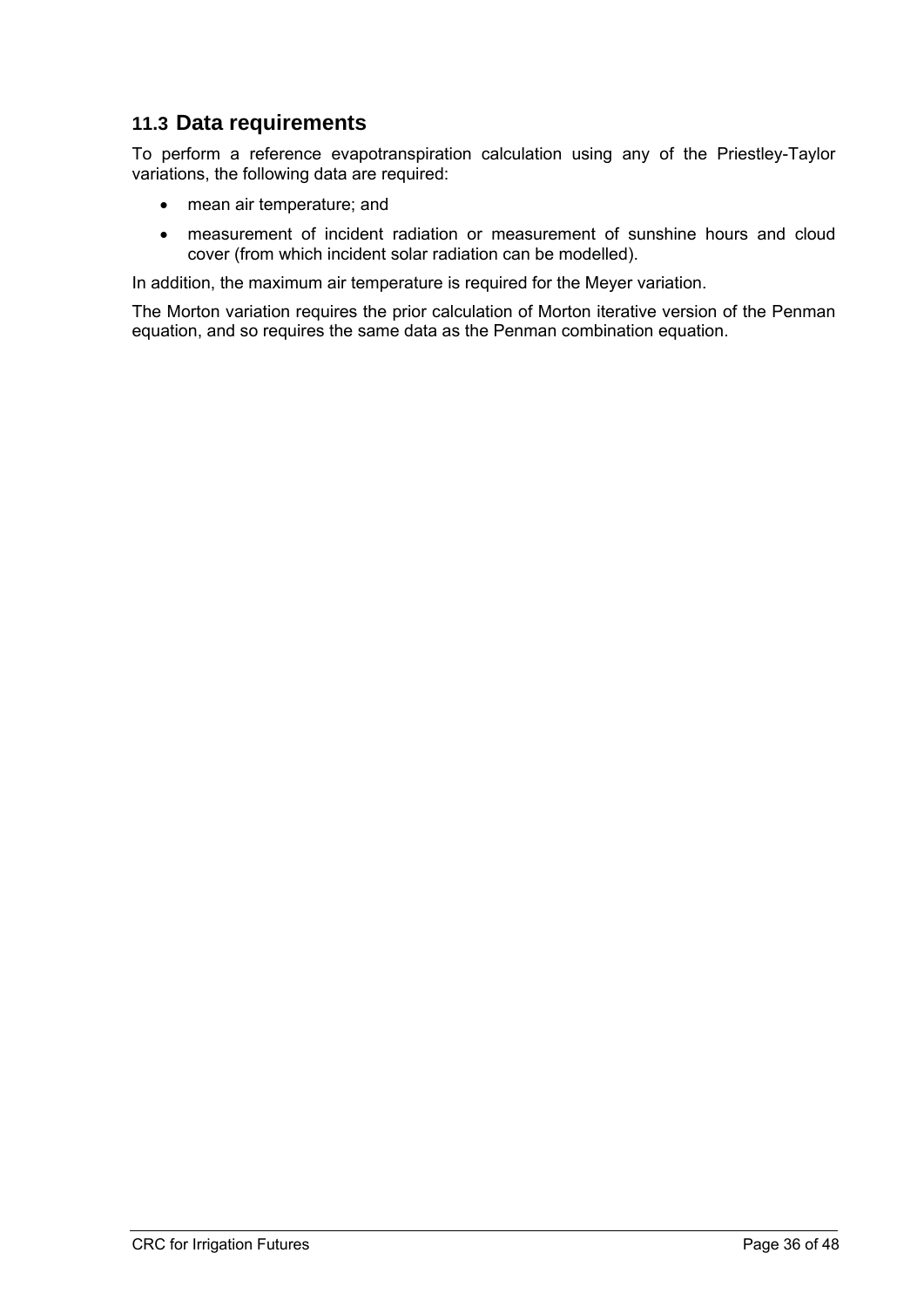# **12 Framework for crop evapotranspiration calculations across Australia**

A number of methods have been introduced in the previous sections. It is useful to review some of the findings and limitations, with the aim of identifying an appropriate framework for crop evapotranspiration calculations across Australia.

### **12.1 Review of the input data**

All of the methodologies require suitable meteorological data. While there is sufficient data available across Australia to perform the Penman-type calculations, the quality of the data is difficult to assess. The historical data will certainly be of variable quality.

The meteorological data would have to be carefully converted for use in the Penman-type equations:

- the mean air vapour pressure will have to be assessed from the measured 09:00 vapour pressure, possibly by considering regional climatic behaviour;
- daily temperature data will have to be produced from the 09:00 to 09:00 data.

Although the SILO system will be used to produce daily reference evapotranspiration predictions, it might be necessary to average the predictions over a longer period to remove random errors caused by using uneven measuring times. Great care will be necessary to identify and quantify any systematic errors that have been introduced from the data.

The crop coefficient data is specific to the method used to estimate evapotranspiration, and changes throughout the growing season. Planting crops at different times can also affect the crop coefficient. Hence one might expect significant uncertainty in the accuracy of any available crop coefficient.

## **12.2 Review of the methodologies**

Evaporation pan measurements are highly sensitive to local site conditions, and its use in calculating reference evapotranspiration is both highly empirical and regionally variable. Since evaporation pan data implicitly incorporate the effects of regional and local advection, they might represent the only Australia-wide quantifiable source of data for this effect. With this in mind it may be justifiable to collate the regional relationships between pan evaporation and reference evapotranspiration as a way of calibrating crop coefficients in the first instance.

The three variations of the Penman combination equation have broadly the same assumptions and limitations. While the Kohler-Parmele and the Morton iterative approach may produce slightly more accurate estimations than the original equation, it is possible that any improvement would be dwarfed by uncertainties in the meteorological and crop coefficient input data. The more complicated calculations would be more difficult to verify and validate on a day-to-day basis, in particular for the Morton iterative method, and so use of these might be difficult to justify.

The empirical wind function derived by Meyer *et al.* (1999) is different to those derived by other wider studies. It is believed this reflects the correction involved when applying the Penman type equations, which have been formulated for a surface (grass) crop in more humid, less advective environments, to taller crops in less humid and more advective environments. This highlights the need to be aware of the assumptions on which the various evapotranspiration equations are based and that, given these assumptions, the equations may be unsuited to many Australian regions (particularly northern Australia and more humid environments) without regional calibration.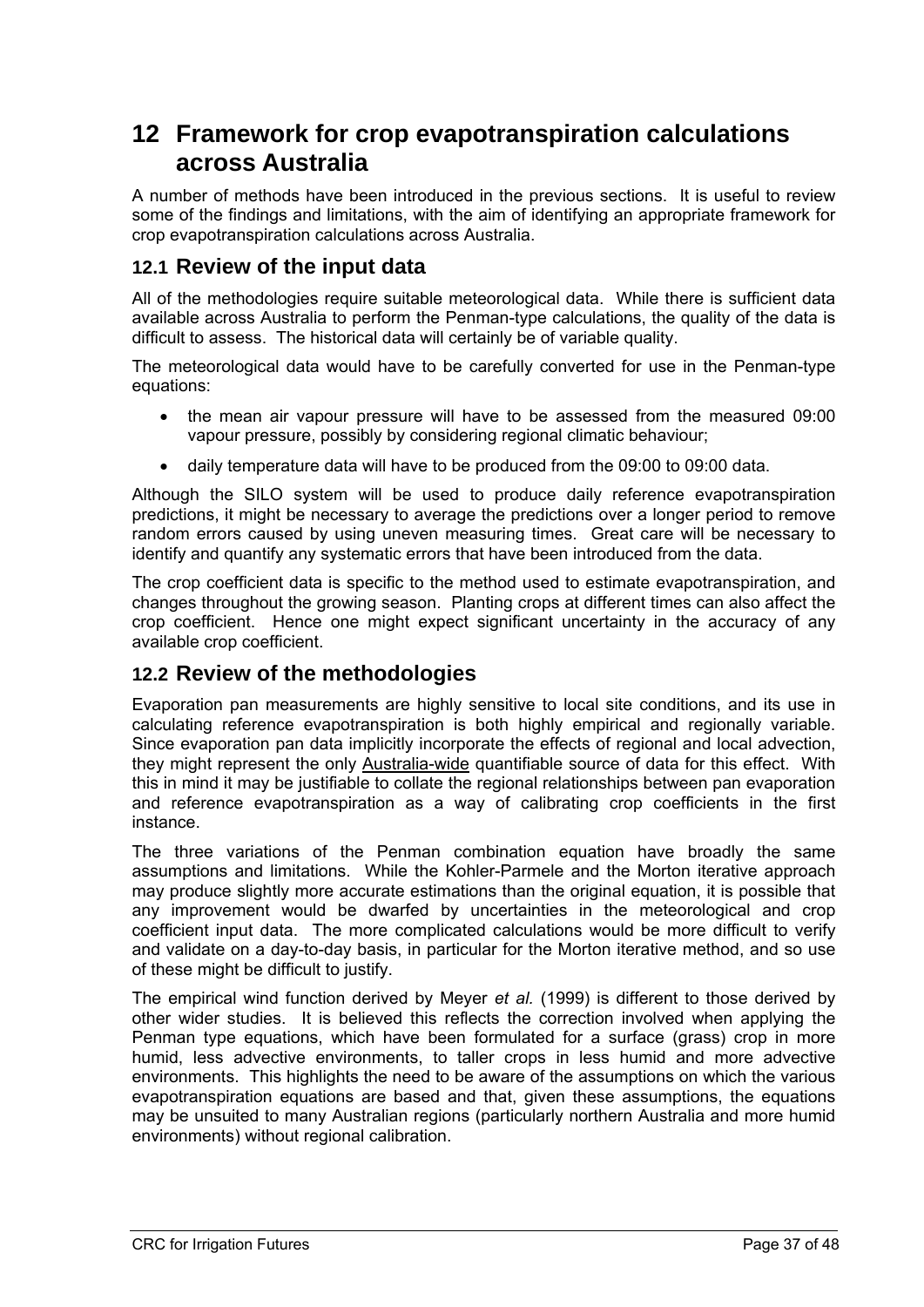The vapour transfer coefficient developed by Morton is designed to be used over much longer periods (i.e. periods of at least a month) than planned in this project. However, it still might be useful in this project, particularly if suitable wind run data are not available.

The FAO Penman-Monteith equation uses a more generally derived relationship between evapotranspiration and wind, so is more likely to be applicable across Australia. The applicability of this equation for different Australian conditions should be tested with observed data, and compared with values obtained by the locally calibrated Penman equation.

The Priestley-Taylor-type equations are likely to be less accurate than the Penman-type equations, and will probably only be considered if suitable vapour pressure and wind run data are not available. In this case, the Meyer variation of the Priestley-Taylor equation is likely to be most suitable because it implicitly includes an additional energy flux contribution from advection.

## **12.3 Spatial and temporal considerations**

As in most scientific applications, it is likely that the choice of model will be heavily influenced by spatial and temporal considerations.

The meteorological input data is interpolated to a 5km grid resolution, and it is unlikely that suitable data will be available at a higher resolution. Hence the choice of spatial resolution appears to be straightforward. Heat from advection is likely to be the most problematic heterogenous spatial variable, and treatment of this will have to be considered carefully.

The temporal considerations present a more difficult challenge. Meyer (1988) calculated reference evapotranspiration on a daily basis using only meteorological data, and daily estimates have been proposed for the SILO database. However, there are three longer term effects that must be considered for crop evapotranspiration calculations which cannot be derived from daily averaged meteorological data:

- 1. The rate of evapotranspiration can increase following irrigation or rainfall, possibly due to intercepted water lying in and on the canopy. Since it is extremely difficult to differentiate evaporation and transpiration in measurements, this phenomenon represents a systematic error in the prediction of evapotranspiration from meteorological data. It could be accounted for by increasing the crop coefficient for the time it takes for the free water to evaporate. Analysis of the Meyer data suggests that the fluctuations due to this phenomenon can be removed by averaging the measurements and predictions over 7 days. Such averaging should be performed with care, however, as longer term changes in climate or crop behaviour might be hidden by such an approach.
- 2. Seasonal climatic changes can cause advection changes. At any particular time, the heat flux from advection will depend on the upwind conditions and hence the wind direction. The total monthly heat flux from advection will depend on the prevailing winds during that month. It is not feasible to directly model advection as a function of upwind conditions, so it will probably be necessary to consider average advection over a longer period. The only realistic method of modelling advection on a daily basis would be to use evaporation pan data to calibrate and modify the reference evapotranspiration.
- 3. The behaviour of the crop changes during the crop growing season. Normally this is accounted for by changing the crop coefficient during the growing season. Unfortunately, the crop coefficient can be a function of the time of planting due to changing climate. The type of soil can also affect the behaviour of the crop (Meyer, 1988). Accurately modelling these variables could be difficult, so appropriate error assessment will be necessary.

We recognise that the accurate estimation of crop ET on a daily basis is difficult. This report highlights the importance of understanding the limits and uncertainty associated with data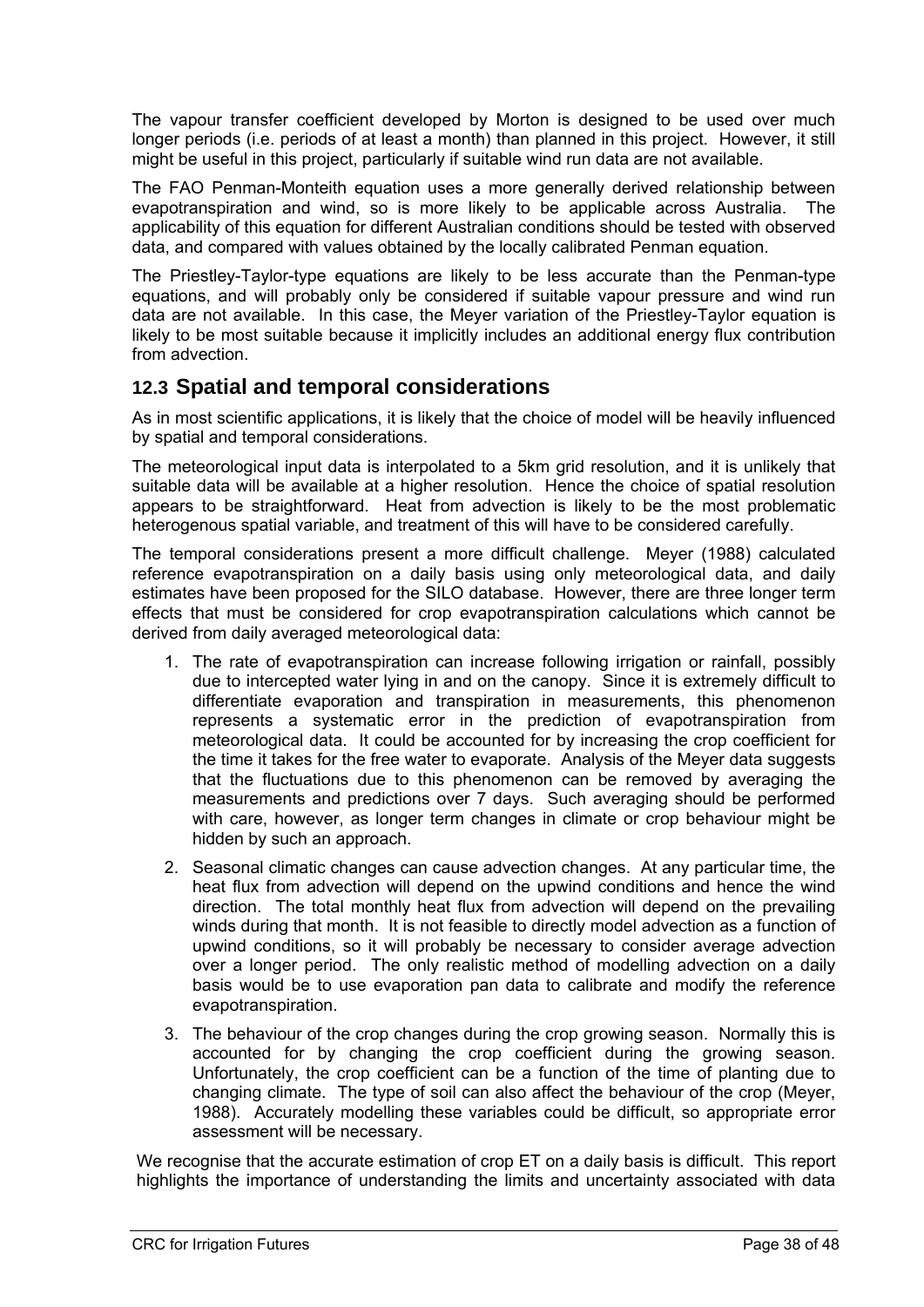and the approximations made in the ET estimation equations. Nonetheless there is still a need to provide daily  $ET_0$  for use by water managers and irrigators for water balance estimates. In addition, estimates produced by this project are targeted at policy makers, irrigation scheme planners and academics. The policy makers and irrigation scheme planners are likely to want evapotranspiration data that is averaged on at least a monthly basis, and it would be useful if statistical routines could be incorporated into the SILO system to produce this data.

Another modification would be to add crop coefficients to the SILO system so that crop evapotranspiration  $(ET_c)$  can be estimated. This would need a set of look up tables, developed on a regional basis for a range of crops using a degree day growth scale. It may be more appropriate to have such tables in a separate but linked site, which would allow regional updating as the information base improves.

# **12.4 Proposal for validation of reference ET and estimating matching crop coefficients**

Five important modelling issues have emerged in this report:

- 1. the availability and quality of input data;
- 2. the availability of suitable experimental data;
- 3. the modelling of heterogenous spatial advection across Australia;
- 4. the collation and standardisation of crop coefficients;
- 5. the integration of several variables with diverse temporal scales.

Below is a brief outline of the proposed approach to institute a "National ET Protocol" which will include the adoption of a national standard for ET estimation and the creation of a listing of irrigated crop coefficients.

This proposed approach assumes that the "patched point" weather datasets available on the SILO website will be the basis for ET calculations. While there are some localities in Australia where more comprehensive (and possibly more accurate) datasets are available, the SILO facility has the advantage of being a widely accessible resource providing a standard dataset for localities across Australia.

The intended outcome of this project is that, for any given Australian irrigation locality, daily reference evapotranspiration (*ET<sub>o</sub>*) can be calculated using SILO data and a standard ET method. Crop coefficients  $(K_c)$ , which are dependent on crop type and region, can then be applied to obtain daily crop evapotranspiration estimates (*ETc*).

### **12.4.1 Validating and extending reference ET**

The following process could be adopted to produce the most appropriate model:

- 1) Calculate reference ET from SILO patched point datasets for selected sites where independent weather data is also available. Identify any additional errors introduced by limitations in SILO weather data.
- 2) Compare  $ET_0$  from SILO data with  $ET_0$  from independent weather data use FAO 56 and Penman-Meyer calculation methods.
- 3) Compare estimated  $ET_0$  with measured ET for well watered, full canopy crops from contrasting regional environments. It is known that the sources of measured data will be very limited.
- 4) Compare  $ET<sub>o</sub>$ , measured ET and pan evaporation form the same sites and from this assess whether pan evaporation could be used to adjust  $ET_0$  for local advective conditions.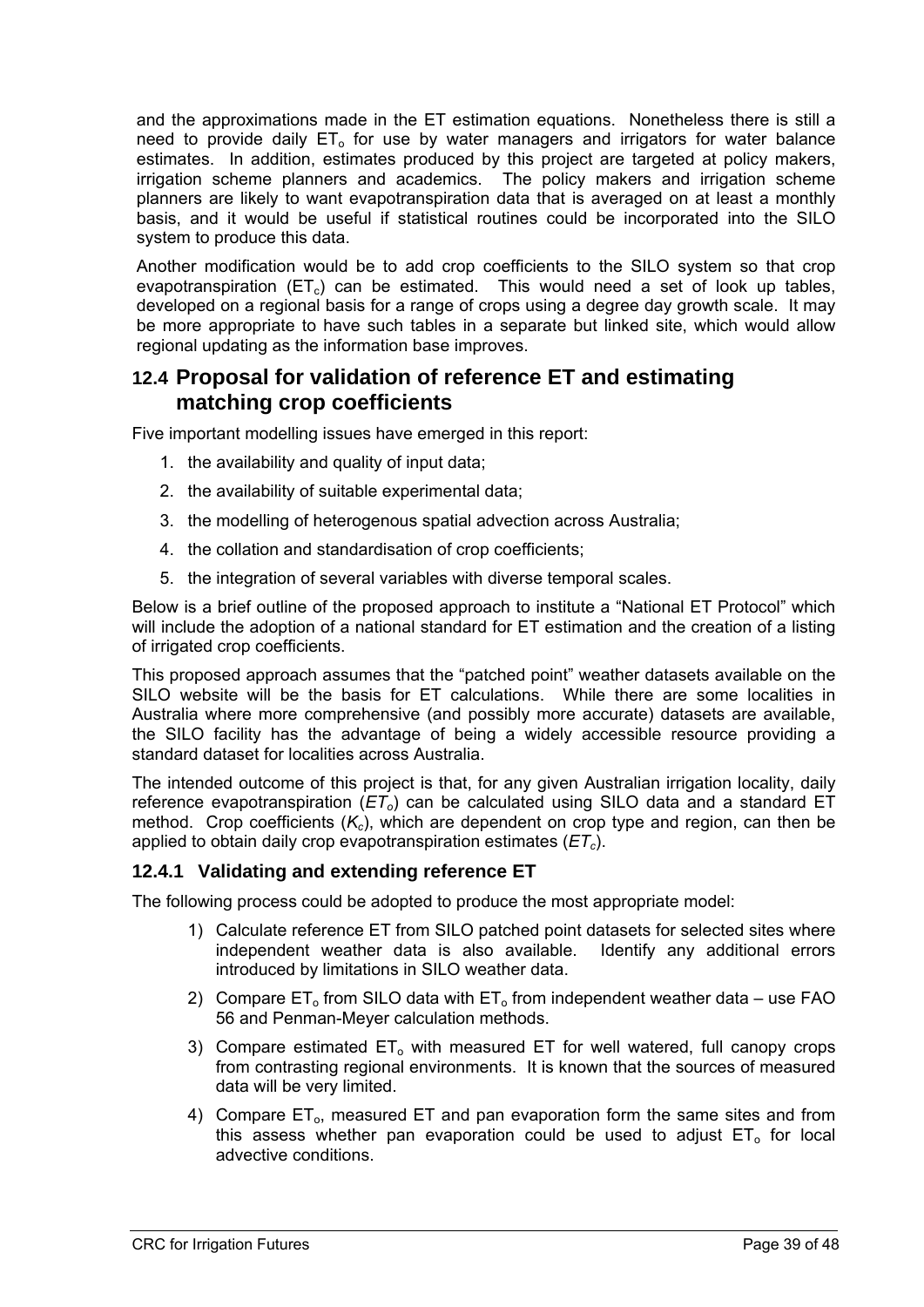### **12.4.2 Estimating matching crop coefficients**

- 1) Identify reasonable regional groupings on the basis of agro-climatic regions. These are likely to be those associated with tropical, summer rainfall and winter rainfall regions. In addition, urban settings associated with more maritime climatic conditions should be considered.
- 2) Compile and collate as wide a range of existing crop coefficients  $(K_c)$  as possible. It will be important to identify the base or reference  $ET$  against which the  $K_c$ values were established.
- 3) Convert the different  $K_c$  values to the standardised  $ET_0$  estimate in SILO. We expect that many existing  $K_c$  values have been developed using  $E_{pan}$  as the base and so the relation between  $ET_0$  and  $E_{pan}$  for the appropriate region will be important.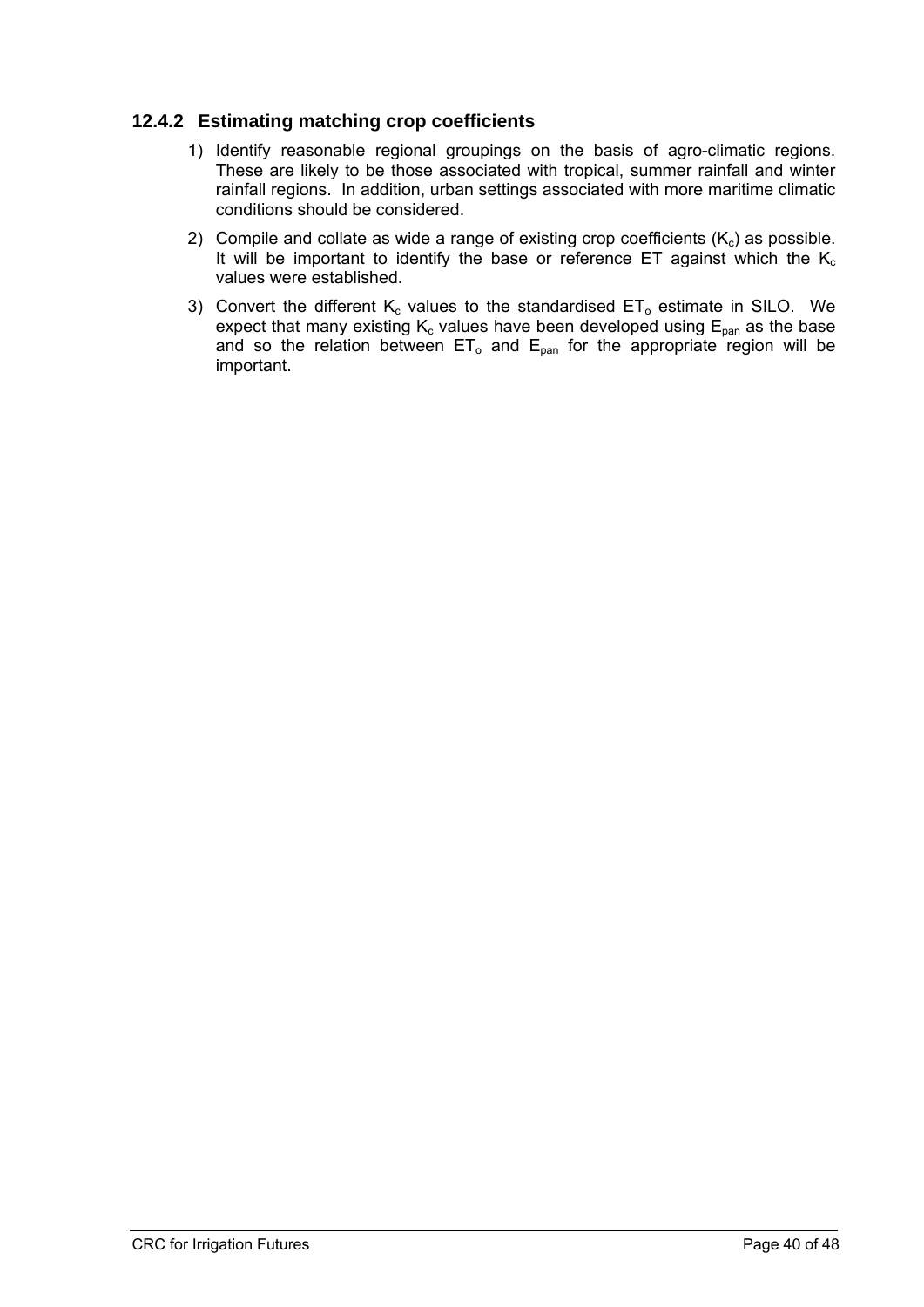# **13 Conclusions**

Modelling evapotranspiration is a difficult task, particularly across a country as large and diverse as Australia. The difficulty is further increased by the availability of input data and accurate measurements.

A number of methodologies have been reviewed that could be used to calculate reference evapotranspiration. A full annotated derivation has been presented in each case to aid understanding of the assumptions and limitations. It is likely that most of the methodologies would be suitable for the purpose of crop evapotranspiration calculations across Australia.

The main challenges likely to be faced by the project are:

- the availability and quality of meteorological data;
- the availability of suitable experimental data;
- the incorporation of spatially heterogenous advection into the model;
- the production of suitable crop coefficients:
- the choice of temporal scales;
- the assessment of systematic and random uncertainties in the model;
- the development of appropriate reporting tools to summarise the predictions.

It is recommended that the project concentrate effort on these areas rather than the choice of evapotranspiration methodology. The framework described in Section 12.4 can be used to identify the most suitable modelling approach.

The success or failure of the recommended approach, and the project itself, will depend on the accuracy of the estimation with respect to measurements. To reduce the risk of failure or cost overrun, all parts of the model should be tested against a wide range of experimental results prior to the deployment of the model on SILO.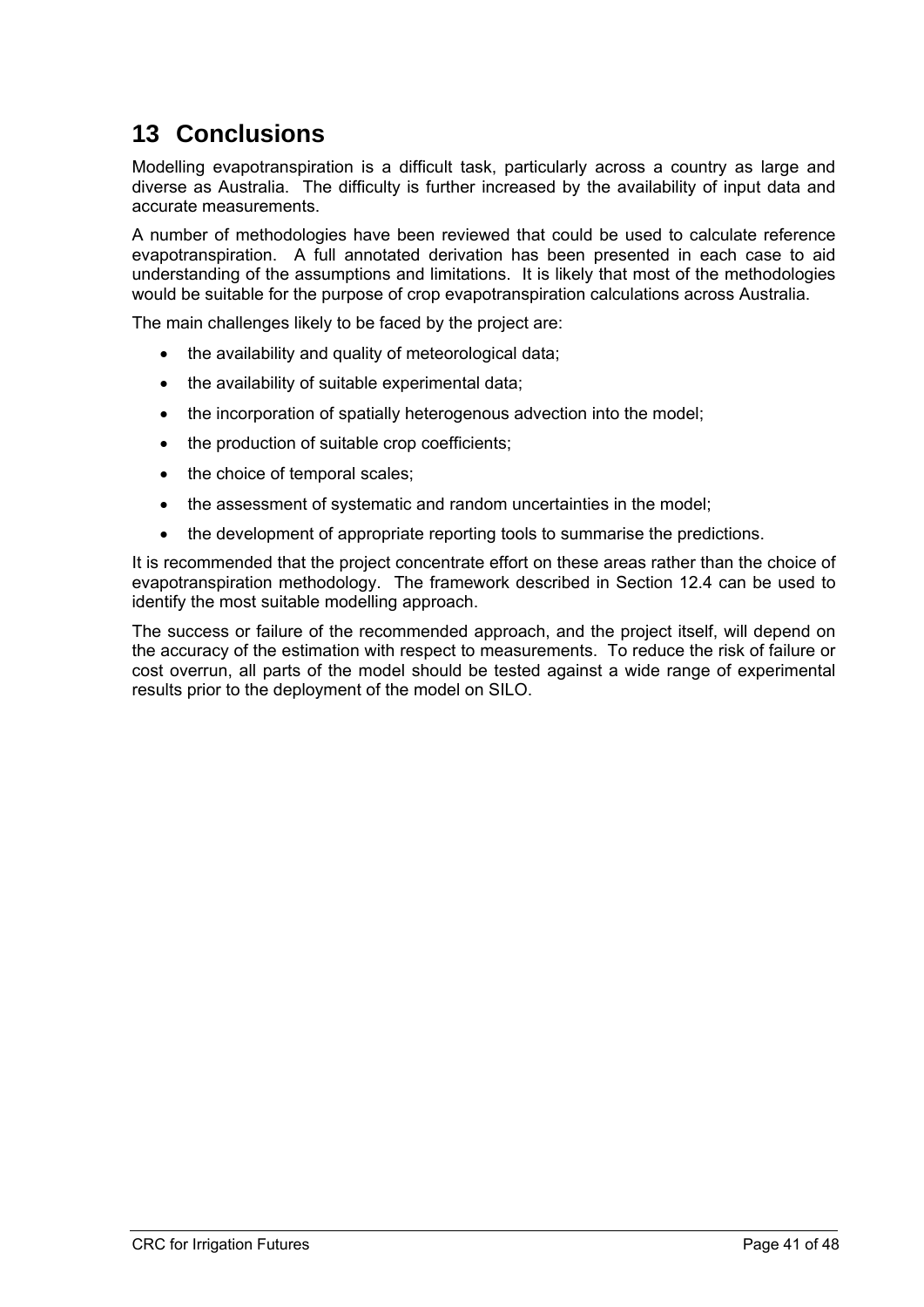# **Glossary**

| $ET_{O}$ , E        | $mm$ day <sup>-1</sup>                                   | Reference evapotranspiration                                                                 |
|---------------------|----------------------------------------------------------|----------------------------------------------------------------------------------------------|
| $ET_C$              | $mm$ day <sup>-1</sup>                                   | Crop evapotranspiration                                                                      |
| $K_C$               |                                                          | Crop coefficient multiplier                                                                  |
| $E_{pan}$           | $mm$ day <sup>-1</sup>                                   | Class 'A' pan evaporation                                                                    |
| $K_p$               |                                                          | Class 'A' pan coefficient                                                                    |
| $u, u_2$            | $m s-1$                                                  | Wind speed <sup>1</sup>                                                                      |
| <b>FET</b>          | m                                                        | Fetch – length of field upwind of the evaporation pan                                        |
| $RH_{mean}$         | %                                                        | Mean relative humidity                                                                       |
| $\lambda$           | $MJ$ kg <sup>-1</sup>                                    | Latent heat of vapourisation                                                                 |
| f(u)                | MJ $m^{-2}$ kPa <sup>-1</sup> day <sup>-1</sup>          | <b>Empirical wind function</b>                                                               |
| $e_a$               | kPa                                                      | Actual vapour pressure of air (at the dew point temperature)                                 |
| $e_s$               | kPa                                                      | Actual vapour pressure of air near the evaporating surface (at<br>the dew point temperature) |
| $e_a^{\;\;\prime}$  | kPa                                                      | Saturation vapour pressure of air (at temperature $T_a$ )                                    |
| $e_s^0$             | kPa                                                      | Saturation vapour pressure of air near the evaporating surface<br>(at temperature $T_s$ )    |
| Q                   | $MJ$ m <sup>-2</sup>                                     | Energy stored in the soil-plant system                                                       |
| t                   | $day^{-1}$                                               | Time                                                                                         |
| $R_{n}$             | MJ $m^{-2}$ day <sup>-1</sup>                            | Net radiant energy                                                                           |
| G                   | MJ $m^{-2}$ day <sup>-1</sup>                            | Ground heat flux                                                                             |
| H                   | MJ $m^{-2}$ day <sup>-1</sup>                            | Sensible heat (enthalpy)                                                                     |
| $L_p$               | $MJ$ kg <sup>-1</sup>                                    | Thermal conversion factor for fixation of carbon dioxide                                     |
| $F_p$               | kg m <sup>-2</sup> day <sup>-1</sup>                     | Specific flux of $CO2$                                                                       |
| $A_h$               | MJ $m^{-2}$ day <sup>-1</sup>                            | Energy advection into the soil-plant system from precipitation<br>or irrigation              |
| $R_{ns}$            | MJ $m^{-2}$ day <sup>-1</sup>                            | Net shortwave radiation                                                                      |
| $R_{nl}$            | MJ $m^{-2}$ day <sup>-1</sup>                            | Net longwave radiation                                                                       |
| $R_{\rm s}$         | MJ $m^{-2}$ day <sup>-1</sup>                            | Incoming shortwave radiation measured near the ground                                        |
| $\pmb{\alpha}$      |                                                          | Effective albedo of the surface                                                              |
| $R_{\text{ld}}$     | $MJ$ m <sup>-2</sup> day <sup>-1</sup>                   | Downwards longwave radiation from the sky, clouds and<br>aerosols                            |
| $R_{lu}$            | MJ $m^{-2}$ day <sup>-1</sup>                            | Upwards longwave radiation from the soil-plant interface                                     |
| $\epsilon_{\rm vs}$ |                                                          | Effective emissivity of the surface                                                          |
| $\sigma$            | MJ $m^{-2}$ day <sup>-1</sup> $^{\circ}$ C <sup>-4</sup> | Stefan-Boltzmann constant $(4.896 \times 10^{-9})$                                           |
| $T_{\mathsf{s}}$    | $^{\circ}C$                                              | Evaporating surface temperature                                                              |

 $1$  The FAO 56 equation is derived for the wind speed measured at 2m above ground for a crop of height 12cm, and is denoted  $u_2$ . There is a conversion equation provided to interpolate to wind speeds measured at other heights.

1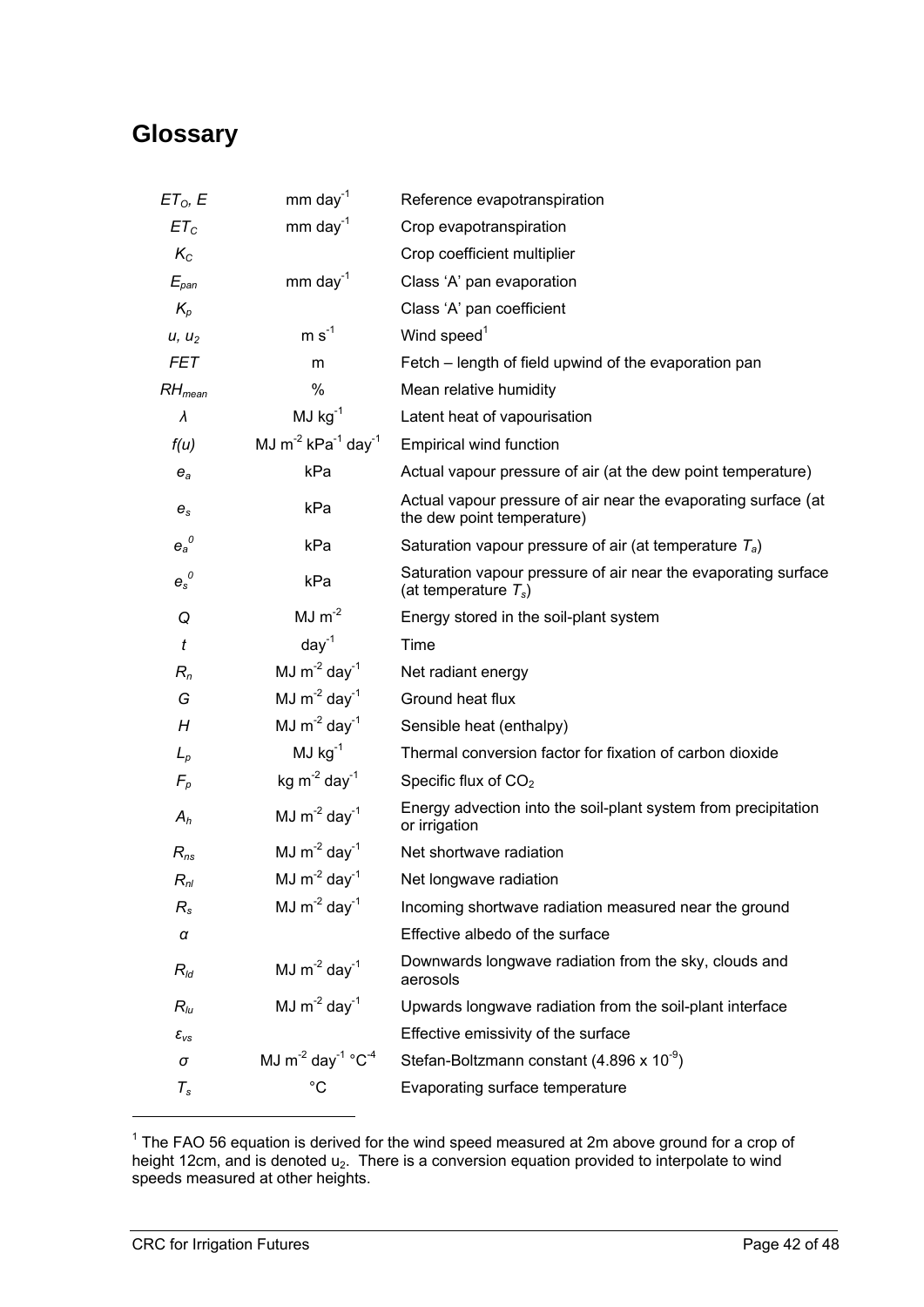| $T_a$                         | $^{\circ}C$                            | Air temperature                                                                               |
|-------------------------------|----------------------------------------|-----------------------------------------------------------------------------------------------|
| $R_{\text{Ido}}$              | MJ $m^{-2}$ day <sup>-1</sup>          | Clear day downward longwave radiation                                                         |
| $\varepsilon_a$               |                                        | Effective emissivity of the atmosphere                                                        |
| $\varepsilon'$                |                                        | Effective net emissivity ( $\varepsilon' = \varepsilon_a - \varepsilon_{vs}$ )                |
| $R_{nlo}$                     | MJ $m^{-2}$ day <sup>-1</sup>          | Effective longwave radiation on a clear day                                                   |
| a, b, c ,d                    |                                        | Constants in various formulae                                                                 |
| <b>DOY</b>                    |                                        | Day of the year                                                                               |
| $R_{soa}$                     | MJ $m^{-2}$ day <sup>-1</sup>          | Extraterrestrial radiation incident on the upper atmosphere                                   |
| $T_{\sf av}$                  | $^{\circ}C$                            | Mean air temperature over the preceding 3 days                                                |
| $\rho_{\scriptscriptstyle a}$ | $kg \, \text{m}^{-3}$                  | Air density                                                                                   |
| $c_p$                         | MJ $kg^{-1}$ °C <sup>-1</sup>          | Specific heat of air at constant pressure                                                     |
| $K_h$                         | $m s-1$                                | Turbulent exchange coefficient for sensible heat                                              |
| θ                             | $^{\circ}C$                            | Potential temperature                                                                         |
| z                             | m                                      | Spatial direction perpendicular to the surface                                                |
| $M_{\rm w}$                   | amu                                    | Molecular weight of water vapour                                                              |
| $M_{\rm a}$                   | amu                                    | Molecular weight of air                                                                       |
| $\boldsymbol{P}$              | kPa                                    | Atmospheric pressure                                                                          |
| $K_{w}$                       | $m s-1$                                | Turbulent exchange coefficient for water vapour                                               |
| $P_{s}$                       | kPa                                    | Sea level or standard pressure (≈100 kPa)                                                     |
| R                             | kJ kg $^{-1}$ °C $^{-1}$               | Specific gas constant for air ( $R = 0.287$ kJ kg <sup>-1</sup> °C <sup>-1</sup> for dry air) |
| γ                             | $kPa °C-1$                             | Psychrometric constant                                                                        |
| β                             |                                        | Bowen ratio                                                                                   |
| Δ                             | kPa °C-1                               | Slope of saturation vapour pressure curve, calculated at the air<br>temperature <sup>1</sup>  |
| $E_a$                         | MJ $m^{-2}$ day <sup>-1</sup>          | Arbitrary mass transfer function defined by Penman                                            |
| $R_{ir}$                      | $MJ$ m <sup>-2</sup> day <sup>-1</sup> | Difference between the incident and reflected radiation to the<br>surtace                     |
| $R_T$                         | MJ $m^{-2}$ day <sup>-1</sup>          | Net radiation term in the Morton iterative variation of the<br>Penman equation                |
| $\lambda_{\mathsf{a}}$        |                                        | Arbitrary constant defined in the Morton iterative variation of<br>the Penman equation        |
| $r_h$                         | s $m^{-1}$                             | Resistance to sensible heat flux                                                              |
| $r_{v}$                       | $\text{~s~m}^{-1}$                     | Total resistance to latent heat flux                                                          |
| $r_{\rm a}$                   | $\text{~s~m}^{-1}$                     | Aerodynamic (or canopy) resistance                                                            |
| $r_{\rm s}$                   | s $m^{-1}$                             | Surface resistance                                                                            |
| r <sub>1</sub>                | $\text{m}^{\text{-}1}$                 | Aerodynamic resistance to latent heat flux                                                    |
| $Z_m$                         | m                                      | Height of the wind measurements                                                               |
| $Z_h$                         | m                                      | Height of the humidity measurements                                                           |
|                               |                                        |                                                                                               |

<sup>1</sup> Different methods are used to calculate Δ in the Meyer *et al.* (1998) and Allen *et al.* (1998) reports, although these give almost identical results in the temperature range of interest.

-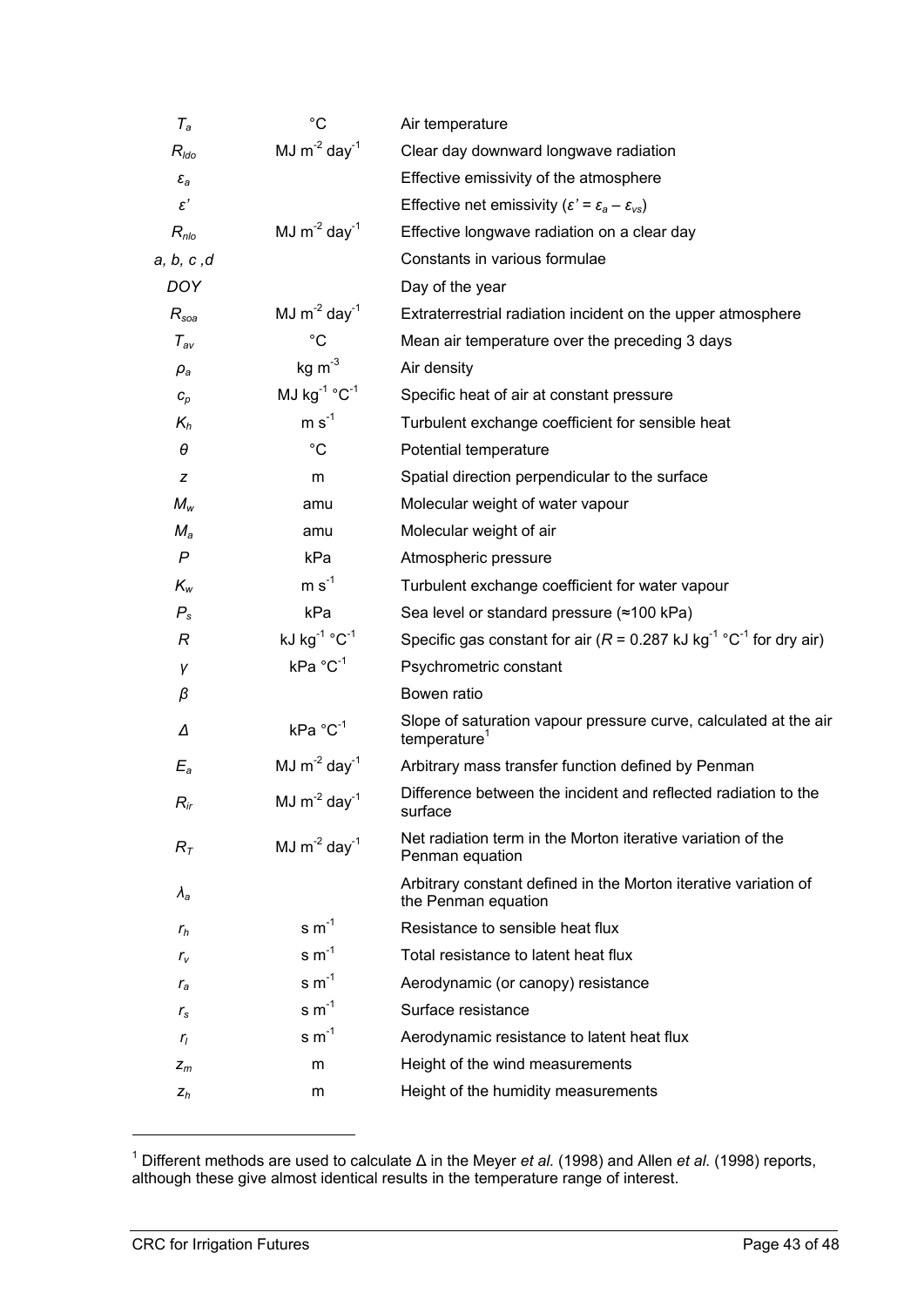| $Z_{\alpha m}$        | m                                               | Roughness length governing momentum transfer                                                                                                               |
|-----------------------|-------------------------------------------------|------------------------------------------------------------------------------------------------------------------------------------------------------------|
| $Z_{oh}$              | m                                               | Roughness length governing heat and vapour transfer                                                                                                        |
| d                     | m                                               | Zero plane displacement height, also used in the calculation of<br>atmospheric emissivity as a constant                                                    |
| k                     | <b>Dimensionless</b>                            | von Karman's constant                                                                                                                                      |
| $\hbar$               | m                                               | Crop height                                                                                                                                                |
| LAI                   | <b>Dimensionless</b>                            | Leaf area index                                                                                                                                            |
| LAI <sub>active</sub> | <b>Dimensionless</b>                            | Sunlit leaf area index                                                                                                                                     |
| r <sub>1</sub>        | $\text{~s~m}^{-1}$                              | Bulk stomatal resistance of a well-illuminated leaf                                                                                                        |
| $T_{\text{Kv}}$       | $^{\circ}C$                                     | Virtual temperature                                                                                                                                        |
| $f_T$                 | MJ $m^{-2}$ kPa <sup>-1</sup> day <sup>-1</sup> | Morton's vapour transfer coefficient                                                                                                                       |
| $f_{z}$               | MJ $m^{-2}$ kPa <sup>-1</sup> day <sup>-1</sup> | Constant used by Morton                                                                                                                                    |
| ζ                     |                                                 | Dimensionless stability constant used by Morton                                                                                                            |
| $b_o$                 |                                                 | Constant (from Morton, $b_0$ = 0 for areal evapotranspiration)                                                                                             |
| $R_{TC}$              | MJ $m^{-2}$ day <sup>-1</sup>                   | Net radiation term in the stability constant calculation                                                                                                   |
| $\Delta_{\rm s}$      | kPa °C-1                                        | Slope of saturation vapour pressure curve calculated at the<br>evaporating surface temperature                                                             |
| $R_{nsur}$            | MJ $m^{-2}$ day <sup>-1</sup>                   | Net radiation term in the Morton variation of the Priestley-<br>Taylor equation, calculated at evaporating surface temperature<br>$\tau_{\text{\tiny{s}}}$ |
| $b_1, b_2$            |                                                 | Constants in the Morton variation of the Priestley-Taylor<br>equation                                                                                      |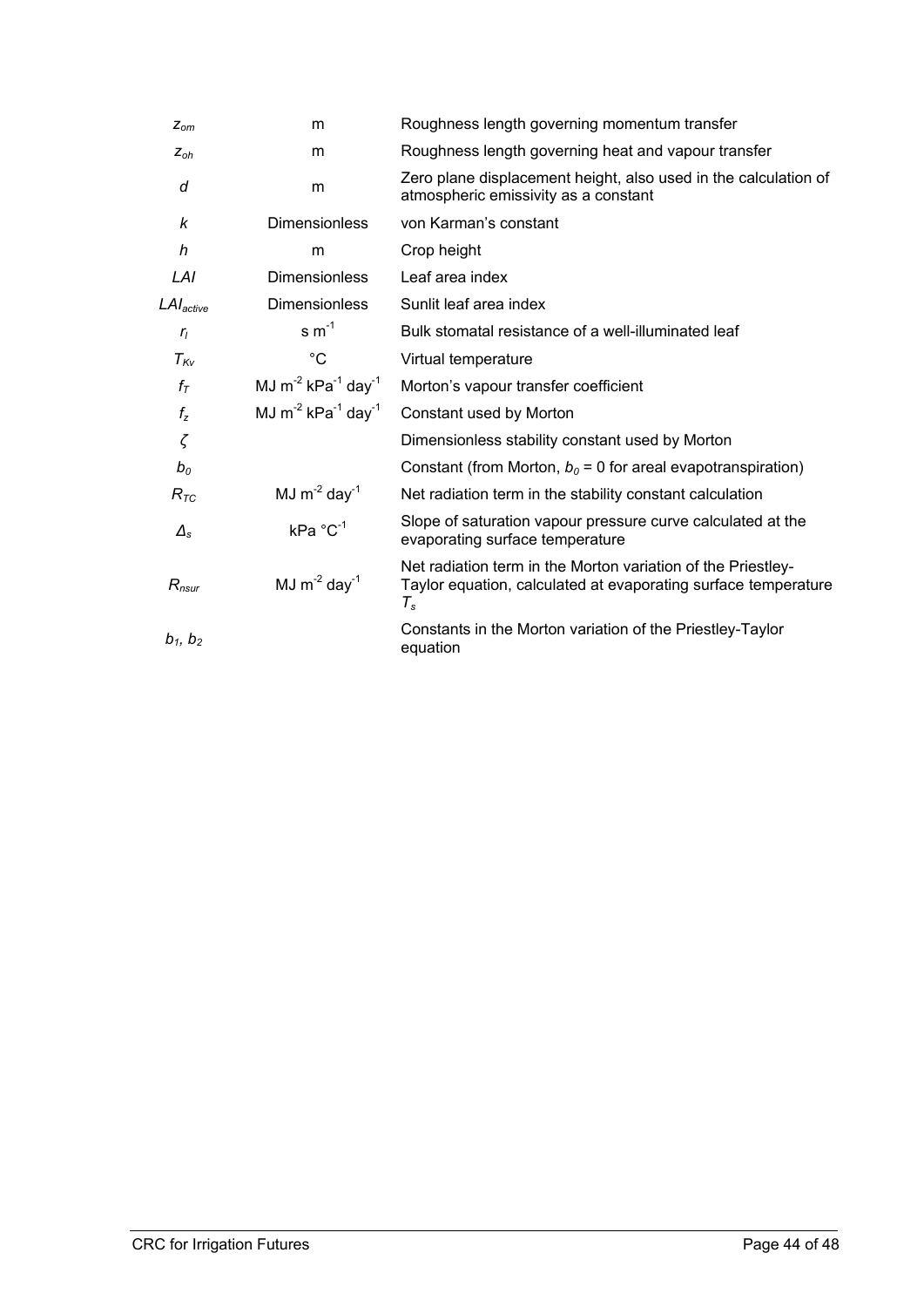# **References**

Allen, RG, Pereira, LS, Raes, D, Smith, M 1998, 'Crop evapotranspiration: Guidelines for computing crop water requirements', I*rrigation and Drainage Paper 56,* Food and Agricultural Organisation of the United Nations.

Bowen, IS 1926, 'The Ratio of Heat Losses by Conduction and by Evaporation from any Water Surface', *Physical Review*, vol. 27, no. 6, pp. 779–789.

Brutsaert, W 1982, *Evaporation into the atmosphere: theory, history and applications,* Dordrecht, Holland.

BoM 2005, 'Daily solar radiation model description', Bureau of Meteorology internet site, www.bom.gov.au/sat/solradinfo.shtml, viewed May 2005.

Doorenbos, J & Pruitt, WO 1975, 'Guidelines for predicting crop water requirements', I*rrigation and Drainage Paper 24,* Food and Agricultural Organisation of the United Nations.

Fairweather, H 2005, Private communication.

Granger, RJ and Gray, DM 1990, 'Examination of Morton's CRAE model for estimating daily evaporation from field-sized areas', *Journal of Hydrology*, vol. 120, pp. 309-325.

Jensen, ME, Wright, JL, Pratt, BJ 1973, 'Estimating soil moisture depletion from climate, crop and soil data', *Transactions of the American Society of Agricultural Engineering*, vol. 14, pp. 954–959.

Jones, FE 1992, *Evaporation of water: with emphasis on applications and measurements*, 1st edn, Lewis Publishers, Chelsea, Michigan.

Jury, WA & Tanner, CB 1975, 'Advection modification of the Priestley and Taylor evapotranspiration formulae', *Agronomy Journal*, vol. 67, pp. 840–842.

Kohler, MA & Parmele, LH 1967, 'Generalized Estimates of Free-Water Evaporation', *Water Resources Research*, vol. 3, no. 4, pp. 997–1005.

McIlroy, IC & Angus, DE 1964, 'Grass, Water and Soil Evaporation at Aspendale', *Agricultural Meteorology*, vol. 1, pp. 201–224.

Meyer, WS 1988, 'Development of Management Strategies for Minimizing Salination due to Irrigation: Quantifying Components of the Water Balance under Irrigated Crops', *AWRAC Research Project 84/162*.

Meyer, WS, Smith, DJ, Shell, G 1999, 'Estimating reference evaporation and crop evapotranspiration from weather data and crop coefficients', *Technical Report 34/98*, CSIRO Land and Water.

Meyer, WS 1999, 'Standard Reference Evaporation Calculation for Inland, South Eastern Australia', *Technical Report 35/98*, CSIRO Land and Water.

Monteith, JL 1965, 'Evaporation and Environment', *19th Symposia of the Society for Experimental Biology*, vol. 19, pp 205–234.

Monteith, JL & Unsworth, MH 1990, *Principles of Environmental Physics*, Second Edition, Edward Arnold, London.

Morton, FI 1965, 'Potential Evaporation and River Basin Evaporation', *Journal of the Hydraulics Division, Proceedings of the American Society of Civil Engineers*, vol. 91, no. HY6, pp. 67–97.

Morton, FI 1983, 'Operational Estimates of Areal Evapotranspiration and their Significance to the Science and Practice of Hydrology', *Journal of Hydrology*, vol. 66, pp. 1–76.

Oke, TR 1987, *Boundary Layer Climates*, Second Edition, Methuen, London.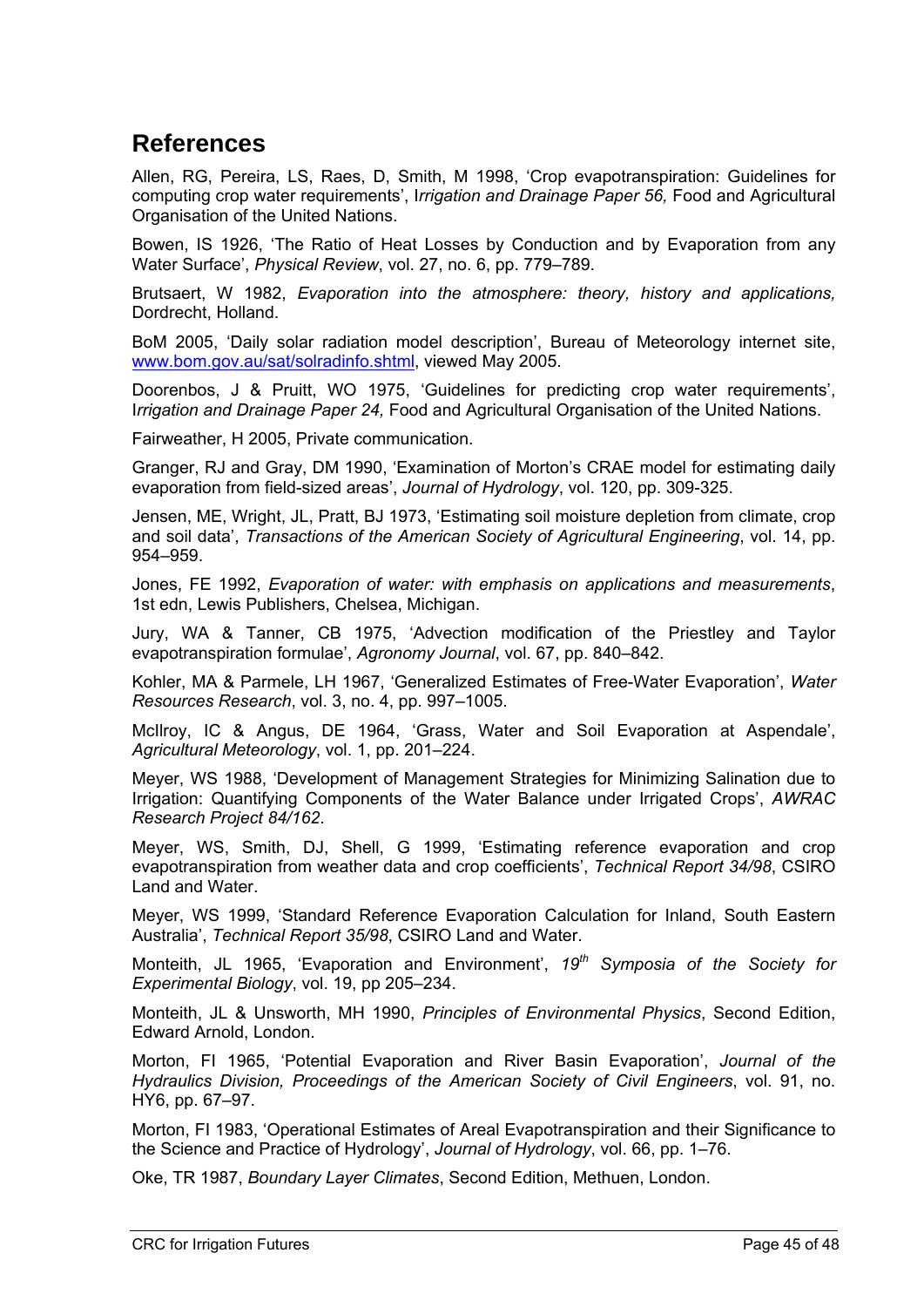Penman, HL 1948, 'Natural evaporation from open water, bare soil and grass', *Procedures of the Royal Society of London, Series A*, vol. 193, pp. 120–145.

Priestley, CHB & Taylor, RJ 1972, 'On the Assessment of Surface Heat Flux and Evaporation Using Large-Scale Parameters', *Monthly Weather Review*, vol. 100, no. 2, 81– 92.

Rosenberg, NJ, Blad, BL, Verma, SB 1983, *Microclimate: The Biological Environment*, 2nd edn, John Wiley & Sons, New York.

Tanner, CB 1957, 'Factors affecting evaporation from plants and soils', *Journal of Soil Water Conservation*, vol. 12, pp. 221–227.

Wallace, JS 1994, 'Calculating evaporation: resistance to factors', *Agricultural and Forest Meteorology*, vol. 73, pp. 353–366.

Wang, QJ, McConachy, FLN, Chiew, FHS, James, R, deHoedt, GC, Wright, WJ 2001, 'Climatic atlas of Australia: Maps of Evapotranspiration', *Bureau of Meteorology*.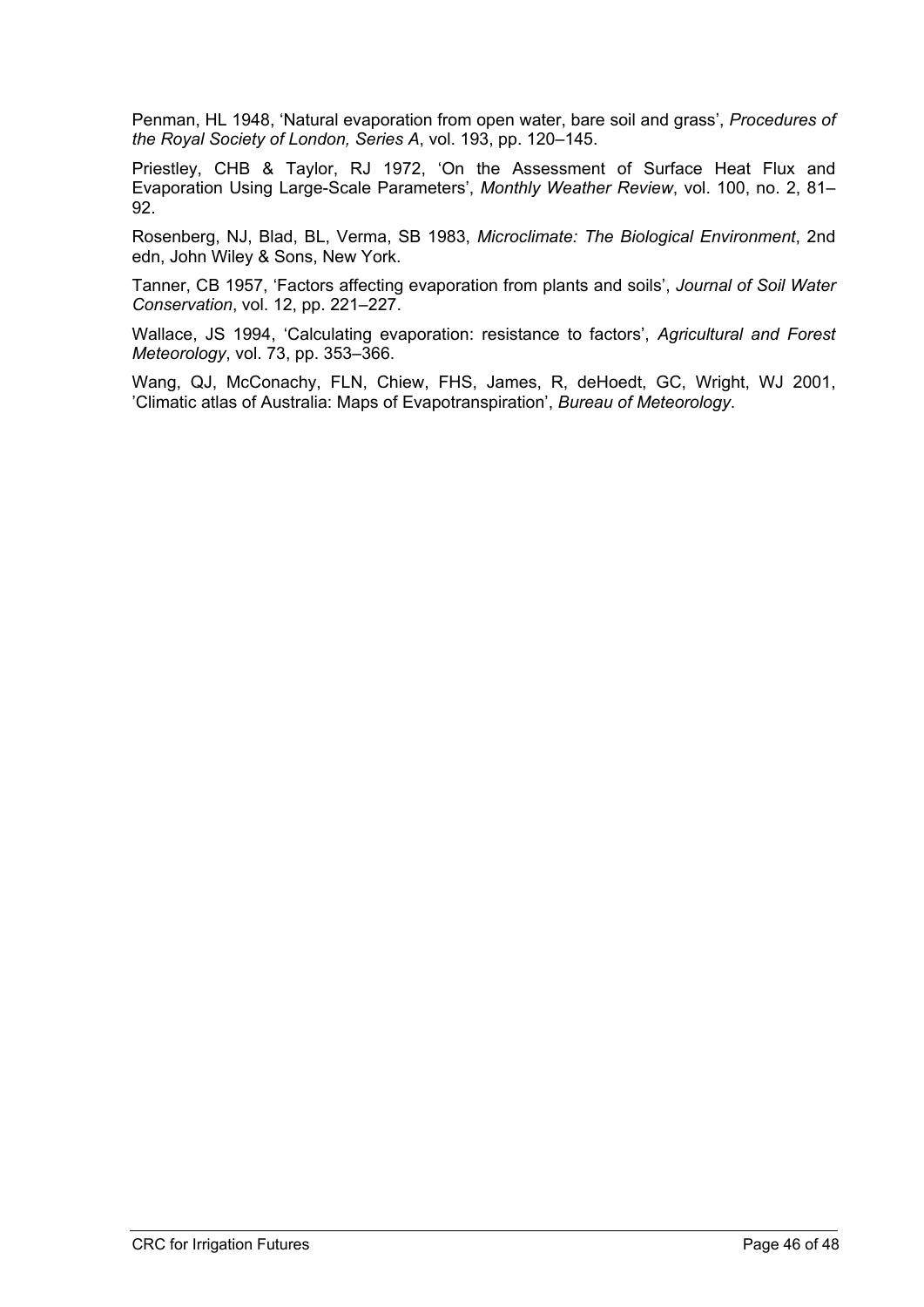# **Appendix A: The Bowen ratio**

The transfer of water vapour and sensible heat to the air can be modelled as being caused by small eddies within the vegetation canopy. From aerodynamic theory, the sensible heat and water vapour fluxes can be estimated using the equations (Rosenberg *et al.*, 1983, p142):

$$
H = \rho_a c_p K_h \frac{\partial \theta}{\partial z}
$$

$$
E = \rho_a \frac{\left(M_w / M_a\right)}{P} K_w \frac{\partial e_a}{\partial z}
$$

where  $\rho_a$  is the air density,

*cp* is the specific heat at constant pressure,

*P* is the atmospheric pressure,

*Kh* is the turbulent exchange coefficient for sensible heat,

*Kw* is the turbulent exchange coefficients for water vapour,

*∂θ/∂z* is the vertical gradient of potential temperature,

*∂ea/∂z* is the vertical gradient of vapour pressure,

*M<sub>w</sub>* is the molecular weight of water vapour, and

*Ma* is the molecular weight of air.

The potential temperature, *θ*, is the temperature that a dry air parcel would have if transported adiabatically from its ambient temperature and pressure to a pressure of 1000 mbar. It is calculated using the equation:

$$
\theta = T \left(\frac{P_s}{P}\right)^{R'_{C_p}} \tag{A3}
$$

where  $P_s$  is the standard pressure (1000mbar, close to the sea level atmospheric pressure) and *R* is the ideal gas constant. If the evaporating surface is close to sea level, then  $P_s/P$  is close to 1 and the potential temperature, *θ* can be replaced with the temperature, *T*.

The latent heat flux is calculated by multiplying equation 4.19 by the latent heat of vaporisation (*λ*):

$$
\lambda E = \rho_a \frac{\lambda (M_w / M_a)}{P} K_w \frac{\partial e_a}{\partial z}
$$

The ratio of the sensible heat flux to the latent heat flux is called the Bowen ratio, after Bowen (1926):

$$
\beta = \frac{H}{\lambda E} = \frac{c_p P M_a}{\lambda M_w} \frac{K_h}{K_w} \frac{\partial T/\partial z}{\partial e_a/\partial z}
$$

The first fraction is called the psychrometric constant (*γ*):

$$
\gamma = \frac{c_p P M_a}{\lambda M_w}
$$

*γ* is actually not a constant, as it depends on the atmospheric pressure *P* and is weakly related to temperature through the latent heat of vaporisation.